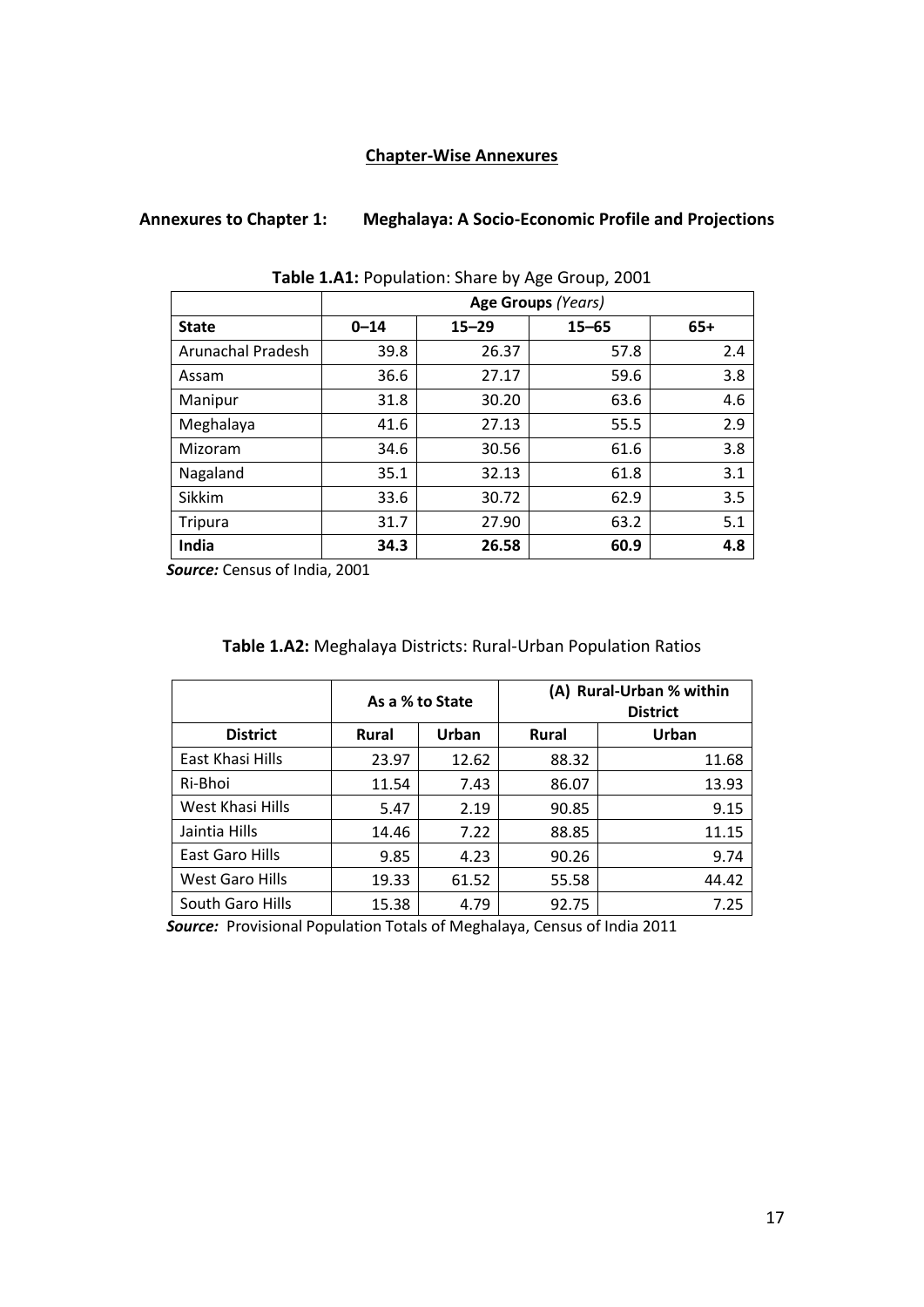|                   | Literacy<br>Rate | Density of<br>population<br>(people per<br>sq. km) | <b>BPL</b><br><b>Households</b><br>(%) | <b>Infant</b><br><b>Mortality</b><br>Rate | Per<br>Capita<br><b>Income</b><br>(Rs)<br>(Ad. Est.) | <b>Villages</b><br><b>Electrified</b><br>$(\%)$ |
|-------------------|------------------|----------------------------------------------------|----------------------------------------|-------------------------------------------|------------------------------------------------------|-------------------------------------------------|
|                   | 2011             | 2011                                               | 2002                                   | 2007                                      | 2007-08                                              | 2001                                            |
| Jaintia Hills     | 68.38            | 173                                                | 39.51                                  | 77.34                                     | 26,015                                               | 62.31                                           |
| <b>East Khasi</b> | 75.51            |                                                    | 46.74                                  | 34.51                                     |                                                      | 74.13                                           |
| <b>Hills</b>      |                  | 122                                                |                                        |                                           | 31,202                                               |                                                 |
| Ri-Bhoi           | 72.39            | 77                                                 | 49.94                                  | 60.63                                     | 19,866                                               | 66.11                                           |
| <b>West Khasi</b> | 79.3             |                                                    |                                        | 86.17                                     | 12,592                                               | 35.38                                           |
| <b>Hills</b>      |                  | 73                                                 | 47.66                                  |                                           |                                                      |                                                 |
| <b>East Garo</b>  | 77.22            |                                                    | 55.94                                  | 90.60                                     |                                                      | 33.22                                           |
| <b>Hills</b>      |                  | 109                                                |                                        |                                           | 15,365                                               |                                                 |
| <b>West Garo</b>  | 84.7             |                                                    | 53.71                                  | 18.13                                     |                                                      | 36.49                                           |
| <b>Hills</b>      |                  | 292                                                |                                        |                                           | 17,566                                               |                                                 |
| <b>South Garo</b> | 63.26            |                                                    | 45.33                                  | 102.01                                    |                                                      | 19.66                                           |
| <b>Hills</b>      |                  | 103                                                |                                        |                                           | 28,749                                               |                                                 |
| Meghalaya         | 75.48            | 132                                                | 48.90                                  | 52.28                                     | 22,352                                               | 44.93                                           |
| India             | 74.04            | 382                                                |                                        | 34.61                                     | 31,29,717                                            |                                                 |

### **Table 1.A3:** District-wise Indicators

*Sources: Meghalaya Human Development Report and State Development Report;* infant mortality rates from the Birth and Mortality Survey, 2007; literacy rates and density of population (people per sq. km) from Census 2011, and electrification of villages from the Census 2001; per capita income is based on GSDP at constant 1999**–**2000 prices from the Directorate of Economics and Statistics, Government of Meghalaya (Table 5.2.4 (3) from the SDR).

| (1999-2000 to 2010-11 at constant 2004-05 prices) |            |                   |            |                          |
|---------------------------------------------------|------------|-------------------|------------|--------------------------|
| Year                                              |            | Meghalaya         |            | India                    |
|                                                   | Per Capita | Increase over     | Per Capita | Increase over            |
|                                                   | NSDP (Rs)  | Previous Year (%) | NSDP (Rs)  | <b>Previous Year (%)</b> |
|                                                   |            |                   |            |                          |
| 1999-2000                                         | 19,651     |                   | 19,675     |                          |
| 2000-01                                           | 20,410     | 3.87              | 20,092     | 2.12                     |
| $2001 - 02$                                       | 21,243     | 4.08              | 20,943     | 4.23                     |
| $2002 - 03$                                       | 21,741     | 2.35              | 21,368     | 2.03                     |
| 2003-04                                           | 22,803     | 4.89              | 22,857     | 6.97                     |
| 2004-05                                           | 24,086     | 5.62              | 24,143     | 5.63                     |
| 2005-06                                           | 25,642     | 6.46              | 26,015     | 7.75                     |
| 2006-07                                           | 27,242     | 6.24              | 28,067     | 7.89                     |
| $2007 - 08$                                       | 27,764     | 1.92              | 30,332     | 8.07                     |
| 2008-09                                           | 30,963     | 11.52             | 31,754     | 4.69                     |
| 2009-10                                           | 32,569     | 5.19              | 33,843     | 6.58                     |
| 2010-11                                           | 34,430     | 5.71              | 35,993     | 6.35                     |

**Table 1.A4**: Per Capita NSDP and Growth Rates, Meghalaya and India

Source: Central Statistical Organisation, [www.mospi.nic.in;](http://www.mospi.nic.in/) Older series (1999-2000) data adjusted for change of base to 2004–5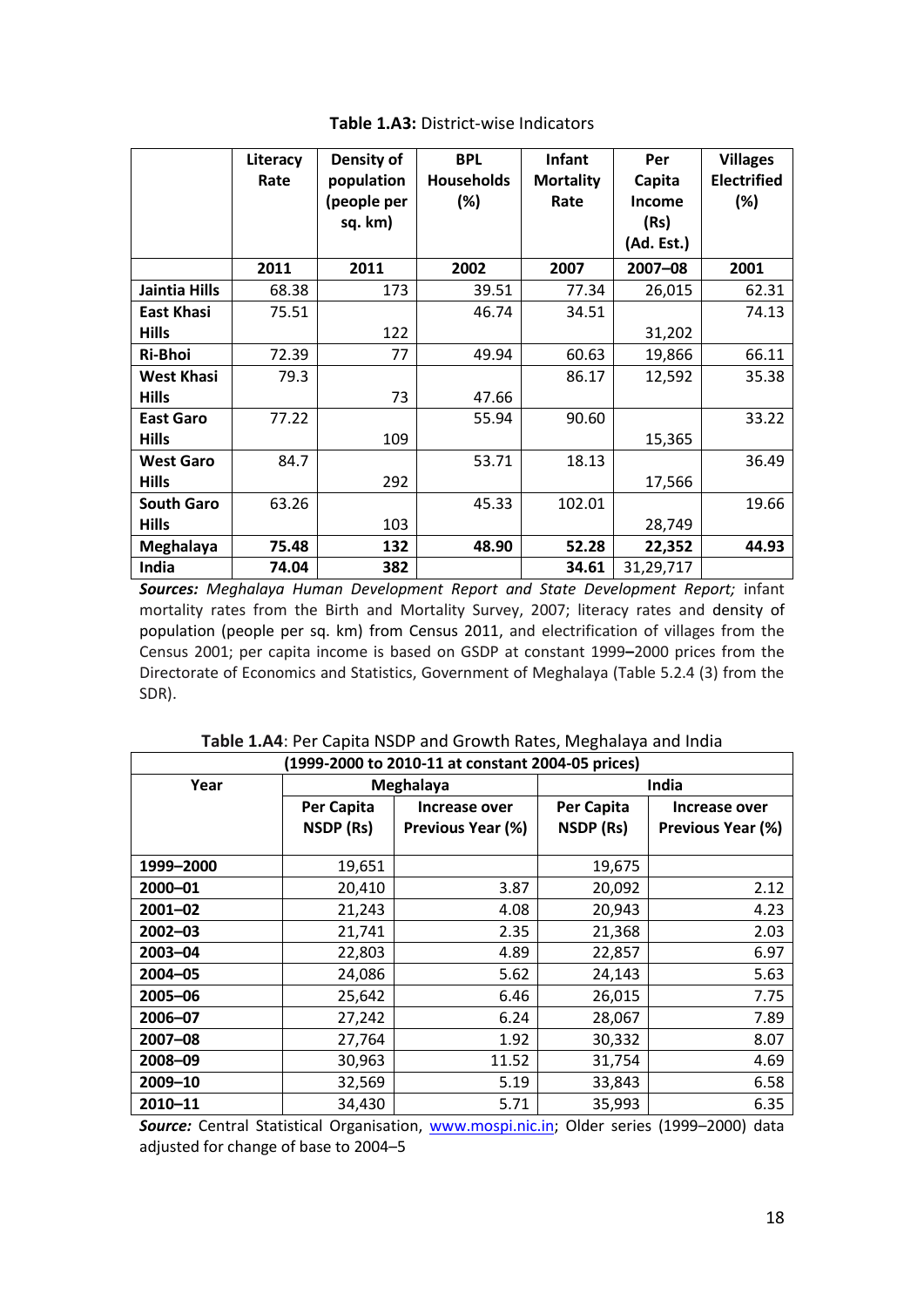|                 | 1999-2000 | 2004-05 | $2010 - 11$ |  |  |
|-----------------|-----------|---------|-------------|--|--|
| India           |           |         |             |  |  |
| Primary         | 25.00     | 19.03   | 14.51       |  |  |
| Secondary       | 25.30     | 27.93   | 27.81       |  |  |
| <b>Tertiary</b> | 49.70     | 53.04   | 57.68       |  |  |
| Meghalaya       |           |         |             |  |  |
| Primary         | 22.93     | 23.25   | 17.01       |  |  |
| Secondary       | 23.31     | 26.14   | 31.42       |  |  |
| Tertiary        | 53.76     | 50.61   | 51.57       |  |  |
| <b>NER</b>      |           |         |             |  |  |
| Primary         | 32.35     | 25.71   | 22.25       |  |  |
| Secondary       | 18.40     | 26.30   | 24.57       |  |  |
| Tertiary        | 49.26     | 47.98   | 53.18       |  |  |

## **Table 1.A5:** Sectoral Composition of GSDP: Meghalaya and India (Percentage of GSDP at constant (1999–2000) prices)

*Source:* Central Statistical Organisation, Ministry of Statistics and Programme Implementation, Gol. [www.mospi.nic.in](http://www.mospi.nic.in/)

Notes: Data for all NER states, except Mizoram is available for 2011–12 also.

**[Caution: The Fifteenth Plan period has its first year overlapping with the last year of the Fourteenth Plan in the following three tables 1.A6, 1.A7, and 1.A8.]**

| Table 1.A6: India: Projected Trajectory of Growth |  |
|---------------------------------------------------|--|
|                                                   |  |

|                       |                                |                |             |              |                | (At 2009–10 prices) |
|-----------------------|--------------------------------|----------------|-------------|--------------|----------------|---------------------|
| Plan                  | Years                          | <b>Assumed</b> | Projected   | <b>Assum</b> | <b>Derived</b> | <b>Implied</b>      |
| Period                |                                | Average        | <b>GDP</b>  | ed           | Per Capita     | Per                 |
|                       |                                | Annual         | (Rs crore)  | Popul-       | (End year)     | Capita              |
|                       |                                | Growth         |             | ation        |                | <b>GDP</b>          |
|                       |                                | Rate $(\%)$    |             | Growth       |                | Growth              |
|                       |                                |                |             |              |                | (%)                 |
| $11^{th}$ Plan        | 2007-08 to 2011-12             | 7.84           | 29,390,920  | 1.39         | 56,968         | 6.63                |
| $12^{th}$ Plan        | 2012-13 to 2016-17             | 9.00           | 44,678,592  | 1.24         | 82,082         | 7.58                |
| $13^{\text{th}}$ Plan | 2017-18 to 2021-22             | 9.00           | 86,417,000  | 1.11         | 1,18,645       | 7.65                |
| $14^{\text{th}}$ Plan | 2022-23 to 2026-27             | 9.00           | 105,770,475 | 1.00         | 1,72,017       | 7.71                |
| $15th$ Plan           | 2026-27 to 2029-30             | 9.00           | 89,140,690  | 0.90         | 2,15,266       | 7.76                |
|                       | Average Annual Growth Rate (%) | 8.79           |             | 1.27         |                | 7.74                |

*Source:* NIPFP estimates from the data sources listed under *Table 3*.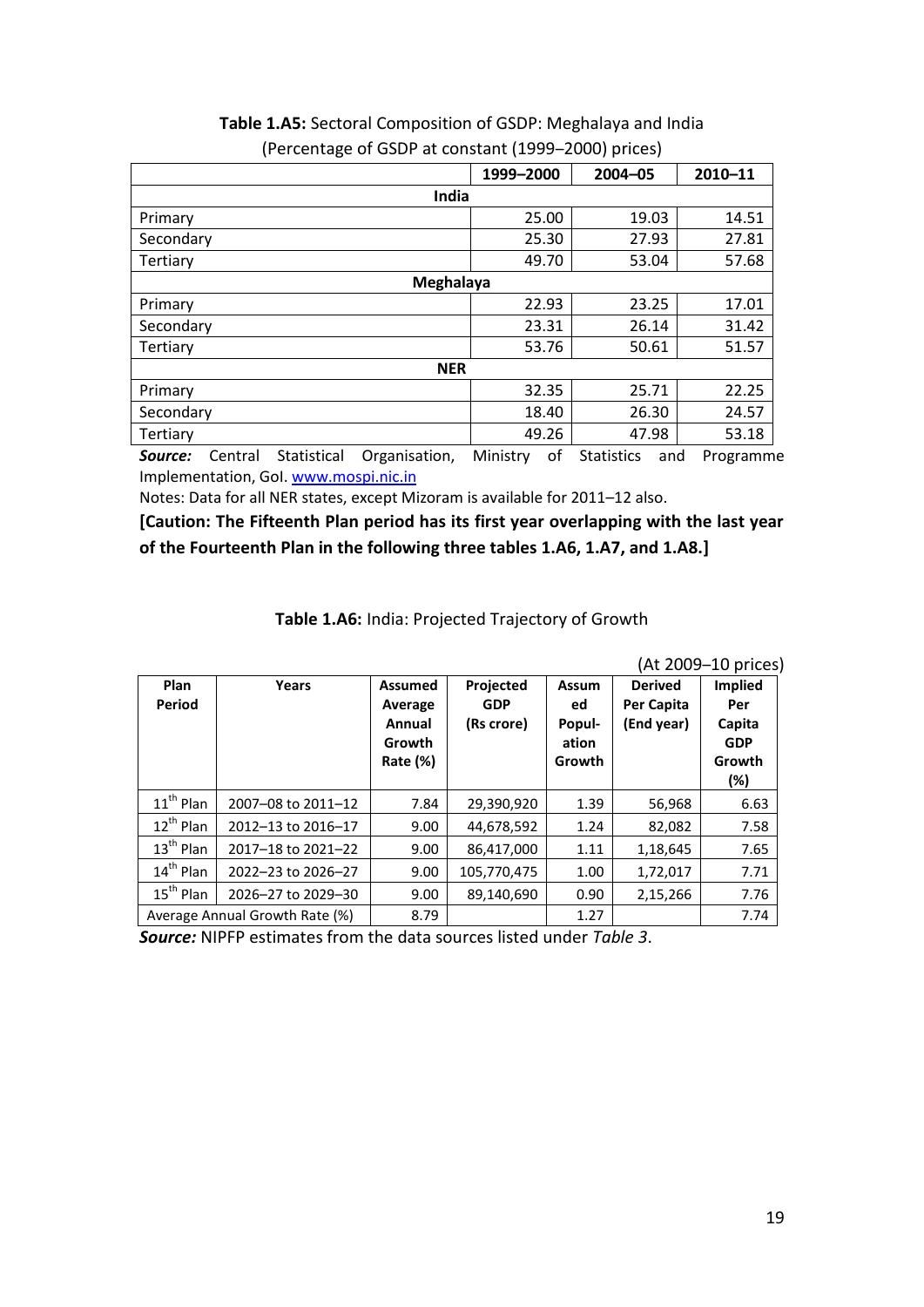|                |                    |                                            |                                        |                                                           | (At 2009–10 prices)                                       |
|----------------|--------------------|--------------------------------------------|----------------------------------------|-----------------------------------------------------------|-----------------------------------------------------------|
| Plan<br>Period | Years              | <b>Required</b><br><b>GSDP</b><br>CAGR (%) | Projected<br><b>GSDP</b><br>(Rs crore) | <b>Derived Per</b><br>Capita<br><b>GSDP</b><br>(End year) | <b>Implied Per</b><br>Capita<br><b>GSDP Growth</b><br>(%) |
| $11^{th}$      | 2010-11 to 2011-12 | 7.85                                       | 54,950                                 | 48,039                                                    | 6.59                                                      |
| $12^{th}$      | 2012-13 to 2016-17 | 9.45                                       | 83,154                                 | 712,65                                                    | 8.21                                                      |
| $13^{th}$      | 2017-18 to 2021-22 | 10.25                                      | 134,713                                | 109,955                                                   | 9.06                                                      |
| $14^{th}$      | 2022-23 to 2026-27 | 10.25                                      | 219,433                                | 170,100                                                   | 9.12                                                      |
| $15^{th}$      | 2026-27 to 2029-30 | 10.25                                      | 193,294                                | 223,453                                                   | 9.52                                                      |
| Average        | Annual Growth Rate |                                            |                                        |                                                           |                                                           |
| (%)            |                    | 9.92                                       |                                        |                                                           | 8.80                                                      |

| Table 1.A7: Meghalaya: Projected Trajectory of Growth |  |  |  |
|-------------------------------------------------------|--|--|--|
|-------------------------------------------------------|--|--|--|

*Source:* NIPFP computations

Data Source: Population estimates: Registrar General of India; GDP and GSDP Estimates: Central Statistical Organisation, Ministry of Statistics and Programme Implementation, Government of India

|                  |                    |                                                |                                              |              | (At 2009–10 prices)                                      |
|------------------|--------------------|------------------------------------------------|----------------------------------------------|--------------|----------------------------------------------------------|
| Plan<br>Period   | Years              |                                                | <b>Investment Required in Rs Crore</b>       |              | <b>Investment Required as</b><br><b>Per Cent of GSDP</b> |
|                  |                    |                                                |                                              |              |                                                          |
|                  |                    | <b>Assumption I</b><br><b>ICOR constant at</b> | <b>Assumption II</b><br><b>ICOR declines</b> | <b>ICORI</b> | <b>ICOR II</b>                                           |
|                  |                    | 4.0                                            | from 4.0 to 3.6                              |              |                                                          |
|                  |                    |                                                |                                              |              |                                                          |
| $11^{\text{th}}$ | 2010-11 to 2011-12 | 7,034                                          | 7,014                                        | 28.8         | 28.7                                                     |
| $12^{th}$        | 2012-13 to 2016-17 | 28,937                                         | 28,287                                       | 34.8         | 34.0                                                     |
| $13^{\text{th}}$ | 2017-18 to 2021-22 | 50,097                                         | 47,673                                       | 37.2         | 35.4                                                     |
| $14^{th}$        | 2022-23 to 2026-27 | 81,603                                         | 75,507                                       | 37.2         | 34.4                                                     |
| $15^{\text{th}}$ | 2026–27 to 2029–30 | 71,882                                         | 65,048                                       | 37.2         | 33.7                                                     |

**Table 1.A8**: Projected Requirement of Investment

*Source*: NIPFP estimates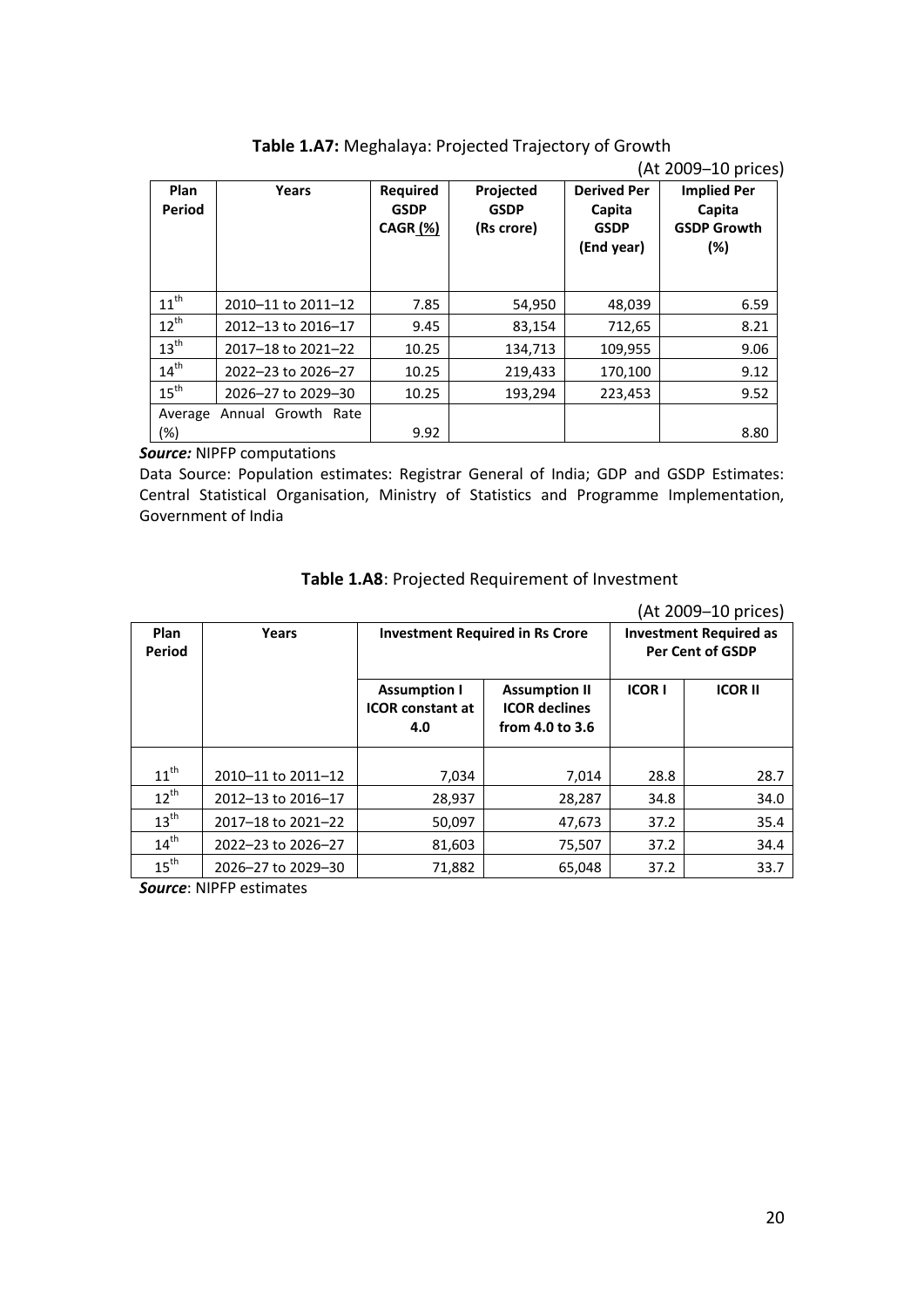# **Annexures to Chapter 2: Participatory Planning and Inclusive Governance**

**Table 2.A1:** Role of the Governor of the State in Respect of District and Regional Councils

| <b>Description of</b>                                      | Details of the Provision in the Sixth Schedule |                                                            |  |  |
|------------------------------------------------------------|------------------------------------------------|------------------------------------------------------------|--|--|
| the Powers                                                 | <b>Brief Content</b><br>Para                   |                                                            |  |  |
| <b>Entrusted to the</b>                                    |                                                |                                                            |  |  |
| Governor                                                   |                                                |                                                            |  |  |
|                                                            |                                                | To constitute district councils for each autonomous        |  |  |
|                                                            |                                                | district as soon as possible and until constitution of     |  |  |
|                                                            | 19                                             | district council, to be the head of the administration of  |  |  |
|                                                            |                                                | the district                                               |  |  |
|                                                            |                                                | Divide areas of district council into autonomous           |  |  |
| Powers to constitute district and<br>regional councils     | 1(2)                                           | regions                                                    |  |  |
|                                                            |                                                | Issue notification for inclusion, exclusion, creation,     |  |  |
|                                                            | 1(3)                                           | increase, decrease unite or define areas of district       |  |  |
|                                                            |                                                | council or alter the name of any district council          |  |  |
|                                                            |                                                | Frame rules for the first constitution of district council |  |  |
|                                                            | 2(6)                                           | or regional council                                        |  |  |
|                                                            | 14(3)                                          | Place one of the Ministers in charge of the welfare of     |  |  |
|                                                            |                                                | the autonomous district region                             |  |  |
|                                                            |                                                | Dissolve a district or regional council and assume to      |  |  |
| Powers to dissolve and<br>supersede councils               | 16(1)                                          | himself all or any of the functions or powers of the       |  |  |
|                                                            |                                                | district or the regional council on the recommendation     |  |  |
|                                                            |                                                | of the commission appointed under Paragraph 14             |  |  |
|                                                            | 16(2)                                          | Dissolve a district or regional council and assume to      |  |  |
|                                                            |                                                | himself all or any of the functions or powers of the       |  |  |
|                                                            |                                                | district or the regional council if satisfied that the     |  |  |
|                                                            |                                                | administration of the autonomous district or region        |  |  |
|                                                            |                                                | cannot be carried out in accordance with the               |  |  |
|                                                            |                                                | provisions of the sixth schedule of the constitution       |  |  |
|                                                            | $2(1)$ &                                       | Nominate four members in each district council who         |  |  |
| electoral                                                  | 2(6A)                                          | hold office at his pleasure                                |  |  |
| in the<br>Θã                                               | 17                                             | For the purposes of elections to the legislative           |  |  |
|                                                            |                                                | assembly of the state, declare that any area within an     |  |  |
|                                                            |                                                | autonomous district shall not for part of<br>any           |  |  |
| Powers affecting<br>representatio<br>council a             |                                                | constituency to fill a seat or seats in the assembly       |  |  |
|                                                            |                                                | reserved for any such district, but shall form part of a   |  |  |
|                                                            |                                                | constituency to fill a seat or seats I the assembly not so |  |  |
|                                                            |                                                | reserved to be specified in the order                      |  |  |
|                                                            | 4(3)                                           | Extent of jurisdiction of the High Court over suits and    |  |  |
| Regional councils<br>enlarge, diminish<br>powers or review |                                                | cases tried by District Council Courts                     |  |  |
| decisions of<br>District and<br>Powers to                  | 5                                              | Confer power under CPC and CrPC on district council        |  |  |
|                                                            |                                                | courts for trial of specified nature of cases and          |  |  |
|                                                            |                                                | withdraw or modify the same                                |  |  |
|                                                            | 6(2)                                           | Entrust conditionally or unconditionally all or any of     |  |  |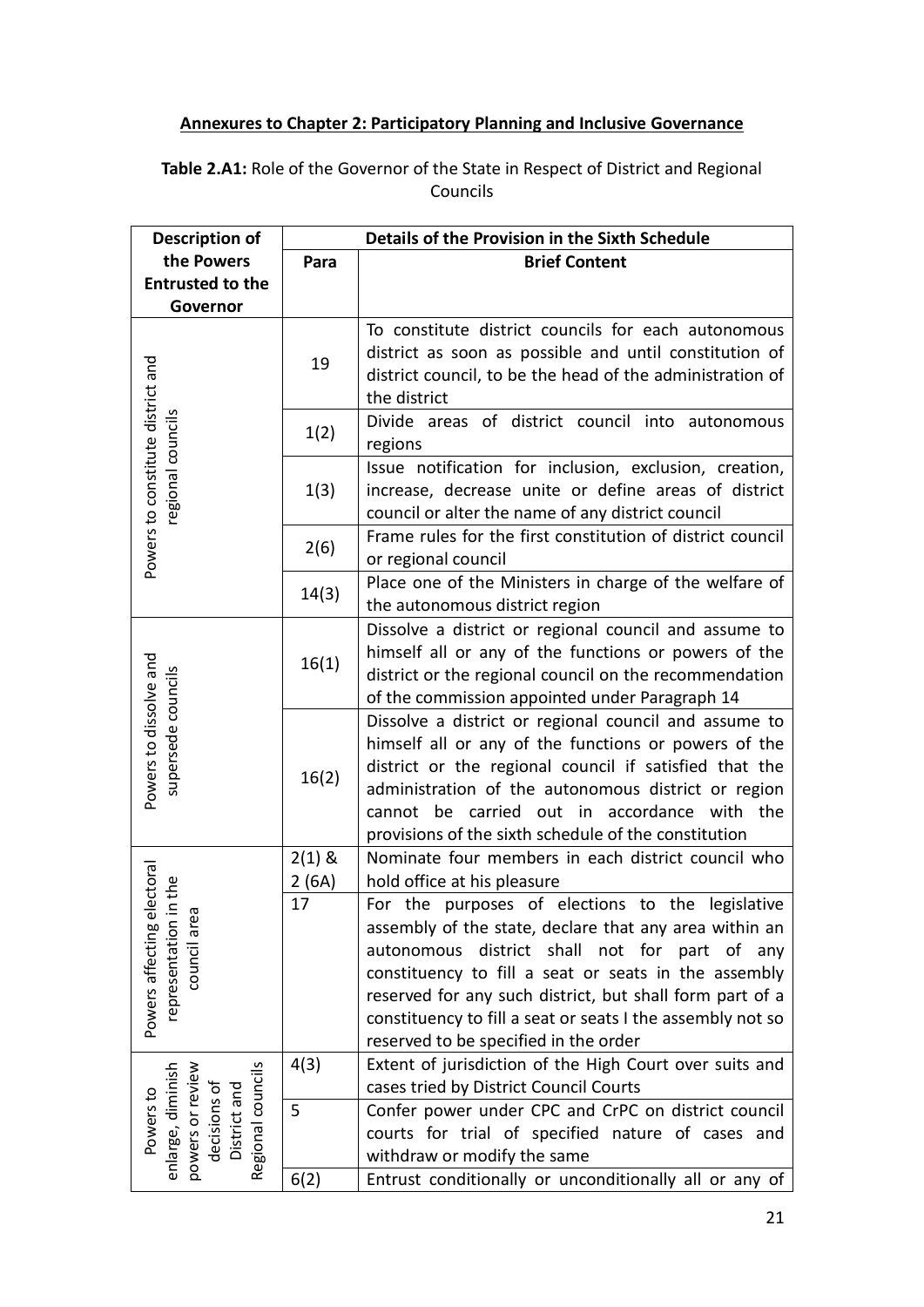| <b>Description of</b>                                          | Details of the Provision in the Sixth Schedule |                                                                                    |  |
|----------------------------------------------------------------|------------------------------------------------|------------------------------------------------------------------------------------|--|
| the Powers                                                     | Para                                           | <b>Brief Content</b>                                                               |  |
| <b>Entrusted to the</b>                                        |                                                |                                                                                    |  |
| Governor                                                       |                                                |                                                                                    |  |
|                                                                |                                                | the executive powers available to the state to the                                 |  |
|                                                                |                                                | District Council or its officers with the consent of the                           |  |
|                                                                |                                                | <b>District Council</b>                                                            |  |
|                                                                | 15(1)                                          | Annual or suspend acts and resolutions of the district                             |  |
|                                                                |                                                | and regional council if such act or resolution is likely to                        |  |
|                                                                |                                                | endanger the safety of India or is prejudicial to the                              |  |
|                                                                |                                                | public order                                                                       |  |
|                                                                | 3(3)                                           | Assent to laws made by the District and Regional                                   |  |
|                                                                |                                                | councils, without which they have no force of law                                  |  |
|                                                                | 2(7)                                           | Approve the rules made by the District an Regional                                 |  |
|                                                                |                                                | councils for composition and delimitation of the                                   |  |
|                                                                |                                                | Councils, qualification terms of office etc., of its                               |  |
|                                                                |                                                | members and generally for all matters regulating the                               |  |
|                                                                |                                                | of<br>business<br>transaction<br>pertaining<br>the<br>to                           |  |
|                                                                |                                                | administration of the district                                                     |  |
|                                                                | 6(1)                                           | Give prior approval for the framing of regulations by                              |  |
|                                                                |                                                | the District Council for the regulation and control of                             |  |
|                                                                |                                                | primary schools, dispensaries, markets road transport,                             |  |
| Regional Councils                                              |                                                | waterways etc.                                                                     |  |
|                                                                | 4(4)                                           | Approve rules regarding constitution procedure et. of                              |  |
|                                                                |                                                | village council and district council courts, made by the                           |  |
| rior assent to laws, rules and regulations of the District and | 7(2)                                           | district and regional councils<br>for the management of district and<br>Make rules |  |
|                                                                |                                                | regional fund                                                                      |  |
|                                                                | 8(4)                                           | Give prior assent for regulations framed by District and                           |  |
|                                                                |                                                | Regional Council for levy and collection of taxes,                                 |  |
|                                                                |                                                | without which they do not have the force of law                                    |  |
| Give pr                                                        | 10(3)                                          | Give prior assent to regulations framed by the district                            |  |
|                                                                |                                                | council for the control of money lending, without                                  |  |
|                                                                |                                                | which they do not have the force of law                                            |  |
|                                                                | 9(2)                                           | Give the final decisions in respect of disputes between                            |  |
| Powers of<br>arbitration                                       |                                                | district council and regional council in cases of royalty                          |  |
|                                                                |                                                | for extraction of minerals, which shall be referred to                             |  |
|                                                                |                                                | the governor for resolution                                                        |  |
|                                                                | 14(1)                                          | commission<br>inquire<br>the<br>Appoint<br>into<br>to<br>a                         |  |
|                                                                |                                                | administration of autonomous district regions                                      |  |
| Commission<br>Powers to<br>appoint a                           | 14(2)                                          | Report of commission appointed under paragraph 14 is                               |  |
|                                                                |                                                | required to be laid before the state legislature with the                          |  |
|                                                                |                                                | recommendations (except in the case of state of                                    |  |
|                                                                |                                                | Assam) with respect thereto                                                        |  |

*Source:* Report of the Expert Committee on Planning for the Sixth Schedule Areas, Ministry of Panchayati Raj, Government of India, September 2006, New Delhi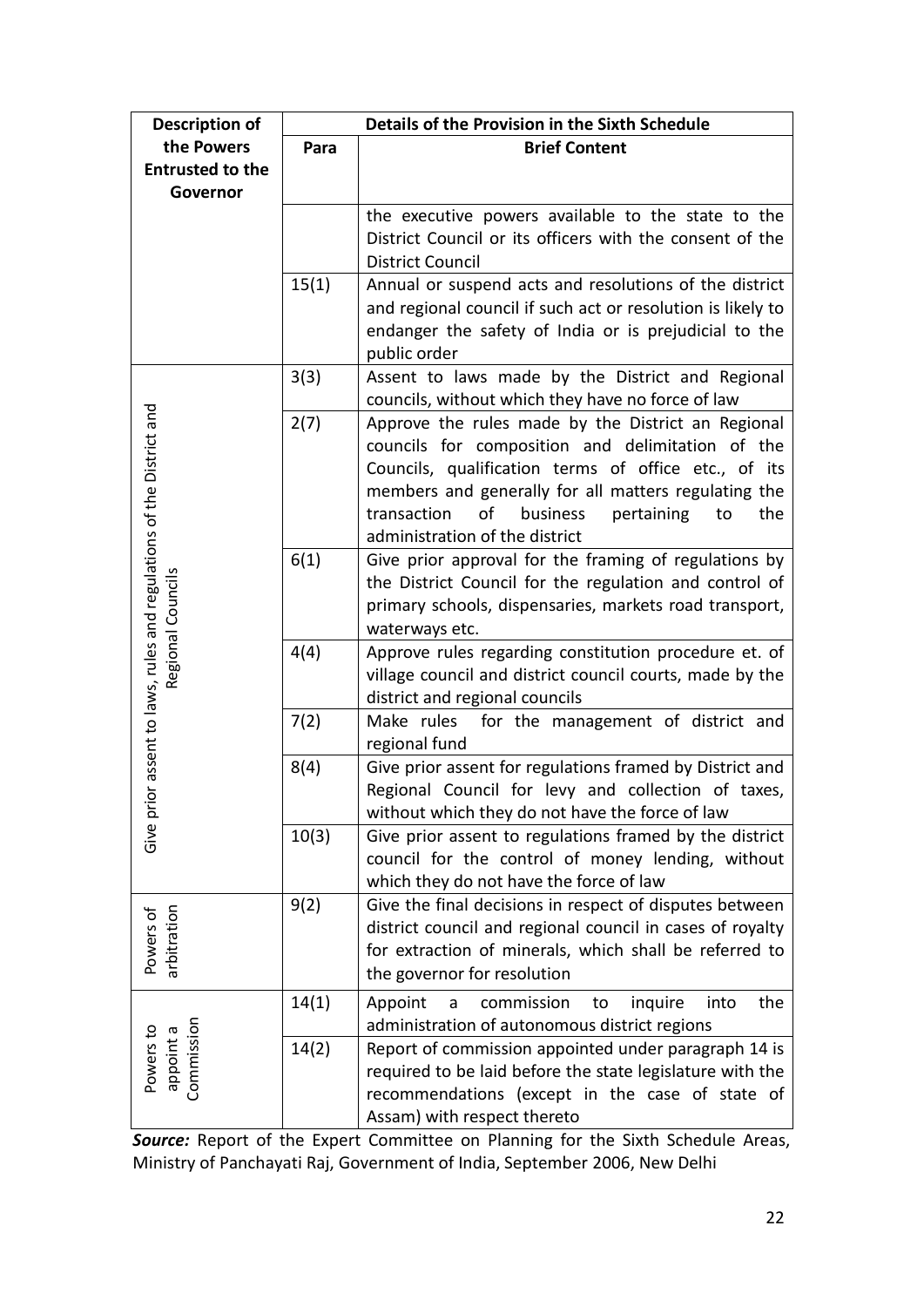#### **Annexure to Chapter 3: Agriculture and Rural Development**

| (Per cent)               |             |                                      |                                            |                                                     |                           |                                                    |                                                                                                         |                                            |                                                                        |                                          |
|--------------------------|-------------|--------------------------------------|--------------------------------------------|-----------------------------------------------------|---------------------------|----------------------------------------------------|---------------------------------------------------------------------------------------------------------|--------------------------------------------|------------------------------------------------------------------------|------------------------------------------|
| <b>States</b>            | Forest/land | shown/<br>buel<br>area<br><b>Net</b> | sown/<br>total cropped<br>area<br>Net area | available for<br>cultivation/Net<br>area shown<br>ă | Forests/Net<br>area shown | other<br>gands/land<br>Permanent<br>න්<br>pastures | misc.<br>not included in<br>trees & groves<br>sown/<br>sown<br>Land under<br>area<br>area<br>net<br>net | Culturable waste<br>land/net area<br>shown | shown<br>current fallows/<br>Fallow lands<br>other than<br>area<br>net | Current fallows/<br>shown<br>area<br>net |
| <b>Arunachal Pradesh</b> | 91.08       | 3.73                                 | 76.45                                      | 30.33                                               | 2442.65                   | 0.34                                               | 17.54                                                                                                   | 30.81                                      | 33.18                                                                  | 18.96                                    |
| Assam                    | 23.61       | 35.07                                | 69.10                                      | 95.39                                               | 67.31                     | 2.04                                               | 7.12                                                                                                    | 2.80                                       | 2.14                                                                   | 4.58                                     |
| Manipur                  | 86.16       | 12.01                                | 100.00                                     | 11.44                                               | 717.37                    | 0.05                                               | 2.54                                                                                                    | 0.42                                       | 0.00                                                                   | 0.00                                     |
| Meghalaya                | 42.57       | 12.75                                | 84.27                                      | 79.58                                               | 333.80                    | 0.00                                               | 56.34                                                                                                   | 138.38                                     | 55.28                                                                  | 20.77                                    |
| Mizoram                  | 75.58       | 4.50                                 | 100.00                                     | 140.00                                              | 1677.89                   | 0.24                                               | 48.42                                                                                                   | 5.26                                       | 180.00                                                                 | 63.16                                    |
| Nagaland                 | 53.24       | 19.49                                | 78.61                                      | 31.01                                               | 273.10                    | 0.00                                               | 38.29                                                                                                   | 18.99                                      | 28.16                                                                  | 23.10                                    |
| Sikkim                   | 44.12       | 14.80                                | 90.68                                      | 233.64                                              | 298.13                    | 0.55                                               | 4.67                                                                                                    | 1.87                                       | 28.04                                                                  | 4.67                                     |
| Tripura                  | 57.77       | 26.69                                | 94.92                                      | 47.86                                               | 216.43                    | 0.00                                               | 9.64                                                                                                    | 0.36                                       | 0.36                                                                   | 0.36                                     |
| <b>North-East</b>        | 26.65       | 18.45                                | 74.56                                      | 83.09                                               | 144.40                    | 0.81                                               | 13.97                                                                                                   | 14.11                                      | 13.48                                                                  | 8.50                                     |
| India                    | 22.78       | 46.24                                | 72.46                                      | 30.65                                               | 49.26                     | 3.38                                               | 2.41                                                                                                    | 9.03                                       | 7.30                                                                   | 10.29                                    |

# **Table 3.A1:** NER and India: Resource Endowments and Land Occupational Patterns in 2008–09

*Source*: *Statistical Year Book India, 2012, MOSPI, CSO, GoI*

*Note:* Fallow land is permanent fallow land. Where the current fallow land is the land which had been under cultivation for reasons like flood and drought, it remains fallow temporarily. Therefore, it cannot be added over time but can be added at a given point in time.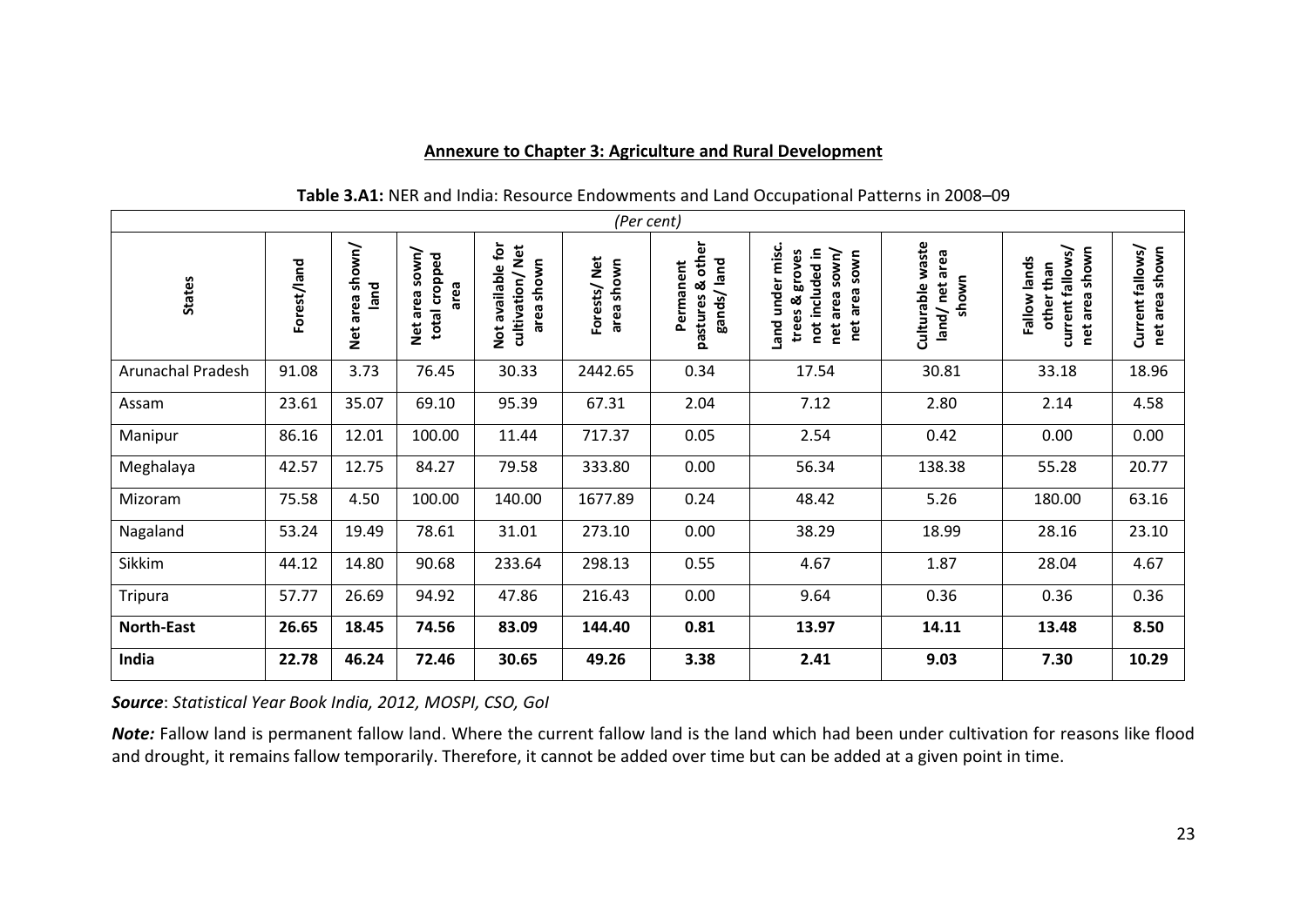# **Table 3.A2:** Value of Agricultural Product Per Agricultural Worker

| <b>Districts</b> | Value of            | <b>Agricultural</b> | Value of            | <b>Proportion of</b>      |
|------------------|---------------------|---------------------|---------------------|---------------------------|
|                  | <b>Agricultural</b> | <b>Workers</b>      | Output per          | <b>Agricultural</b>       |
|                  | Output              | $(No.)$ *           | <b>Agricultural</b> | <b>Labourers to Total</b> |
|                  | (Rs lakh)**         |                     | <b>Worker (Rs)</b>  | <b>Workers</b>            |
| East Garo Hills  | 9,718               | 89,519              | 10,855              | 12.1                      |
| East Khasi Hills | 28,470              | 76,748              | 37,095              | 13.3                      |
| Jaintia Hills    | 9,059               | 96,402              | 9,397               | 28.6                      |
| Ri-Bhoi          | 8,040               | 68,217              | 11,785              | 18.4                      |
| South Garo Hills | 6,978               | 35,037              | 19,916              | 12.6                      |
| West Garo Hills  | 28,067              | 1,52,508            | 18,403              | 16.4                      |
| West Khasi Hills | 8,935               | 1,11,739            | 7,996               | 23.3                      |
| Meghalaya        |                     |                     | 15,752              | 12.54                     |

*Source*: *State Development Report*, Government of Meghalaya 2008–09

\*\* At constant (1999–2000) prices

\* Sum total of cultivator and agricultural workers (2001 census)

# **Table 3.A3:** Sectoral Shares in NSDP (at constant base 2004–05)

| <b>State</b> | Year        | Primary | Secondary | <b>Tertiary</b> |
|--------------|-------------|---------|-----------|-----------------|
| Meghalaya    | $2004 - 05$ | 24.46   | 24.74     | 50.80           |
|              | $2010 - 11$ | 16.88   | 27.18     | 55.95           |
|              | $2004 - 05$ | 26.83   | 24.52     | 48.65           |
| <b>NER</b>   | $2010 - 11$ | 23.39   | 22.28     | 54.32           |
| India        | $2004 - 05$ | 19.03   | 27.93     | 53.05           |
|              | 2010-11     | 14.51   | 27.81     | 57.68           |

**Source:** Central Statistical Organisation (CSO)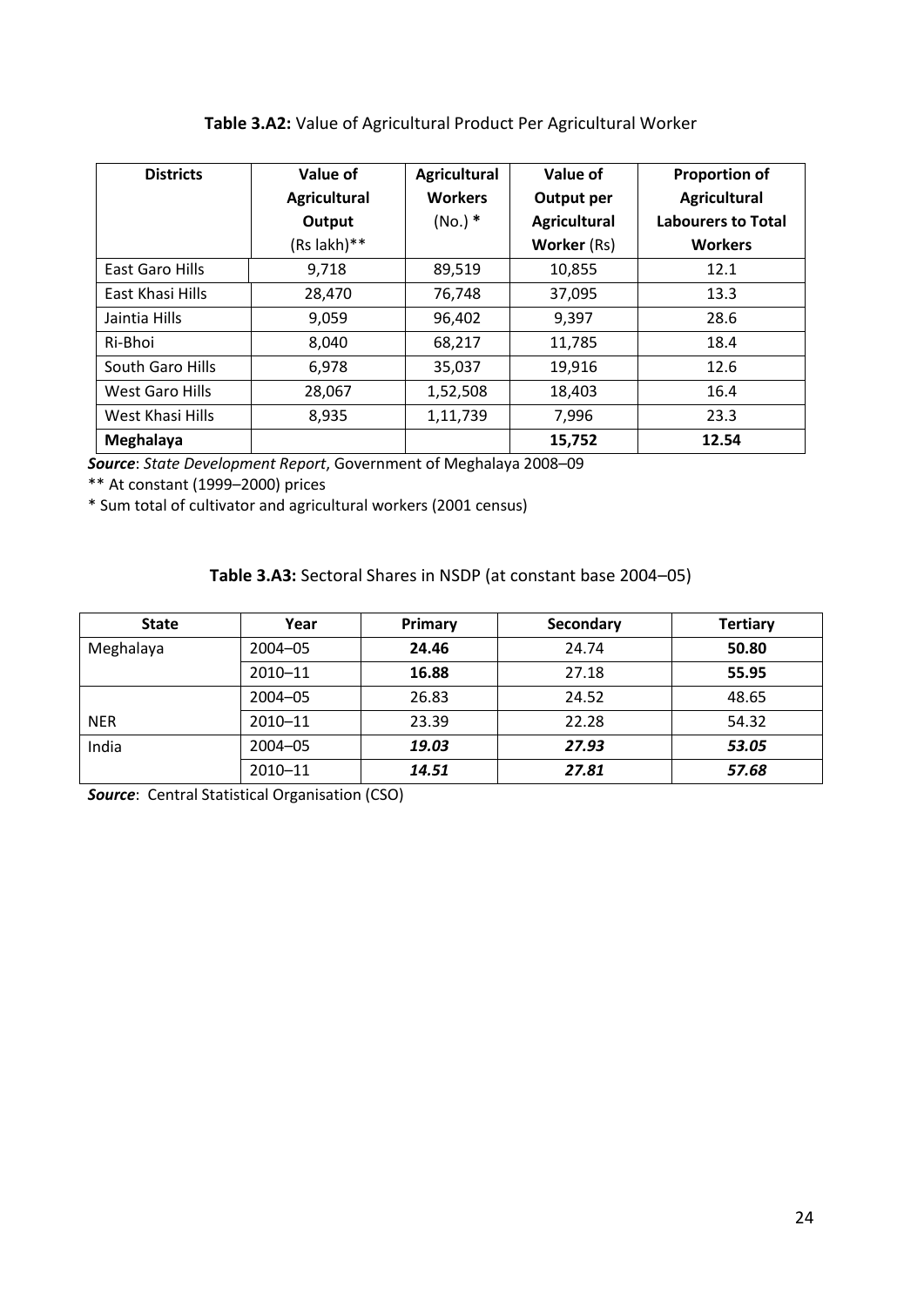### **3.1: INDICES OF SPECIALISATION**

# **3.1.1 Regional Specialisation Index (RSI)**

This index is defined as the ratio of the net sown area devoted to a particular product as a percentage of the total net sown area in Meghalaya to the ratio of the total net sown area for the product in the entire north-east as a percentage of the total net sown area for the northeast as a whole. That is,

# $RSI = X_{ij}/X_{j}/X_{iNE}/X_{NE}$

where  $X_{ij}$  is the net sown area of the product *i* in State *j* (j = Meghalaya),  $X_j$  = net sown area in State *j*,  $X_{iNE}$  = net sown area of the product *i* in the NE (NE = north-east) and  $X_{NE}$  = total net sown area in the NE. An RSI value of more than 1 indicates that the particular State has a revealed comparative advantage in that crop compared to NER.

| <b>Crop</b>           | <b>Regional Specialisation Index (RSI)</b> |
|-----------------------|--------------------------------------------|
| Rice                  | 0.57                                       |
| Maize                 | 1.8                                        |
| Small millet          | 1.42                                       |
| Wheat                 | 0.2                                        |
| <b>Total cereals</b>  | 0.62                                       |
| <b>Total pulses</b>   | 0.49                                       |
| Total food grains     | 0.61                                       |
| Sesamum               | 1.25                                       |
| Rapeseed & mustard    | 0.39                                       |
| <b>Total oilseeds</b> | 0.43                                       |
| Tea                   |                                            |
| Coffee                | 3.19                                       |
| Natural rubber        | 2.93                                       |
| <b>Bananas</b>        | 1.31                                       |
| Sugarcane             |                                            |
| <b>Potatoes</b>       | 2.61                                       |
| Chillies              | 1.06                                       |
| Ginger                | 5.27                                       |
| Coconut               |                                            |
| Turmeric              | 1.95                                       |
| Pineapple             | 2.94                                       |

**Table 3.A4:** Regional Specialisation Index (RSI) for Meghalaya, 2003–04

*Source:* Statistical Abstract of India, 2003–04 *Note:* Figures are computed.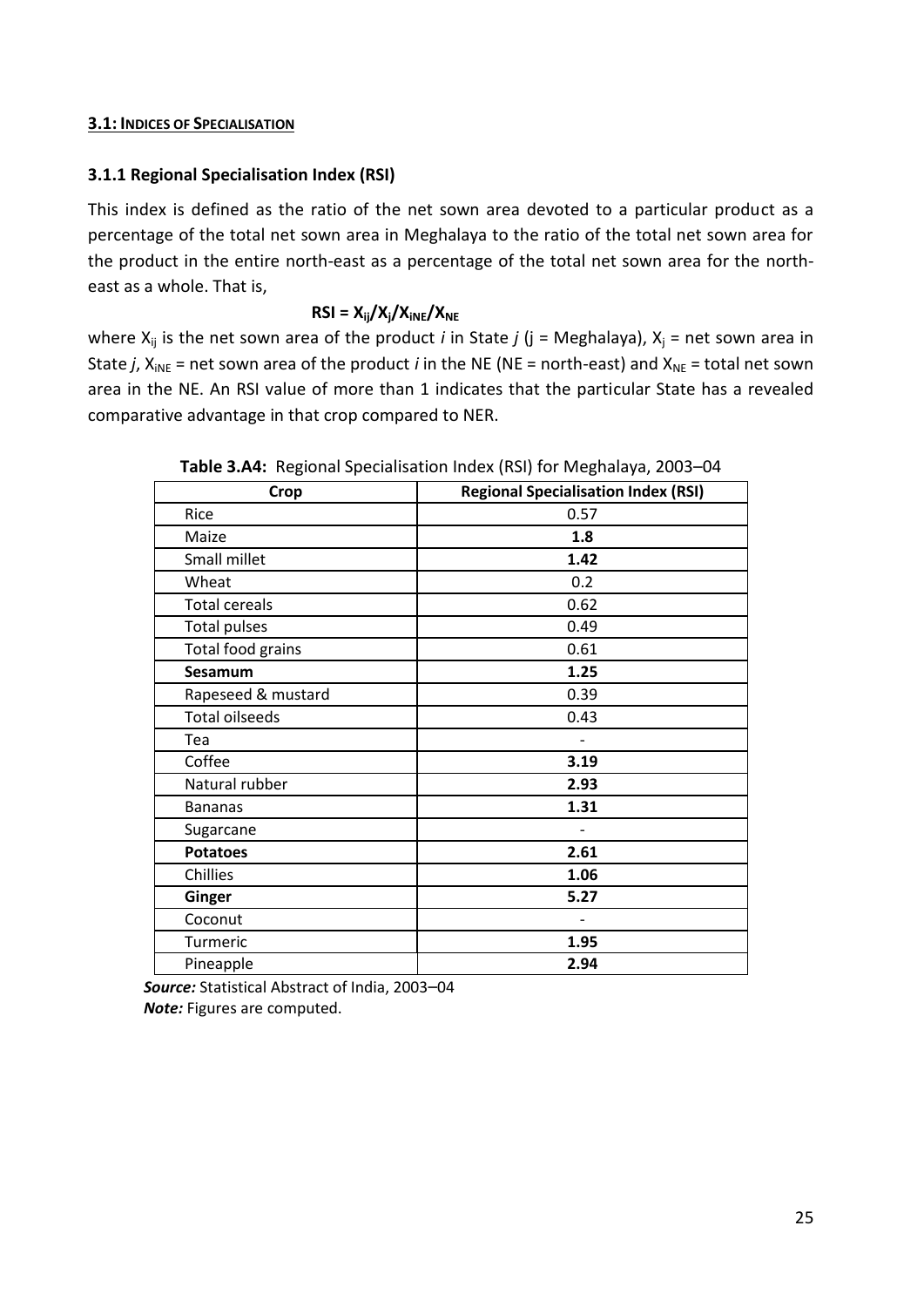## **District-wise Regional Specialisation Index (DRSI) for Meghalaya, 2004–05**

This section constructs DRSI on two different ways: one, in terms of net sown area (NSA) and the other in terms of production in quantity (PQ). The district-level DRSI (NSA) is defined as:

## $DRSI_{NSA} = X_{ii}/X_{i}/X_{iM}/X_{M}$

where  $X_{ij}$  is the net sown area of the product *i* in district *j*,  $X_j$  = net sown area in district *j*,  $X_{iM}$  = net sown area of the product *i* in Meghalaya and X<sub>M</sub> = total net sown area in the Meghalaya.

And the district-level DRSI (PQ) is defined as:

$$
DRSI_{PQ} = Q_{ij}/Q_j/Q_{iM}/Q_M
$$

where  $Q_{ij}$  is the production in quantity of the product *i* in district *j*,  $Q_i$  = production in quantity in district *j*,  $Q_{iM}$  = production in quantity of the product *i* in Meghalaya and  $Q_M$  = total production in quantity in the Meghalaya.

### **DRSI for Agricultural Crops**

| Table 3.A5: Meghalaya: District-wise DRSI for Agricultural Crops by Net Sown Area |  |  |  |
|-----------------------------------------------------------------------------------|--|--|--|
|-----------------------------------------------------------------------------------|--|--|--|

|                   | District-level Regional Specialisation Index (DRSI) by NSA |                              |              |                 |              |              |              |  |
|-------------------|------------------------------------------------------------|------------------------------|--------------|-----------------|--------------|--------------|--------------|--|
| Crop              | East                                                       | Ri-                          | West         | Jaintia         | East         | West         | South        |  |
|                   | <b>Khasi</b>                                               | <b>Bhoi</b>                  | <b>Khasi</b> | <b>Hills</b>    | Garo         | Garo         | Garo         |  |
|                   | <b>Hills</b>                                               |                              | <b>Hills</b> |                 | <b>Hills</b> | <b>Hills</b> | <b>Hills</b> |  |
|                   |                                                            |                              |              |                 |              |              |              |  |
| <b>Rice</b>       | 0.35                                                       | 1.13                         | 0.86         | 1.10            | 1.13         | 1.21         | 0.97         |  |
| Wheat             | $\qquad \qquad \blacksquare$                               |                              | 0.02         |                 | 0.51         | 2.91         |              |  |
| Rabi and          | 0.73                                                       | 0.28                         | 0.09         | 0.37            | 0.68         | 1.95         | 1.22         |  |
| other pulses      |                                                            |                              |              |                 |              |              |              |  |
| <b>Sugar cane</b> | $\qquad \qquad -$                                          | $\overline{\phantom{0}}$     | 0.66         | 0.64            | 1.85         | 1.61         | 0.96         |  |
| Jute              | $\qquad \qquad \blacksquare$                               | $\qquad \qquad \blacksquare$ | -            |                 | 0.41         | 2.71         | 1.05         |  |
| Rapeseed          | 0.06                                                       | 0.26                         | 0.04         | 0.07            | 0.71         | 2.60         | 0.39         |  |
| and mustard       |                                                            |                              |              |                 |              |              |              |  |
| <b>Maize</b>      | 0.81                                                       | 1.05                         | 2.66         | 1.24            | 0.45         | 0.81         | 0.65         |  |
| Cotton            | $\qquad \qquad$                                            | $\qquad \qquad \blacksquare$ | -            | $\qquad \qquad$ | 2.61         | 1.90         | 0.35         |  |
| Ginger            | 0.35                                                       | 1.19                         | 0.39         | 0.19            | 3.55         | 0.82         | 0.22         |  |

*Note:* Figures are calculated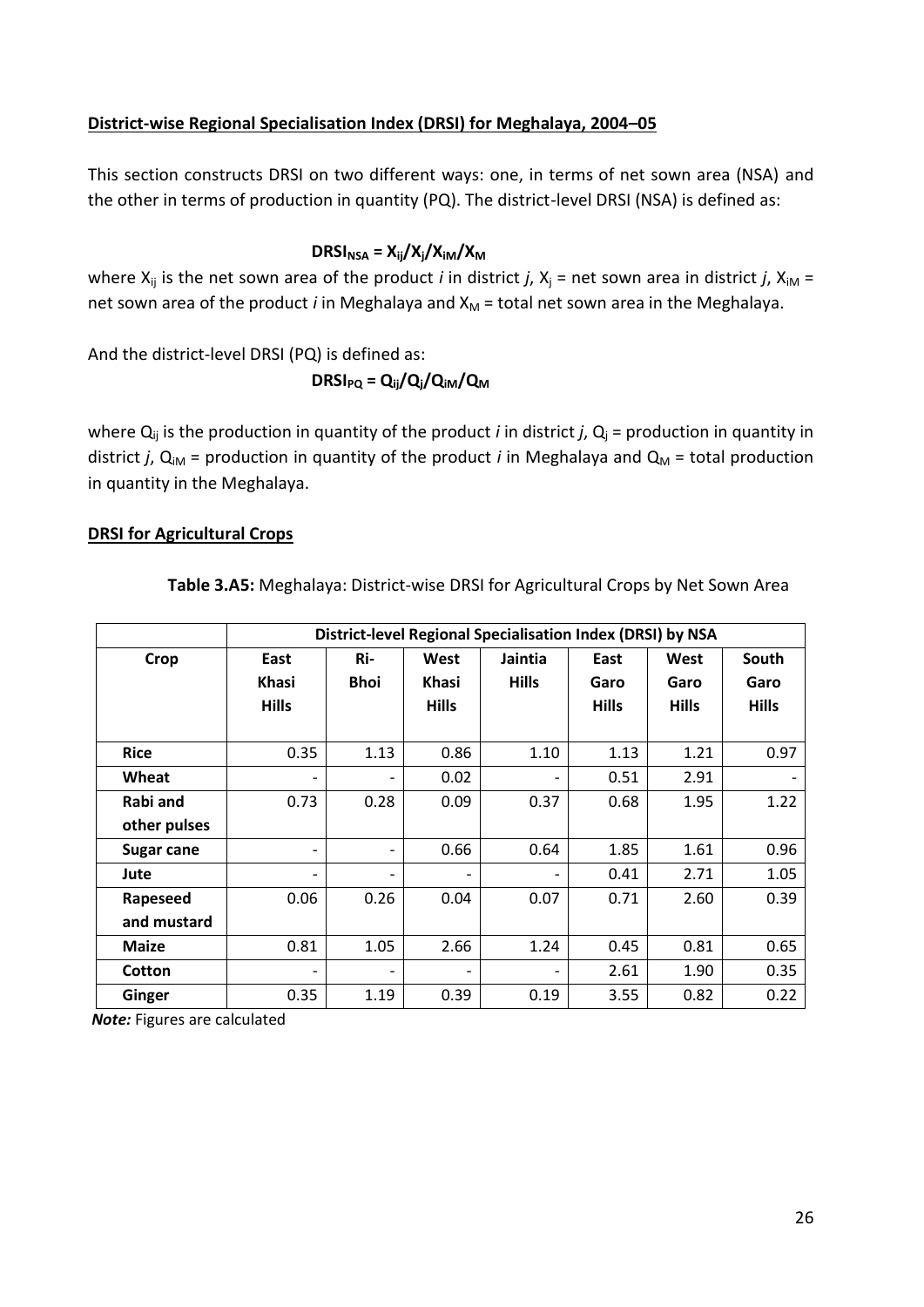|                |                                                                         |                          |              | --------     |              |              |              |
|----------------|-------------------------------------------------------------------------|--------------------------|--------------|--------------|--------------|--------------|--------------|
|                | District-level Regional Specialisation Index (DRSI) by Product Quantity |                          |              |              |              |              |              |
| Crop           | East                                                                    | Ri-                      | West         | Jaintia      | East         | West         | South        |
|                | <b>Khasi</b>                                                            | <b>Bhoi</b>              | <b>Khasi</b> | <b>Hills</b> | Garo         | Garo         | Garo         |
|                | <b>Hills</b>                                                            |                          | <b>Hills</b> |              | <b>Hills</b> | <b>Hills</b> | <b>Hills</b> |
|                |                                                                         |                          |              |              |              |              |              |
| <b>Rice</b>    | 0.19                                                                    | 1.79                     | 0.42         | 1.69         | 1.64         | 1.35         | 1.62         |
| Wheat          |                                                                         | $\overline{\phantom{0}}$ | 0.00         |              | 0.44         | 3.31         |              |
| Rabi and other | 0.37                                                                    | 0.38                     | 0.08         | 0.61         | 0.72         | 2.26         | 2.59         |
| pulses         |                                                                         |                          |              |              |              |              |              |
| Sugar cane     | $\overline{\phantom{a}}$                                                | $\overline{\phantom{0}}$ | 0.33         | 0.31         | 2.64         | 2.02         | 2.52         |
| Jute           |                                                                         | $\overline{\phantom{0}}$ |              |              | 0.74         | 3.04         | 1.44         |
| Rapeseed and   | 0.03                                                                    | 0.17                     | 0.02         | 0.17         | 0.69         | 2.98         | 0.96         |
| mustard        |                                                                         |                          |              |              |              |              |              |
| <b>Maize</b>   | 0.52                                                                    | 1.91                     | 1.36         | 1.88         | 0.54         | 0.95         | 1.08         |
| Cotton         |                                                                         | -                        | -            |              | 4.41         | 1.84         | 0.69         |
| Ginger         | 2.44                                                                    | 0.01                     | 1.98         | 0.15         | 0.07         | 0.08         | 0.08         |

**Table 3.A6:** Meghalaya: District-wise DRSI for Agricultural Crops by Agricultural Production Quantity

# **DRSI for Horticultural Products**

**Table 3.A7:** Meghalaya: District-wise DRSI for Horticultural Produce by Net Sown Area

| <b>RSI</b>           |                   | District-level Regional Specialisation Index (DRSI) of Horticulture by NSA |                   |              |                  |                  |                   |  |  |
|----------------------|-------------------|----------------------------------------------------------------------------|-------------------|--------------|------------------|------------------|-------------------|--|--|
|                      | <b>East Khasi</b> | Ri-                                                                        | <b>West Khasi</b> | Jaintia      | <b>East Garo</b> | <b>West Garo</b> | <b>South Garo</b> |  |  |
|                      | <b>Hills</b>      | <b>Bhoi</b>                                                                | <b>Hills</b>      | <b>Hills</b> | <b>Hills</b>     | <b>Hills</b>     | <b>Hills</b>      |  |  |
| Pineapple            | 0.62              | 4.08                                                                       | 0.83              | 0.11         | 0.66             | 0.81             | 1.38              |  |  |
| <b>Citrus fruits</b> | 3.99              | 0.23                                                                       | 1.04              | 0.83         | 0.20             | 0.40             | 0.51              |  |  |
| <b>Banana</b>        | 0.82              | 1.62                                                                       | 1.24              | 0.43         | 1.73             | 0.83             | 0.71              |  |  |
| Papaya               | 1.00              | 2.97                                                                       | 0.53              | 0.17         | 1.80             | 0.62             | 0.88              |  |  |

**Table 3.A8:** Meghalaya: District-wise DRSI for Horticultural Produce by Production Quantity

| <b>RSI</b>           | District-level Regional Specialisation Index (DRSI) of Horticulture by PQ |             |              |              |                  |                   |                   |  |
|----------------------|---------------------------------------------------------------------------|-------------|--------------|--------------|------------------|-------------------|-------------------|--|
|                      | <b>East Khasi</b>                                                         | Ri-         | West         | Jaintia      | <b>East Garo</b> | West              | <b>South Garo</b> |  |
|                      | <b>Hills</b>                                                              | <b>Bhoi</b> | <b>Khasi</b> | <b>Hills</b> | <b>Hills</b>     | <b>Garo Hills</b> | <b>Hills</b>      |  |
|                      |                                                                           |             | <b>Hills</b> |              |                  |                   |                   |  |
| Pineapple            | 0.35                                                                      | 1.51        | 0.71         | 0.25         | 1.00             | 1.02              | 1.31              |  |
| <b>Citrus fruits</b> | 3.18                                                                      | 0.14        | 1.84         | 3.97         | 0.19             | 0.33              | 0.14              |  |
| <b>Banana</b>        | 0.73                                                                      | 0.77        | 0.98         | 0.49         | 1.39             | 1.32              | 1.02              |  |
| Papaya               | 0.76                                                                      | 0.90        | 0.47         | 0.19         | 1.67             | 1.08              | 1.20              |  |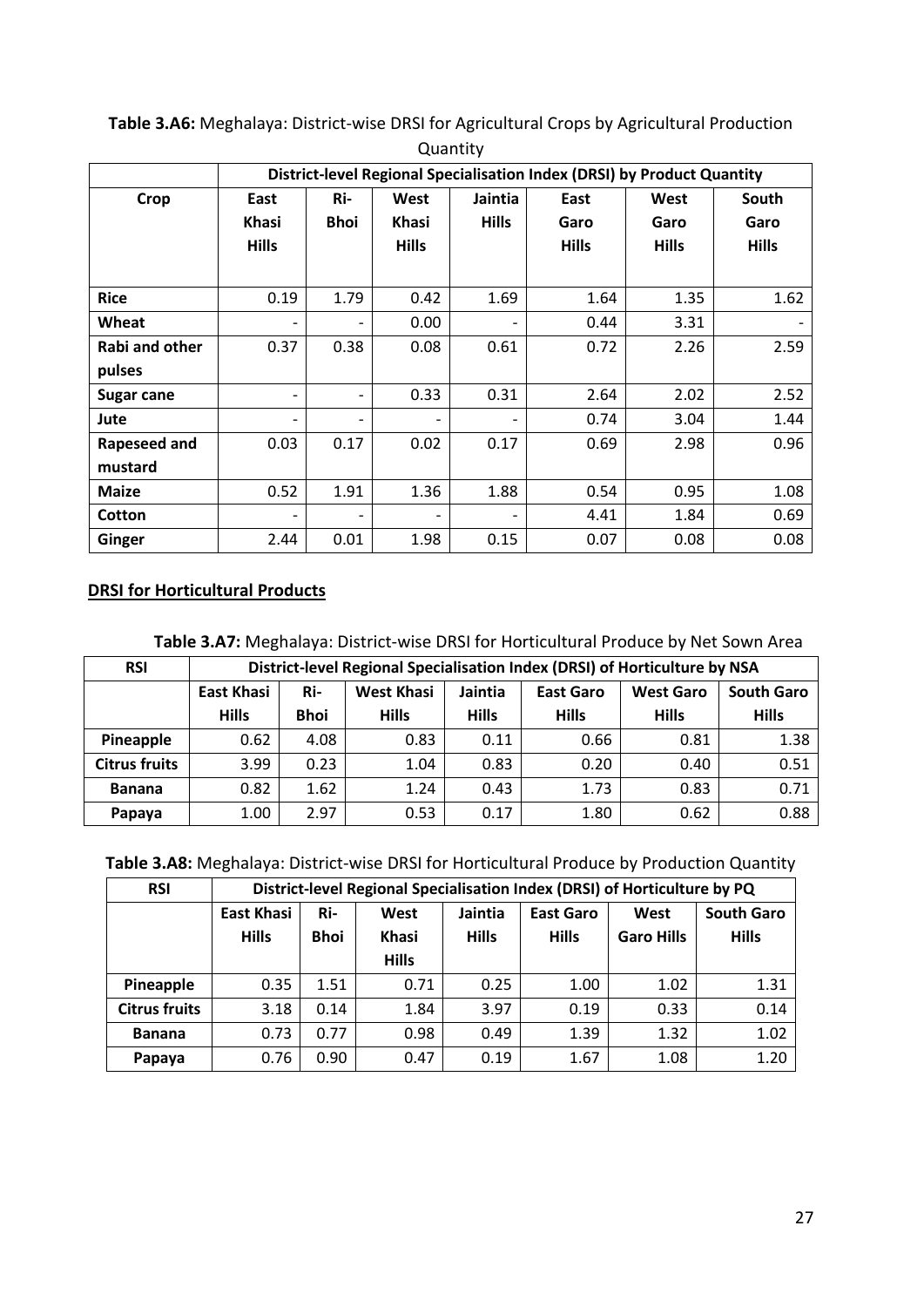### **3.1.2 National Specialisation Index (NSI)**

To see where Meghalaya stands in comparison to the rest of the country, the National Specialisation Index (NSI) is constructed for the same 20 crops and is defined as a ratio of the net sown area of the product i in State j (J= Meghalaya) as a percentage of the net sown area of the product for the NE (NE= north-east region) to the net sown area of product i in India as a percentage of the net sown area in India. That is,

### $NSI = X_{ii}/X_{iNE}/X_{iN}/X_{i}$

where  $X_{ij}$  is the net sown area of the product *i* in state *j*,  $X_{iNE}$  = net sown area of the product *i* in the NE,  $X_{il}$  = net sown area of the product *i* in India and  $X_{il}$  = total net sown area in India.

| Crop                  | <b>National Specialisation Index (NSI)</b> |  |  |  |  |
|-----------------------|--------------------------------------------|--|--|--|--|
| Rice                  | 1.59                                       |  |  |  |  |
| Maize                 | 1.42                                       |  |  |  |  |
| Small millet          | 1.53                                       |  |  |  |  |
| Wheat                 | 0.02                                       |  |  |  |  |
| <b>Total cereals</b>  | 0.8                                        |  |  |  |  |
| <b>Total pulses</b>   | 0.13                                       |  |  |  |  |
| Total food grains     | 0.67                                       |  |  |  |  |
| Sesamum               | 0.69                                       |  |  |  |  |
| Rapeseed and mustard  | 0.8                                        |  |  |  |  |
| <b>Total oilseeds</b> | 0.26                                       |  |  |  |  |
| Tea                   | $\overline{a}$                             |  |  |  |  |
| Coffee                | 3.46                                       |  |  |  |  |
| Natural rubber        | 4.3                                        |  |  |  |  |
| <b>Bananas</b>        | 6.18                                       |  |  |  |  |
| Sugarcane             |                                            |  |  |  |  |
| <b>Potatoes</b>       | 8.59                                       |  |  |  |  |
| Chillies              | 1.48                                       |  |  |  |  |
| Ginger                | 60.67                                      |  |  |  |  |
| Coconut               |                                            |  |  |  |  |
| Turmeric              | 7.97                                       |  |  |  |  |
| Pineapple             | 68.17                                      |  |  |  |  |

**Table 3.A9:** National Specialisation Index (NSI) for Meghalaya, 2003–04

*Source: Statistical Abstracts of India*, 2003–04 *Note:* Figures are calculated.

### **3.1.3 Demand Intensity Measure (DIM)**

The Demand Intensity Measure (DIM) is used to indicate the intensity of the consumption of the product in the state or region. It is defined as the consumption share of the i<sup>th</sup> product in State j with respect to the all-India consumption share in that product. Table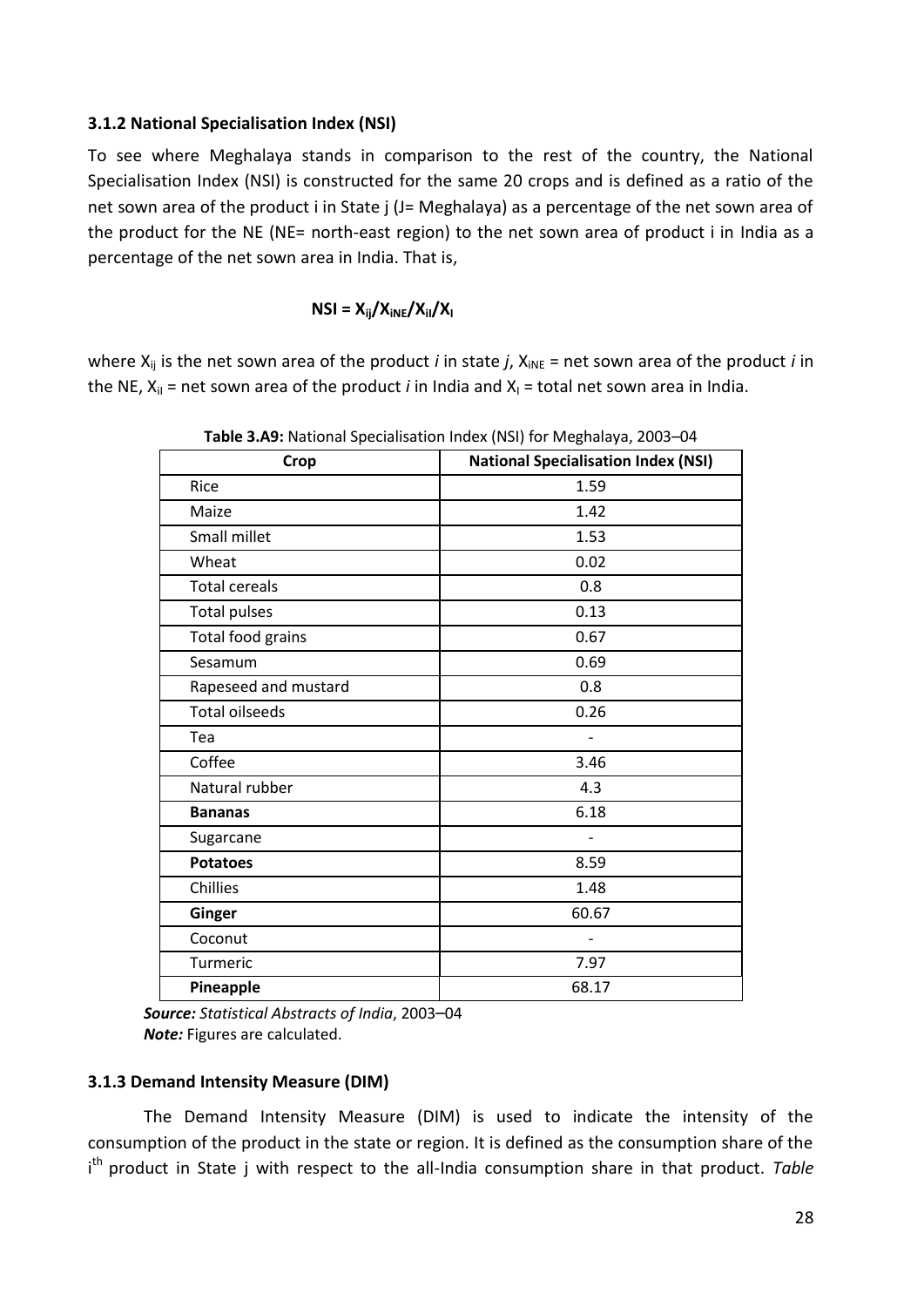*3.A10* shows the outcome of calculations of the Demand Intensity Measure, Z, which is defined as:

$$
Z = (c_{ij}/C_{il}) \times 100,
$$

where  $C_{ii}$  is the per capita consumption expenditure in state i for the jth commodity and  $C_{ii}$  = national average per capita consumption expenditure for the same commodity. This shows the intensity of demand relative to the country. Thus, a value of Z greater than 100 indicates high demand intensity relative to the all-India level.

| Crop                 | Meghalaya | <b>NER</b> |
|----------------------|-----------|------------|
| Rice                 | 101.38    | 259.79     |
| Wheat                | 21.1      | 21.29      |
| Maize                | 14.38     | 77.12      |
| Cereal               | 69.14     | 166.46     |
| Gram                 | 1.32      | 21.19      |
| Cereal substitutes   | 76.83     | 103.66     |
| Pulses               | 30.93     | 73.29      |
| Milk & milk products | 28.91     | 47.56      |
| Edible oil           | 55.71     | 86.61      |
| Meat, fish and eggs  | 205.17    | 346.91     |
| Vegetables           | 68.12     | 150.94     |
| Fruits (fresh)       | 52.7      | 97.72      |
| Fruits (dry)         | 8.12      | 20.11      |
| Sugar                | 48.06     | 73.6       |
| Salt                 | 63.04     | 174.35     |
| Spices               | 28.55     | 75.71      |
| Beverages, etc.      | 125.38    | 87.6       |
| <b>Food total</b>    | 71.14     | 125.74     |

**Table 3.A10:** Meghalaya and NER: Demand Intensity Measure (DIM) for Crops

*Source*: National Sample Survey, 2003

Based on the DIM in *Table 3.A10*, Meghalaya's demand for meat, fish, and eggs is far higher than the national demand, and so is its demand for beverages. Its demand for rice is marginally higher than that of the country. Similarly, the entire NER has a higher than national average demand for meat, fish, eggs, and for rice. Apart from having a higher overall DIM compared to the country as a whole, the region also has a high demand for vegetables, cereal, and salt.

# **3.1.4 Dependency Index (DI)**

The Dependency Index (DI) is the ratio of per capita consumption to per capita production. Here an attempt is made to explain whether there is any matching between the consumption of the crop and its production in the state. A state can consume more of a product it produces or else it can import and specialise only in an export oriented crop pattern which is driven by geography, climate, soil, rainfall, etc.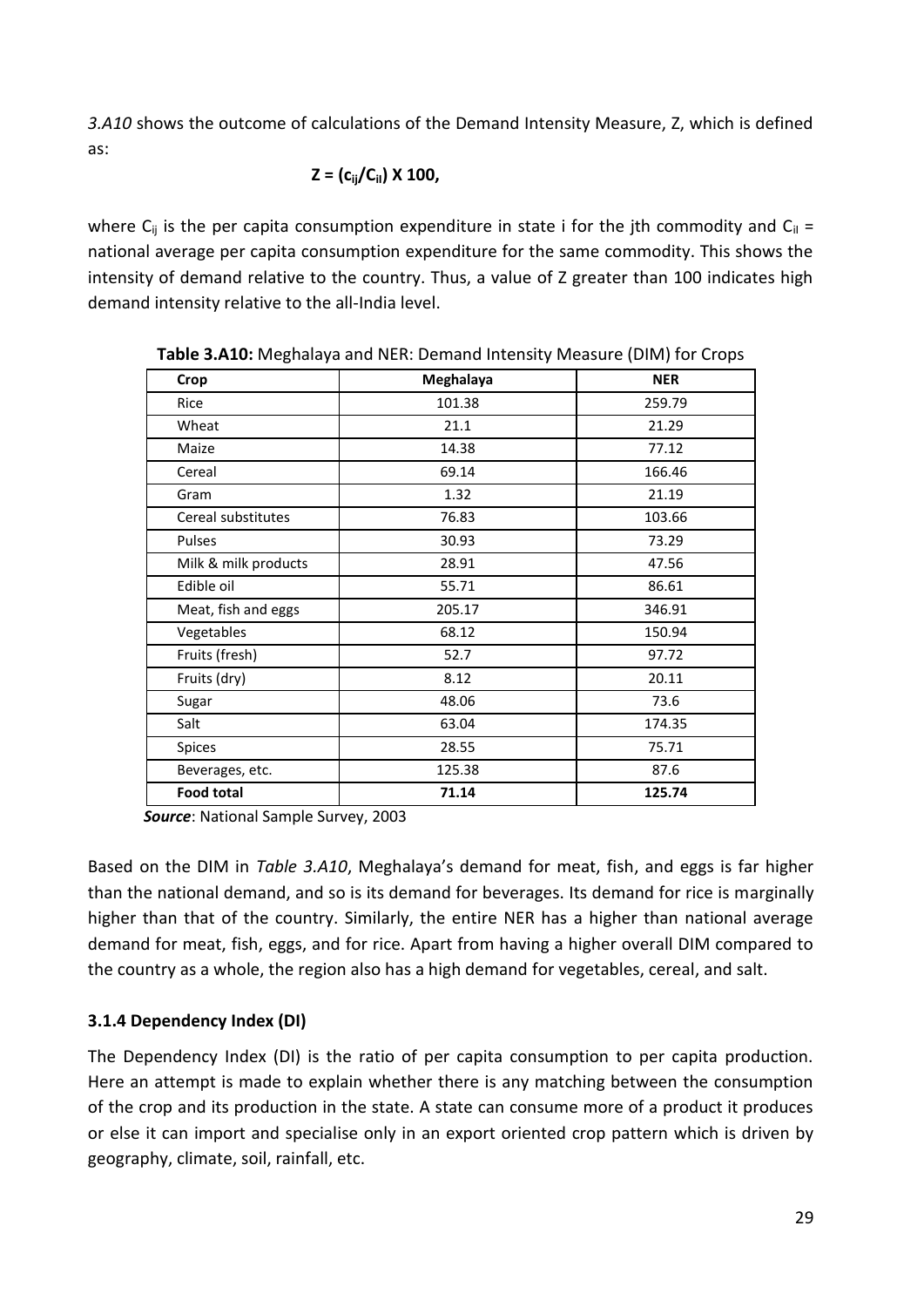Calculation of the DI is somewhat risky as data is not available on the same products both for consumption as well as production for all NE states. Consumption data is obtained from NSS which has a different set of product classifications in contrast to the *Statistical Abstract of India* where production data is listed. Despite these problems, a mapping has been prepared which approximately places similar products in the desired product category. *Table 3.A11* shows the mapping of Cij and Pij for ease of calculation for all NE states, except Nagaland and Sikkim.

## $DI = (c_{ij}/C_{il}) / (P_{ij}/P_{il}) \times 100$

P<sub>ij</sub> and P<sub>il</sub> have been defined above. The results of these calculations are shown in *Tables 3.A12a* and *3.A12b*; thus, a DI greater than 100 indicates dependency. (Due to non-availability of data, the DI cannot be calculated for all commodities.)

| Consumption    | Production           |
|----------------|----------------------|
| Rice           | Rice                 |
| Wheat          | Wheat                |
| Maize          | Maize                |
| Cereal         | <b>Total cereals</b> |
| Pulses         | Total pulses         |
| Edible oil     | Total oilseeds       |
| Fruits (fresh) | <b>Banana</b>        |
| Sugar          | Sugarcane            |
| <b>Spices</b>  | <b>Spices</b>        |
| Food total     | Total foodgrains     |

**Table 3.A11:** Mapping

*Note*: Consumption data is taken from NSSO and production data from Statistical Abstracts of India.

| Table 3.A12a: Meghalaya and NER: Dependency Index (DI) for All Products, 2003--04 |  |
|-----------------------------------------------------------------------------------|--|
|                                                                                   |  |

| Crop                  | Meghalaya                    | <b>NER</b> |
|-----------------------|------------------------------|------------|
| Rice                  | 100.37                       | 165.96     |
| Wheat                 | 1,715.11                     | 676.57     |
| Maize                 | 18.61                        | 343.57     |
| <b>Total cereals</b>  | 134.52                       | 228.63     |
| Total pulses          | 260.38                       | 476.96     |
| <b>Total oilseeds</b> | 529.34                       | 415.03     |
| Fruits                | 44.65                        | 95.69      |
| Sugarcane             | $\qquad \qquad \blacksquare$ | 618.62     |
| <b>Spices</b>         | 2.02                         | 27.74      |
| Total food grains     | 146.28                       | 182.77     |
| Milk                  | 82.74                        | 168.72     |
| Meat                  | 11.15                        | 23.59      |
| Egg                   | 79.07                        | 283.66     |
| <b>Fish</b>           | 166.71                       | 127.00     |

*Source:* Calculated from NSSO, 2003 and *Statistical Abstract of India, 2003*–*04*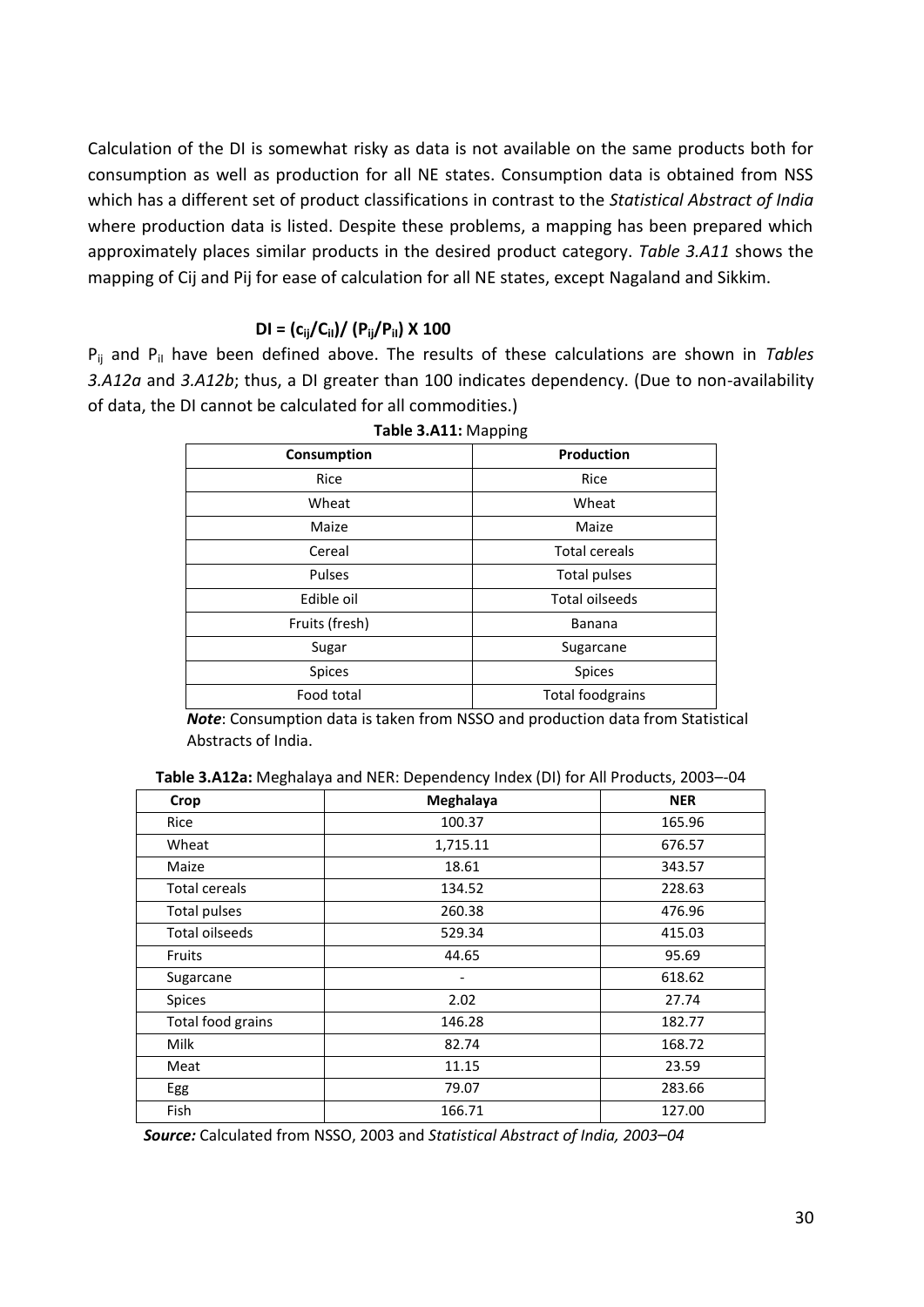*Table 3.A12a* clearly shows the dependency of the NER on outside regions for many agricultural commodities: it is dependent for all the products listed, except for fruits, spices, and meat, while Meghalaya has a surplus situation in maize, fruits, milk, meat, and eggs.

|                         | Meghalaya | <b>NER</b> |
|-------------------------|-----------|------------|
| Milk                    | 82.74     | 168.72     |
| <b>Meat</b>             | 5.58      | 23.59      |
| <b>Weights Assigned</b> | 0.05      | 0.10       |
| <b>Eggs</b>             | 108.72    | 141.83     |
| <b>Weights Assigned</b> | 0.55      | 0.20       |
| Fish                    | 133.37    | 177.80     |
| <b>Weights Assigned</b> | 0.40      | 0.70       |

**Table 3.A12b:** Meghalaya and NER: Dependency Index for Milk, Meat, Eggs, and Fish, 2003–04

*Source: Statistical Abstracts of India*, 2003-04 and *NSS*, 2003 *Note:* Figures have been calculated.

## **District-level Dependency Indices**

Now we are interested to know the dependency situation across different districts of Meghalaya for which we need to prepare a correspondence between consumption data and the production data as these data read taken from different sources. *Table 3.A13* provides a mapping between consumption and production at the district level.

| Consumption    | Production          |
|----------------|---------------------|
| Rice           | Rice                |
| Wheat          | Wheat               |
| Pulses         | <b>Total Pulses</b> |
| Sugar          | Sugarcane           |
| Edible oil     | Rapeseed & mustard  |
| Maize          | Maize               |
| <b>Spices</b>  | Ginger              |
| Fruits (fresh) | Banana              |

**Table 3.A13:** Meghalaya Districts: Mapping – District-level Dependency Index

*Note*: Consumption data is taken from NSSO and production data from *Statistical Abstracts of India*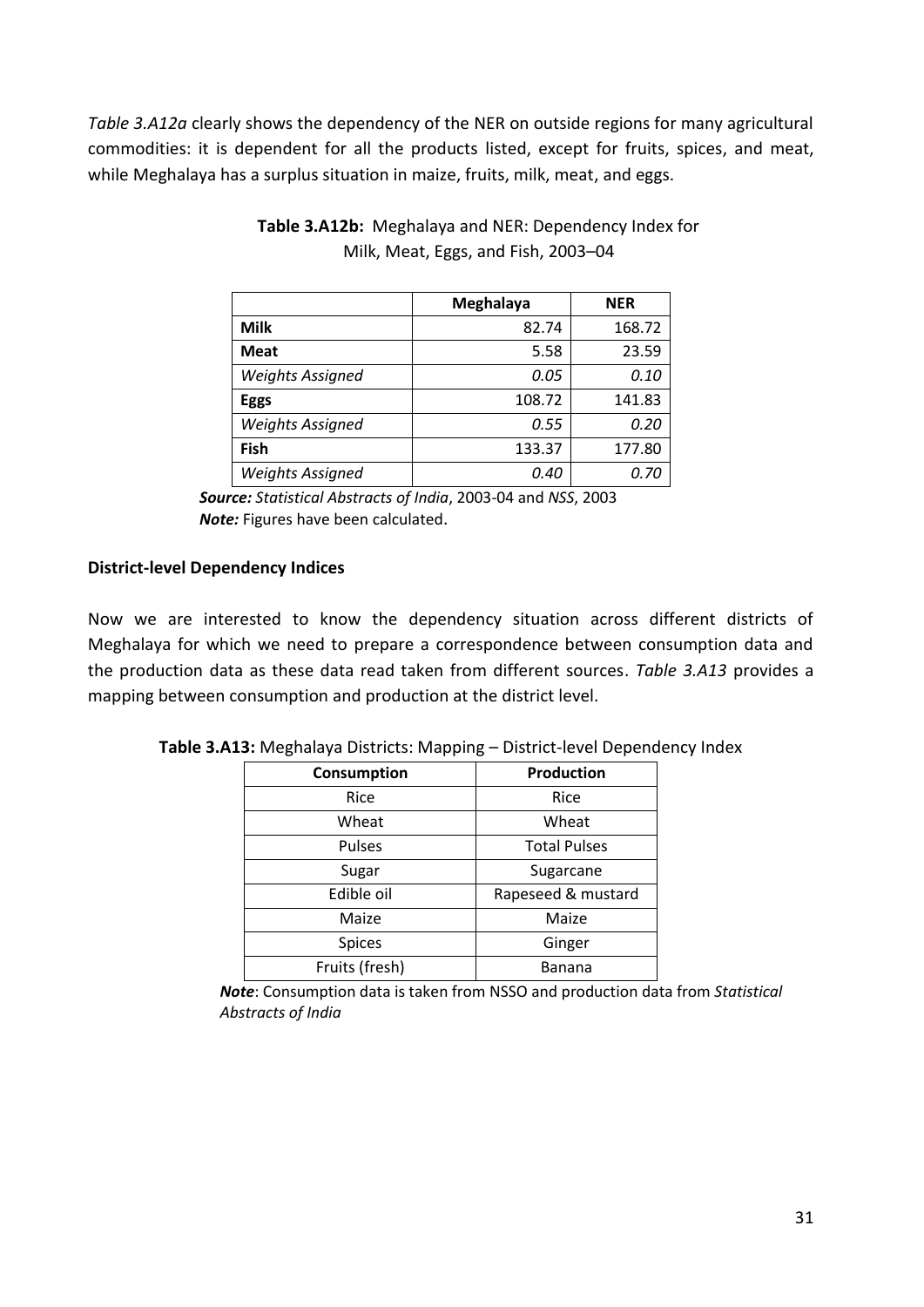| $\cdots$          |              |                                  |              |              |              |              |              |
|-------------------|--------------|----------------------------------|--------------|--------------|--------------|--------------|--------------|
| <b>Crops</b>      |              | Districts DI - Meghalaya as Base |              |              |              |              |              |
|                   | East         | Ri-Bhoi                          | West         | Jaintia      | East         | West         | South        |
|                   | <b>Khasi</b> |                                  | <b>Khasi</b> | <b>Hills</b> | Garo         | Garo         | Garo         |
|                   | <b>Hills</b> |                                  | <b>Hills</b> |              | <b>Hills</b> | <b>Hills</b> | <b>Hills</b> |
| <b>Rice</b>       | 541.62       | 55.27                            | 220.86       | 103.29       | 66.03        | 58.14        | 83.03        |
| Wheat             |              |                                  | 521967.71    |              | 6402.96      | 611.77       |              |
| Rabi and          |              |                                  |              |              |              |              |              |
| other pulses      | 10045.40     | 9224.78                          | 42496.83     | 10169.04     | 5350.94      | 1234.50      | 1850.47      |
| <b>Sugar cane</b> |              |                                  | 118869.5     | 240195.5     | 17347.17     | 16389.27     | 22525.25     |
| Rapeseed          |              |                                  |              |              |              |              |              |
| and mustard       | 87894.06     | 13196.30                         | 86123.23     | 22823.11     | 3534.38      | 590.81       | 3154.47      |
| <b>Maize</b>      | 229.33       | 59.15                            | 78.75        | 105.99       | 231.02       | 94.81        | 143.38       |
| Ginger            | 16.35        | 2985.71                          | 18.20        | 445.85       | 637.13       | 365.78       | 656.23       |
| <b>Fruits</b>     | 82.34        | 15.04                            | 101.86       | 152.29       | 33.04        | 52.86        | 41.50        |

**Table 3.A14a:** District-level Dependency Index (DI) for All Products, 2004–05: Meghalaya as Base

Dependency scores (*Table 3.A14a*) are defined by taking Meghalaya as the base to show the relative situation of a district as compared to the state. It reveals some interesting information. For instance, only the East Khasi Hills and West Khasi Hills have surpluses in ginger while Ri-Bhoi and the entire Garo Hills show surpluses in rice, and Jaintia Hills is only very marginally dependent on rice. Since wheat is produced only in small quantities and is not a major consumable item, all the districts are highly dependent on wheat. A few districts have shown surpluses in maize and fruits. In general, all the districts are highly dependent on imports.

|               | Districts DI - NER as Base |                          |              |              |              |              |                          |             |
|---------------|----------------------------|--------------------------|--------------|--------------|--------------|--------------|--------------------------|-------------|
| <b>Crops</b>  | East                       | <b>Ri-Bhoi</b>           | West         | Jaintia      | East         | West         | South                    | <b>Megh</b> |
|               | <b>Khasi</b>               |                          | <b>Khasi</b> | <b>Hills</b> | Garo         | Garo         | Garo                     | alaya       |
|               | <b>Hills</b>               |                          | <b>Hills</b> |              | <b>Hills</b> | <b>Hills</b> | <b>Hills</b>             |             |
| <b>Rice</b>   | 908.84                     | 92.74                    | 370.59       | 173.32       | 110.81       | 97.55        | 139.32                   | 170.11      |
| Wheat         |                            | $\overline{\phantom{0}}$ | 875856.24    |              | 10744.1      | 1026.54      | $\overline{\phantom{0}}$ | 4386.32     |
| Rabi and      | 16856.08                   | 15479.09                 | 71309.23     | 17063.54     | 8978.82      | 2071.48      | 3105.07                  | 6038.20     |
| other pulses  |                            |                          |              |              |              |              |                          |             |
| Sugar cane    |                            | $\overline{\phantom{a}}$ | 199461.73    | 403045.4     | 29108.4      | 27501.0      | 37797.1                  | 71664.9     |
| Rapeseed      | 147485.3                   | 22143.26                 | 144513.86    | 38296.94     | 5930.64      | 991.37       | 5293.16                  | 3818.39     |
| and mustard   |                            |                          |              |              |              |              |                          |             |
| <b>Maize</b>  | 384.81                     | 99.26                    | 132.14       | 177.85       | 387.64       | 159.09       | 240.60                   | 194.75      |
| Ginger        | 27.44                      | 5010.00                  | 30.54        | 748.14       | 1069.11      | 613.78       | 1101.14                  | 65.53       |
| <b>Fruits</b> | 138.16                     | 25.24                    | 170.92       | 255.55       | 55.43        | 88.69        | 69.64                    | 85.44       |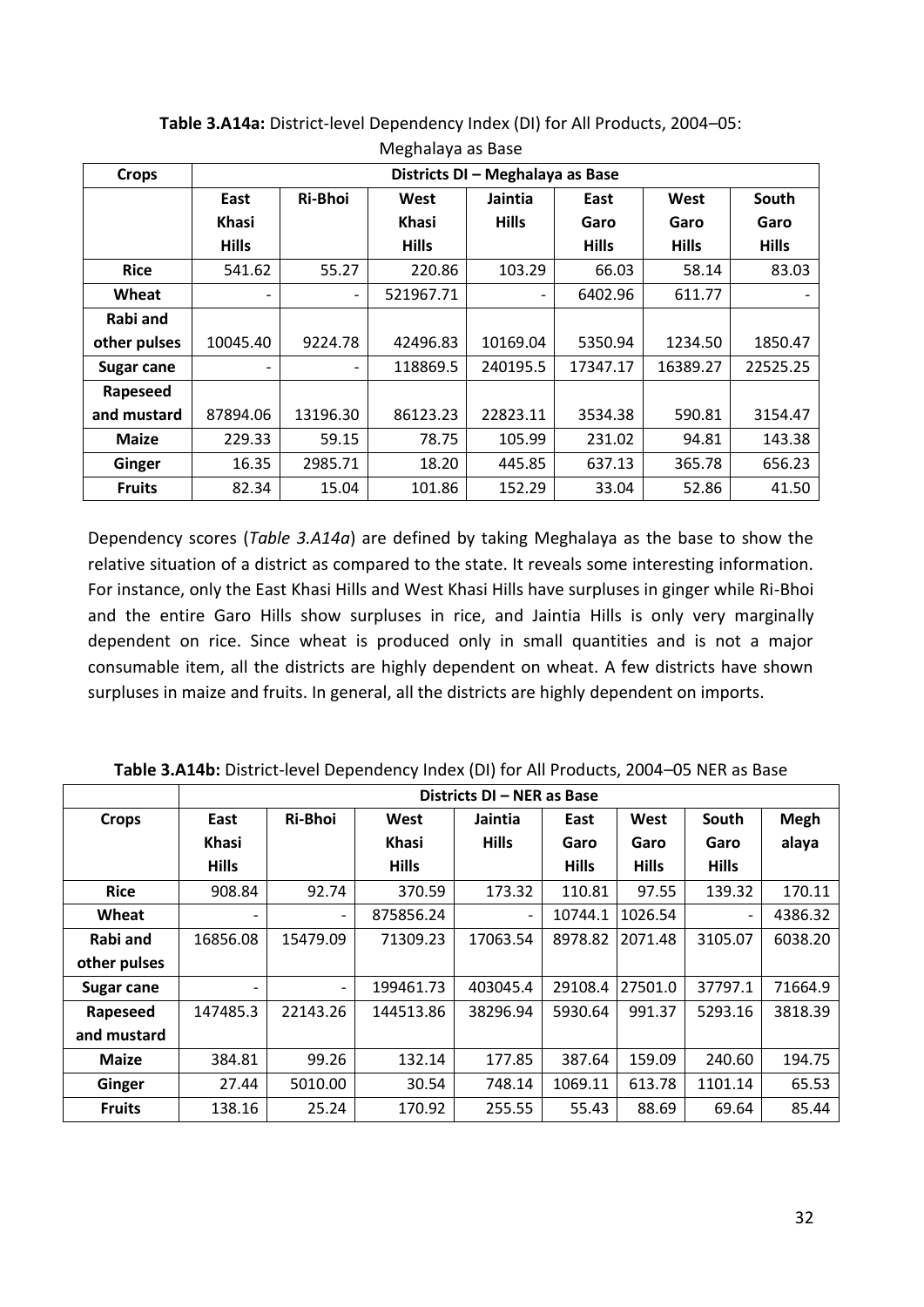The dependency scores by taking NER as the base show that all the districts except East Khasi, West Khasi, and Jaintia hills show scores less than 100 for fruits. For rice, only Ri-Bhoi and West Garo Hills; for maize only Ri-Bhoi; and for ginger only East Khasi Hills, West Khasi Hills, and Meghalaya as a whole show less than 100 scores. As in the first case, for the rest of the products in all the districts, dependency scores have been exorbitantly high.

| Crops         | Districts DI - India as Base |          |              |                          |          |          |              |           |           |
|---------------|------------------------------|----------|--------------|--------------------------|----------|----------|--------------|-----------|-----------|
|               | East                         | Ri-      | West         | Jaintia                  | East     | West     | South        | Meghalaya | <b>NE</b> |
|               | Khasi                        | Bhoi     | Khasi        | <b>Hills</b>             | Garo     | Garo     | Garo         |           |           |
|               | <b>Hills</b>                 |          | <b>Hills</b> |                          | Hills    | Hills    | <b>Hills</b> |           |           |
|               |                              |          |              |                          |          |          |              |           |           |
| Rice          | 556.38                       | 56.78    | 226.88       | 106.10                   | 67.83    | 59.72    | 85.29        | 104.14    | 159.1     |
| Wheat         |                              |          | 536193.1     | $\overline{\phantom{a}}$ | 6577.5   | 628.44   |              | 2685.3    | 665.8     |
| Rabi and      |                              |          |              |                          |          |          |              |           |           |
| other         |                              |          |              |                          |          |          |              |           |           |
| pulses        | 10319.17                     | 9476.19  | 43655.01     | 10446.2                  | 5496.8   | 1268.2   | 1900.9       | 3696.6    | 2132      |
| Sugar         |                              |          |              |                          |          |          |              |           |           |
| cane          |                              | ٠        | 122109.1     | 246741.6                 | 17819.94 | 16835.94 | 23139.14     | 43872.79  | 219.28    |
| Rapeseed      |                              |          |              |                          |          |          |              |           |           |
| and           |                              |          |              |                          |          |          |              |           |           |
| mustard       | 90289.47                     | 13555.95 | 88470.38     | 23445.12                 | 3630.70  | 606.91   | 3240.44      | 2337.59   | 1541.29   |
| Maize         | 235.58                       | 60.77    | 80.90        | 108.88                   | 237.31   | 97.40    | 147.29       | 119.23    | 1088.73   |
| Ginger        | 16.80                        | 3067.08  | 18.70        | 458.00                   | 654.50   | 375.75   | 674.11       | 40.11     | 1439.19   |
| <b>Fruits</b> | 84.58                        | 15.45    | 104.64       | 156.45                   | 33.94    | 54.30    | 42.63        | 52.31     | 387.35    |

**Table 3.A14c:** District level Dependency Index (DI) for All Products, 2004–05: India as Base

When the entire country is used as a base (*Table 3.A14c*), all the districts except for West Khasi Hills, Jaintia Hills, and NER as a whole show scores less than 100 for fruits. For rice only Ri-Bhoi, East Garo Hills, West Garo Hills, and South Garo Hills are not dependent; for maize only Ri-Bhoi, West Khasi Hills, and West Garo Hills; and for ginger only East Khasi Hills, West Khasi Hills, and Meghalaya as a whole show less than 100 scores. As in the other two cases (where the state and region are used as bases), for the rest of the products, the dependency scores have been exorbitantly high in all districts.

## **3.1.5 Relative Productivity of Principal Crops**

Agricultural productivity, however, also depends on factors other than land utilisation, such as differing natural land requirements for different crops, or the role played by trade in determining resource allocation. Further, land utilisation pattern in a relatively closed subsistence economy is crucially determined by the consumption needs of farmers, i.e., local demand patterns. Some of these have been factored in the comparison of relative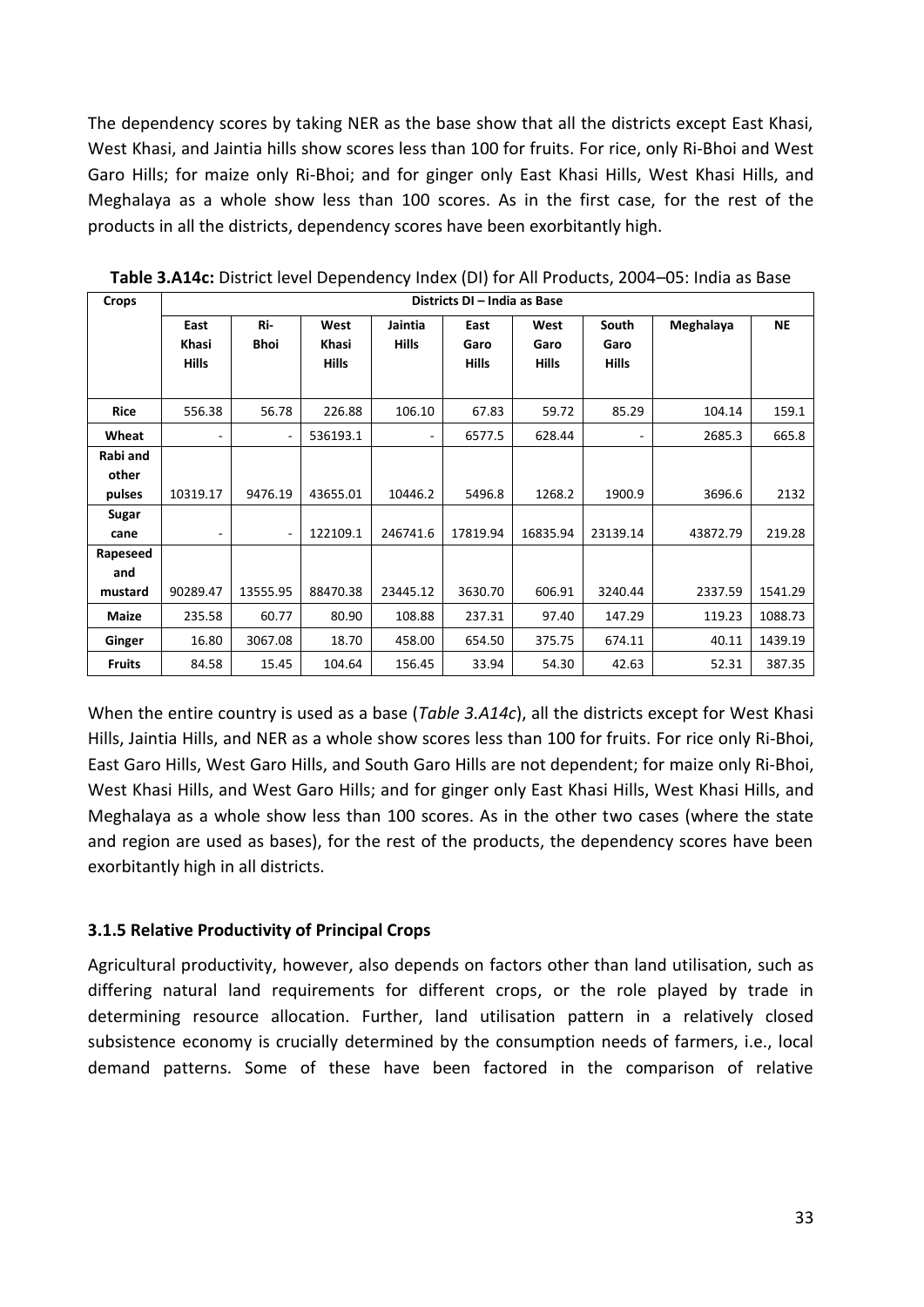productivities across states in the top five commodities (as indicated by the RSI) to national productivity levels.<sup>1</sup>

| Crop                    | <b>Relative Productivity</b> |
|-------------------------|------------------------------|
| Rice                    | 0.88                         |
| Maize                   | 0.75                         |
| <b>Small millet</b>     | 1.65                         |
| Wheat                   | 0.61                         |
| <b>Total cereals</b>    | 0.89                         |
| <b>Total pulses</b>     | 1.16                         |
| <b>Total foodgrains</b> | 1.00                         |
| Sesamum                 | 1.11                         |
| Rapeseed & mustard      | 0.56                         |
| <b>Total oilseeds</b>   | 0.61                         |
| Tea                     | 0.18                         |
| Coffee                  |                              |
| Natural rubber          |                              |
| Banana                  | 0.49                         |
| Sugarcane               | 0.03                         |
| Potatoes                | 0.46                         |
| Chillies                | 0.62                         |
| Ginger                  | 1.49                         |
| Coconut                 |                              |
| <b>Turmeric</b>         | 1.54                         |
| Pineapple               | 0.56                         |

**Table 3.A15:** Relative Productivity of Principal Crops in Meghalaya, 2003–04

(Quintals per hectare)

*Source*: *Statistical Abstracts of India*, 2003–04 *Note*: Figures are calculated.

-

The relative productivity figures as shown in *Table 3.A15* show that Meghalaya has productivity advantages for the following products: small millets, pulses, sesamum, ginger, and turmeric.

 $<sup>1</sup>$  Yield per hectare has been used to indicate productivity. A relative productivity greater than one would indicate</sup> that the specialisation given by the RSI has some economic basis.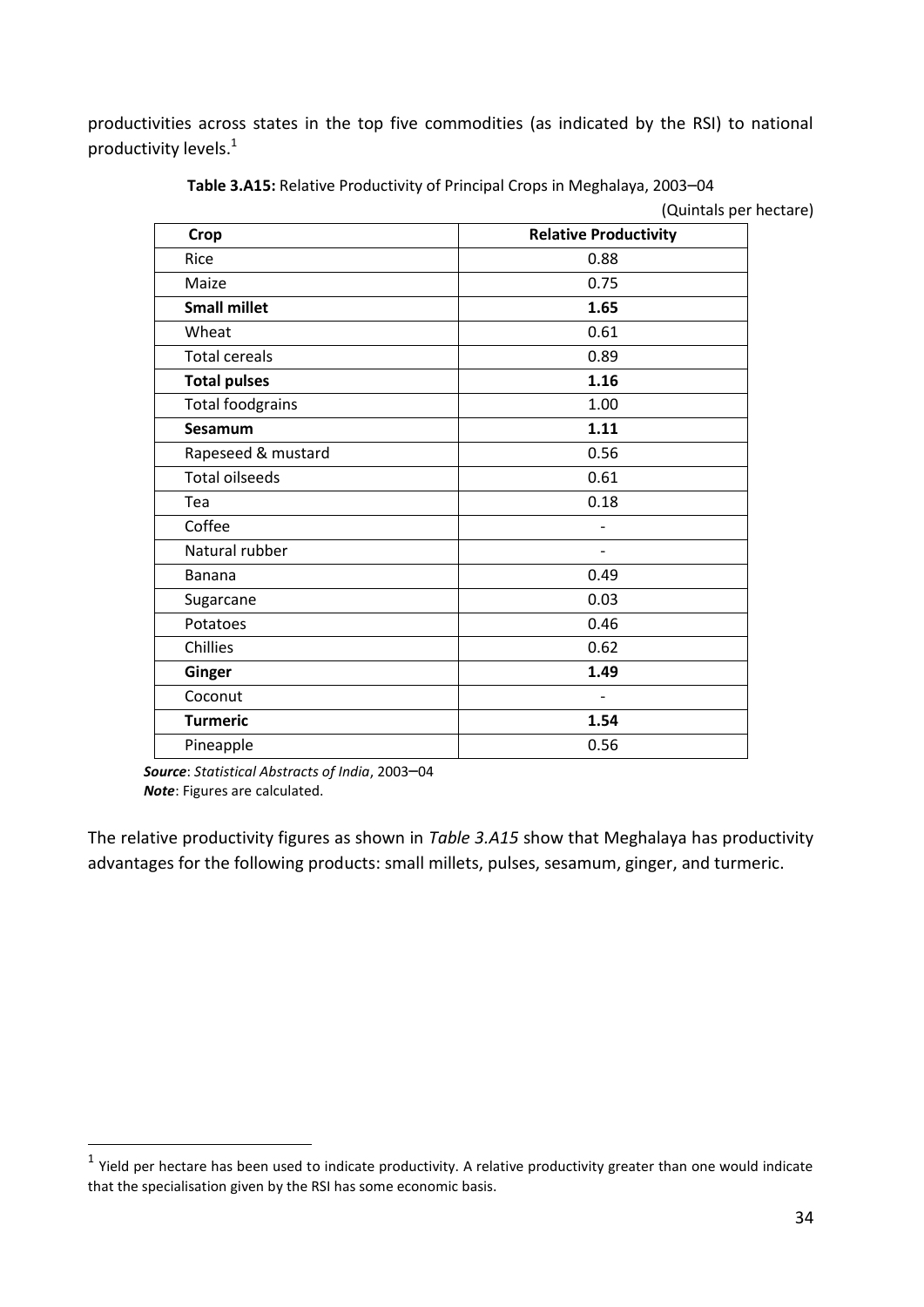|                   |                 |         | (Number)     |  |  |
|-------------------|-----------------|---------|--------------|--|--|
| <b>States</b>     | <b>Tourists</b> |         |              |  |  |
|                   | <b>Domestic</b> | Foreign | <b>Total</b> |  |  |
| Arunachal Pradesh | 227,857         | 3,395   | 231,252      |  |  |
| Assam             | 4,050,924       | 15,157  | 4,066,081    |  |  |
| Manipur           | 114,062         | 389     | 114,451      |  |  |
| Meghalaya         | 652,756         | 4,177   | 656,933      |  |  |
| Mizoram           | 57,292          | 731     | 58,023       |  |  |
| Nagaland          | 21,094          | 1,132   | 22,226       |  |  |
| lSikkim           | 700,011         | 20,757  | 720,768      |  |  |
| Tripura           | 342,273         | 5,212   | 347,485      |  |  |

| Table 5.A1: Tourists in North-East India, 2010 |  |  |
|------------------------------------------------|--|--|
|------------------------------------------------|--|--|

*Source: NEDFi Databank.* <http://db.nedfi.com/user>

### **Annexure 5.A2: North-East Summit on Tourism**

<http://db.nedfi.com/content/tourism>

### **Gangtok Summit on the Tourism Sector,27–28 April 2008**

<http://mdoner.gov.in/writereaddata/linkimages/fourth414626002.html>

| S.No. | <b>Actionable Points</b>                                                                                                                                                                                                                                                                                                                           | <b>Action Taken</b>                                                                                                                                                                                                                                                                                                                                                                                                                                                                                                                                                             |
|-------|----------------------------------------------------------------------------------------------------------------------------------------------------------------------------------------------------------------------------------------------------------------------------------------------------------------------------------------------------|---------------------------------------------------------------------------------------------------------------------------------------------------------------------------------------------------------------------------------------------------------------------------------------------------------------------------------------------------------------------------------------------------------------------------------------------------------------------------------------------------------------------------------------------------------------------------------|
| 1.    | A forum consisting of representatives from the<br>Ministries of DoNER, Tourism, Civil Aviation,<br>and NEC, public and private stakeholders, tour<br>operators, etc., would be established for the<br>formulation of:<br>-State tourism circuits<br>-Inter-state tourism circuits<br>-Eco- and village tourism<br>-Promotional events<br>-Advocacy | NEC has constituted the North Eastern States<br>Tourism Forum (NEST) with the Secretary, NEC as its<br>Chairman; Director (Tourism), NEC as its Member<br>Secretary; and including respective commissioners<br>and secretaries (Tourism) of different states of the<br>NER. The Forum will prepare plans to promote<br>tourism in:<br>Intra- and inter-state tourist circuit<br>Eco-tourism<br>Village tourism<br>Promotional events<br>Destination promotion for the north-east<br>The meeting of this Forum will be held quarterly,<br>either at Shillong or any other state. |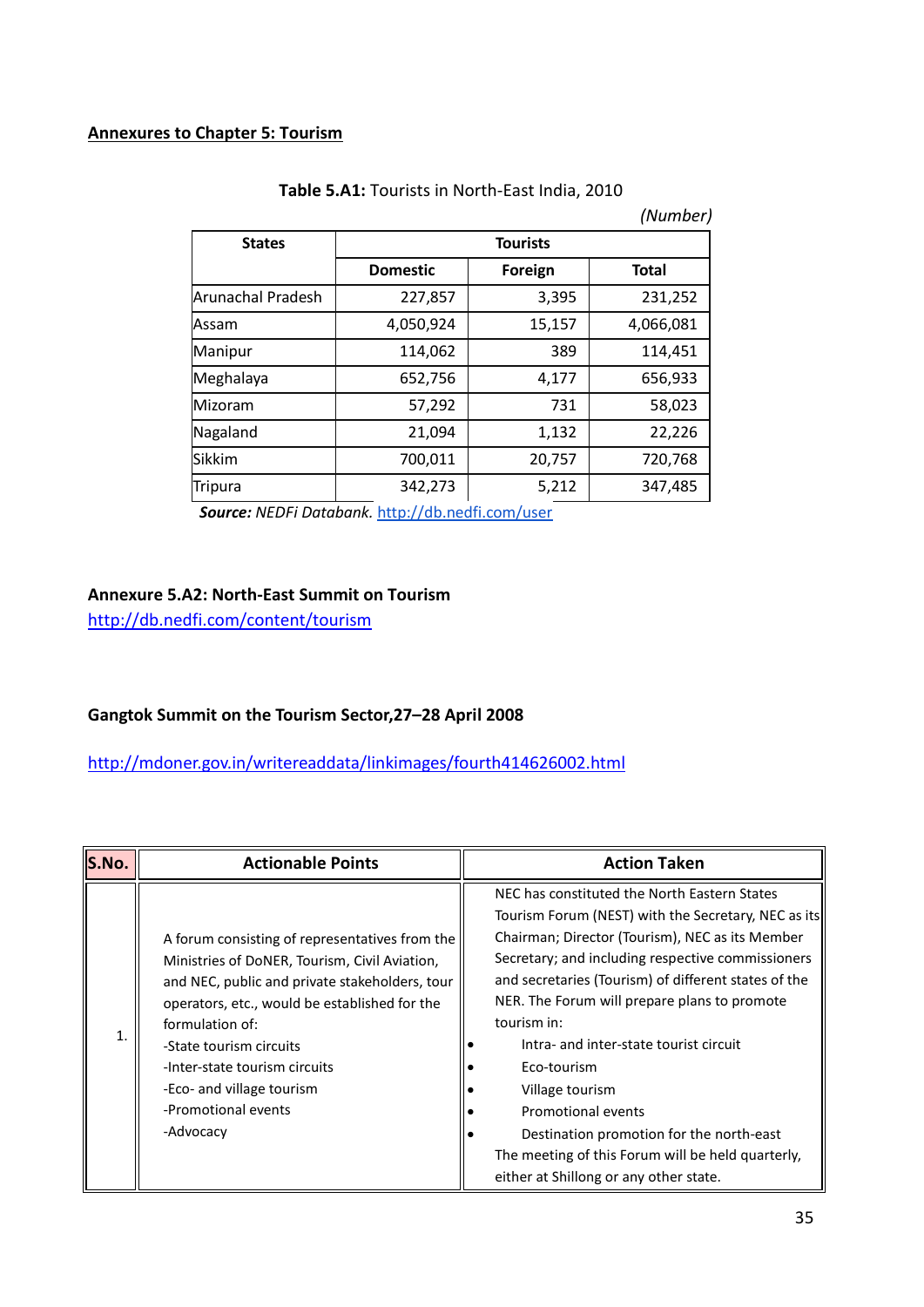|    |                                                                                                                                                                                                                                                                                                                                                                                                                                                          | The first meeting was held on 30 April 2008 at<br>Shillong.<br>M/s NEDFi have engaged a consultant to prepare a<br>Regional Roadmap/ Action Plan for development of<br>tourism in the NER.                                                                                                                                                                                                                                                                                                                                                                                                                                                                                                                                                                                                                                                                                                                                                                                                                                                                                                                                                                                                                                                     |
|----|----------------------------------------------------------------------------------------------------------------------------------------------------------------------------------------------------------------------------------------------------------------------------------------------------------------------------------------------------------------------------------------------------------------------------------------------------------|------------------------------------------------------------------------------------------------------------------------------------------------------------------------------------------------------------------------------------------------------------------------------------------------------------------------------------------------------------------------------------------------------------------------------------------------------------------------------------------------------------------------------------------------------------------------------------------------------------------------------------------------------------------------------------------------------------------------------------------------------------------------------------------------------------------------------------------------------------------------------------------------------------------------------------------------------------------------------------------------------------------------------------------------------------------------------------------------------------------------------------------------------------------------------------------------------------------------------------------------|
| 2. | In consultation with the NE states, the Ministry<br>of DoNER/NEC in consultation with the<br>Ministries of Tourism, Home Affairs, External<br>Affairs, Defence, etc. will formulate and launch<br>a professionally prepared publicity programme<br>on security for tourists in the north-east.                                                                                                                                                           | A committee was constituted to formulate a strategy<br>for promotion of tourism in the NER comprising<br>representatives from DoNER, MHA, DAVP, and Indian<br>Institute of Mass Communication. The campaign is<br>expected to cost about Rs 2.50 crore. Three TV spots<br>('Mesmerizing NE') have already been telecast on<br>popular channels and have received appreciation.<br>These spots, based on the theme of the north-east<br>as a safe destination for investors as well as tourists,<br>were given to an agency.<br>MHA has also begun a campaign with emphasis on<br>security aspects to allay apprehensions about travel<br>restriction in consultation with MDoNER.<br>The Ministry organised a successful conclave on 16<br>January 2008 to educate government officials on the<br>north-east as a safe and attractive destination. The<br>seminar had participation from NE states, tour<br>operators, central ministries, etc. An exhibition will<br>also be held on the sidelines of the seminars.<br>The Ministry is also working with the MHA to<br>highlight the potential of the north-east through the<br>NE Newsletter being published, and widely<br>circulated by the MHA, primarily containing<br>development news. |
| 3  | Ministry of DONER/NEC, in consultation with<br>Ministries of Tourism, Home Affairs, External<br>Affairs, Defence, etc. will take up with the<br>Commonwealth War Graves Commission the<br>possibility of organising major<br>commemorative events to which descendants<br>of those buried in the north-east war<br>cemeteries will be invited. This will<br>incidentally project the security environment<br>in NER more accurately to western tourists. | Ministry of DoNER has written to the State<br>Governments of Nagaland and Manipur to develop a<br>proposal for the same. Plans from the state<br>governments are awaited.<br>The Ministry of DoNER is also working on a media<br>strategy to comprehensively focus on the North East<br>Region. Firms have been short listed for the<br>campaign.                                                                                                                                                                                                                                                                                                                                                                                                                                                                                                                                                                                                                                                                                                                                                                                                                                                                                              |
| 4. | Ministry of DoNER/NEC will sponsor NE<br>promotion films (cultural and touristic) aimed<br>at schoolchildren and college students in other<br>parts of India. SPICMACAY will be requested to<br>screen these in universities.                                                                                                                                                                                                                            | The Ministry has produced some documentaries.<br>More such programmes are likely to be awarded<br>during the current year and a panel of agencies for<br>undertaking the work has been formed.                                                                                                                                                                                                                                                                                                                                                                                                                                                                                                                                                                                                                                                                                                                                                                                                                                                                                                                                                                                                                                                 |
| 5. | NEC to broaden its collaboration with ILFS for<br>facilitating construction of star category hotels<br>at identified locations. The scope of the North<br>East Tourism Fund needs to be widened.                                                                                                                                                                                                                                                         | NEC has finalised an agreement with the<br>Infrastructure Leasing and Finance Services (IL&FS)<br>which has been signed on 17 October 2007. ILFS has<br>initiated steps for supporting budget hotels in the                                                                                                                                                                                                                                                                                                                                                                                                                                                                                                                                                                                                                                                                                                                                                                                                                                                                                                                                                                                                                                    |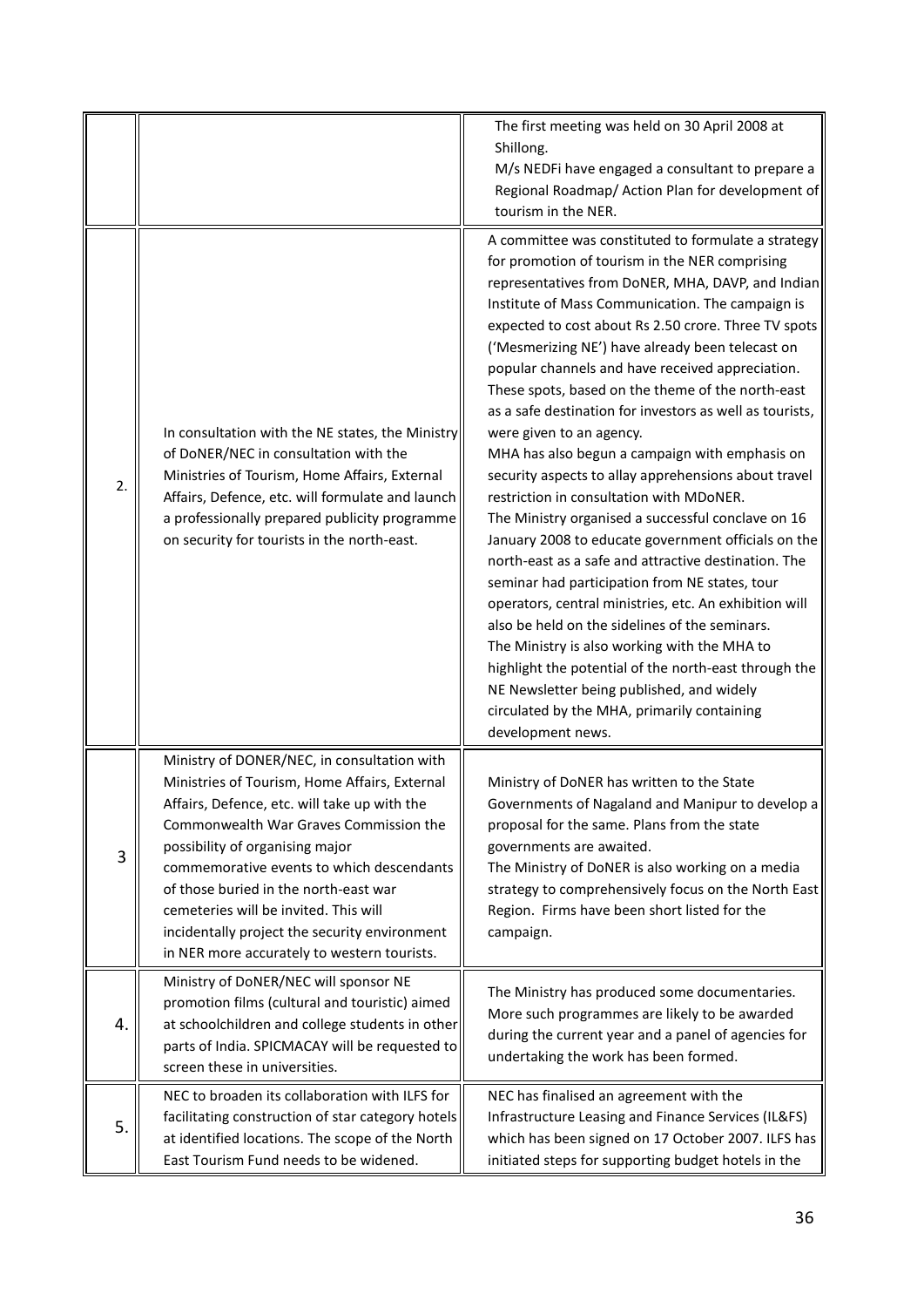|    | Ministry of DONER also to be associated.                                                                                                                                                                                                                                                                                                   | North Eastern Region in twelve cities which are<br>under various stages of funding/construction. These<br>are at Agartala, Guwahati, Jorhat, Tezpur,<br>Dibrugarh, Manas, Dimapur, Kohima, Aizawl,<br>Shillong, Tawang, and Bomdila, and Gangtok. The<br>Budget Hotel at Agartala has been commissioned.                                                                                                                                                                                                                                                                                                                                                                                                                                                                                                                                                                                  |
|----|--------------------------------------------------------------------------------------------------------------------------------------------------------------------------------------------------------------------------------------------------------------------------------------------------------------------------------------------|-------------------------------------------------------------------------------------------------------------------------------------------------------------------------------------------------------------------------------------------------------------------------------------------------------------------------------------------------------------------------------------------------------------------------------------------------------------------------------------------------------------------------------------------------------------------------------------------------------------------------------------------------------------------------------------------------------------------------------------------------------------------------------------------------------------------------------------------------------------------------------------------|
| 6. | A dedicated airline for the NE region,<br>particularly for establishing connectivity<br>within the NE states, is under consideration by<br>NEC/DoNER. This arrangement could be<br>widened subsequently to provide connectivity<br>with Nepal, Bhutan, Dhaka, Yangon, Bangkok,<br>Kunming, etc., for the promotion of regional<br>tourism. | Bids were invited for this purpose by NEC. Only two<br>bids were received by the last date. These were<br>found invalid.<br>It has been decided to modify and redraft the bid<br>document. NEC is finalising the bid document for<br>inviting fresh bids.                                                                                                                                                                                                                                                                                                                                                                                                                                                                                                                                                                                                                                 |
| 7. | NEC/Ministry of DoNER will organise<br>promotional events at different locations in<br>the country aimed at government servants for<br>LTC visits to tourism destinations in the NE.                                                                                                                                                       | The Ministry initiated a COS Note for relaxation of<br>LTC Rules for travel to the NER. DOPT has recently<br>issued orders for allowing air travel to non-entitled<br>officials and conversion of HTC to LTC for travel to<br>the NER.<br>A major event was organised in Vigyan Bhawan,<br>New Delhi on 16 January 2008 for LTC holders<br>inviting them to come to the NER. Government of<br>India employees from Ministries and Organisations,<br>State Governments, domestic tour operators, and<br>the Indian Association of Tour Operators attended.<br>Presentations were made by the State Governments<br>and Ministry of Tourism, Indian Railways Catering<br>and Tourism Corporation (IRCTC), and Infrastructure<br>Leasing and Financial Services (IL&FS). An exhibition<br>on the tourism sector was organised at the venue.<br>Over 1000 delegates participated in the event. |
| 8. | The Thai Minister of Commerce will be visiting<br>the NER with a business delegation between<br>21-24 June 2007. This visit will promote<br>tourism and also Thai business investment in<br>the NER.                                                                                                                                       | The Thai Commerce Minister visited the North<br>Eastern Region (Agartala, Guwahati, and Shillong) in<br>June 2007 with a delegation of 33 officials and<br>businessmen. Ministry of DoNER held the North East<br>India Trade and Investment Opportunities Week at<br>Bangkok from 1-4 October 2007 which was<br>attended by more than 500 participants from both<br>the countries.<br>The Deputy Minister (Industry), Thailand along with<br>a delegation of 17 Thai officials and businesspersons<br>visited the North Eastern Region (Assam, Arunachal<br>Pradesh, and Sikkim) between 9 to 12 January 2007<br>to discuss investment prospects in the North<br>Eastern Region. They had extensive discussions with<br>State Government representatives as well as<br>business persons from the region.                                                                                  |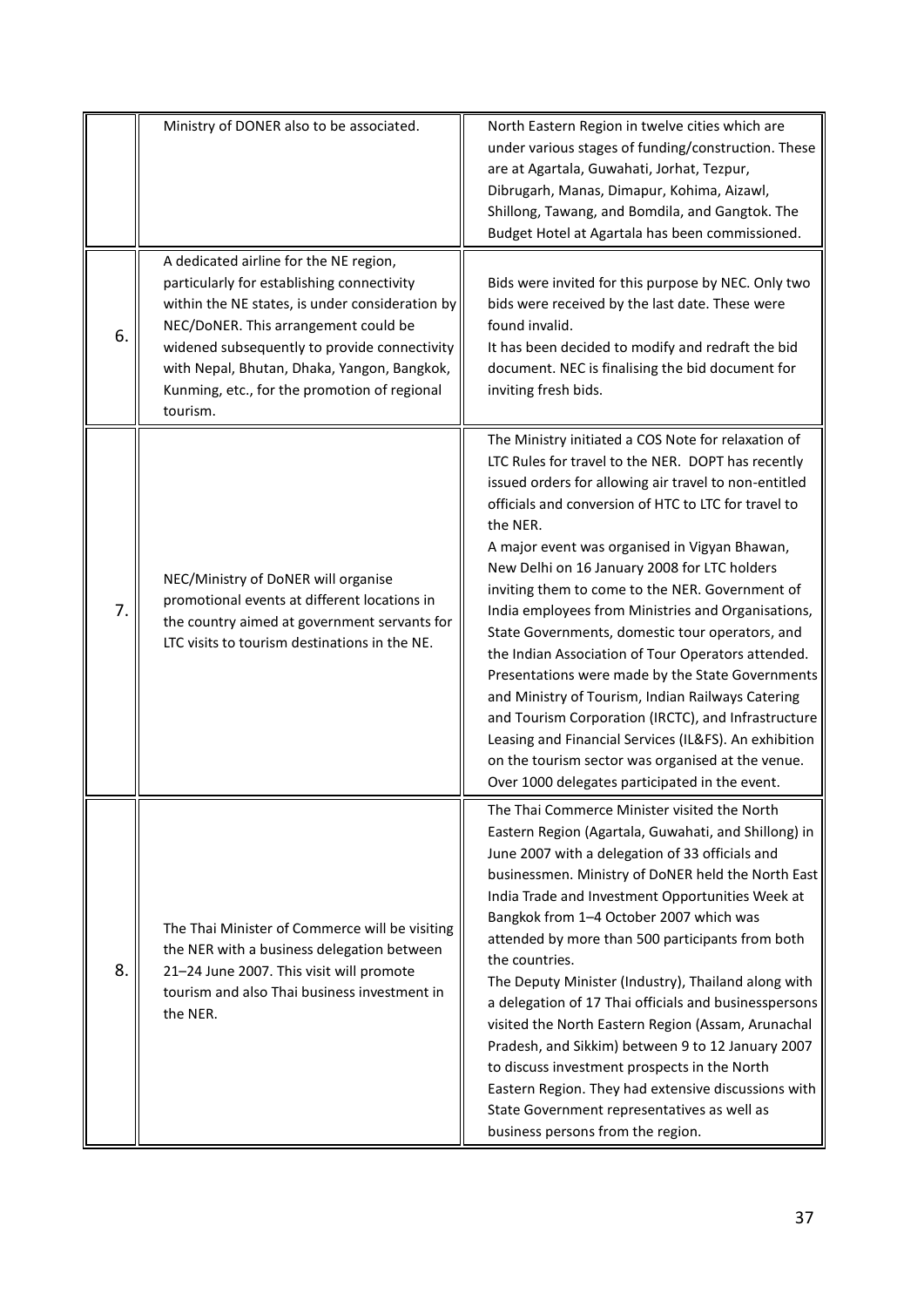| 9.  | The Union Minister of Tourism and Culture,<br>Smt. Ambika Soni, announced the<br>establishment of one Institute of Hotel<br>Management (IHM) in each state of the NER<br>that does not have such an institutions (Assam<br>and Meghalaya already have one IHM each).                                                                                                                                                                                                                                                                                                                                                                                                                                                                                                                                                                                                         | Ministry of Tourism has sanctioned an Institute for<br>Hotel Management (IHM) at Aizawl for Rs 10 crore<br>for which Rs 4 crore has already been released. The<br>Institute for Nagaland will be approved shortly by<br>Ministry of Tourism. Arunachal Pradesh, Manipur,<br>and Tripura have yet to forward their project<br>proposals. Institutes are already available at<br>Guwahati, Shillong, and Gangtok.                                                                    |
|-----|------------------------------------------------------------------------------------------------------------------------------------------------------------------------------------------------------------------------------------------------------------------------------------------------------------------------------------------------------------------------------------------------------------------------------------------------------------------------------------------------------------------------------------------------------------------------------------------------------------------------------------------------------------------------------------------------------------------------------------------------------------------------------------------------------------------------------------------------------------------------------|------------------------------------------------------------------------------------------------------------------------------------------------------------------------------------------------------------------------------------------------------------------------------------------------------------------------------------------------------------------------------------------------------------------------------------------------------------------------------------|
| 10  | HRD and capacity-building of NE youths in the<br>tourism, hotel, and hospitality services are<br>being undertaken by Ministry of<br>DoNER/NEC/Ministry of Tourism. These<br>efforts would be synergised for undertaking<br>capacity-building in a planned way.                                                                                                                                                                                                                                                                                                                                                                                                                                                                                                                                                                                                               | Ministry of Tourism/DoNER/NEC can work out a<br>strategy to impart training in tourism related skills to<br>candidates from the NE States. The training could be<br>funded from the Capacity Building schemes of the<br>Ministry of DoNER.<br>DoNER has approved a programme for the training<br>of 125 youth from NER in Aviation Hospitality and<br>Tourism Management. The programme is to be<br>imparted by Ashok Institute, a unit of ITDC, at<br>Bangalore from 1 July 2008. |
| 11  | Ministry of DoNER will follow up issue of<br>relevant Notifications by the DIPP under the<br>North East Industrial and Investment<br>Promotion Policy (NEIIPP) 2007 within June<br>2007.                                                                                                                                                                                                                                                                                                                                                                                                                                                                                                                                                                                                                                                                                     | The necessary notifications have been issued by<br>DIPP which includes the services sector.                                                                                                                                                                                                                                                                                                                                                                                        |
| 12. | Ministry of Home Affairs will consider and<br>expedite issue of appropriate orders for<br>relaxation of PAP/RAP restrictions on the entry<br>of foreign nationals into Mizoram, Nagaland,<br>Arunachal Pradesh, and Sikkim based on<br>inputs given by the states. Mizoram, Nagaland,<br>and Arunachal Pradesh to consider<br>simplification of procedures for issue of ILPs.<br>For example, all central and state government<br>employees and employees of central and state<br>PSUs may be allowed to enter based on official<br>identity proof.<br>State governments to identify inter-state<br>tourism circuits and share the details with the<br>Ministries of Home Affairs, Tourism, DoNER,<br>and the NEC both for relaxation of the<br>PAP/RAP restrictions and extension of<br>technical and financial assistance for<br>development of these identified circuits. | MHA received proposals from state governments. In<br>the case of Arunachal Pradesh only, relaxation of<br>PAP/RAP restrictions has been made and orders<br>issued by MHA in May 2008. Proposals from the<br>states of Mizoram, Nagaland, Manipur, and Sikkim<br>are still under examination by MHA.                                                                                                                                                                                |
| 13. | NEC, jointly with Ministries of DoNER, Tourism<br>and the state governments, to take forward<br>the suggestion of the Ministry of Tourism to<br>take advantage of Meeting Incentive<br>Convention Event (MICE) Tourism by setting<br>up convention centres at suitable locations                                                                                                                                                                                                                                                                                                                                                                                                                                                                                                                                                                                             | Ministry of Tourism has sanctioned a Convention<br>Centre at Hotel Brahmaputra Ashok at Guwahati.                                                                                                                                                                                                                                                                                                                                                                                  |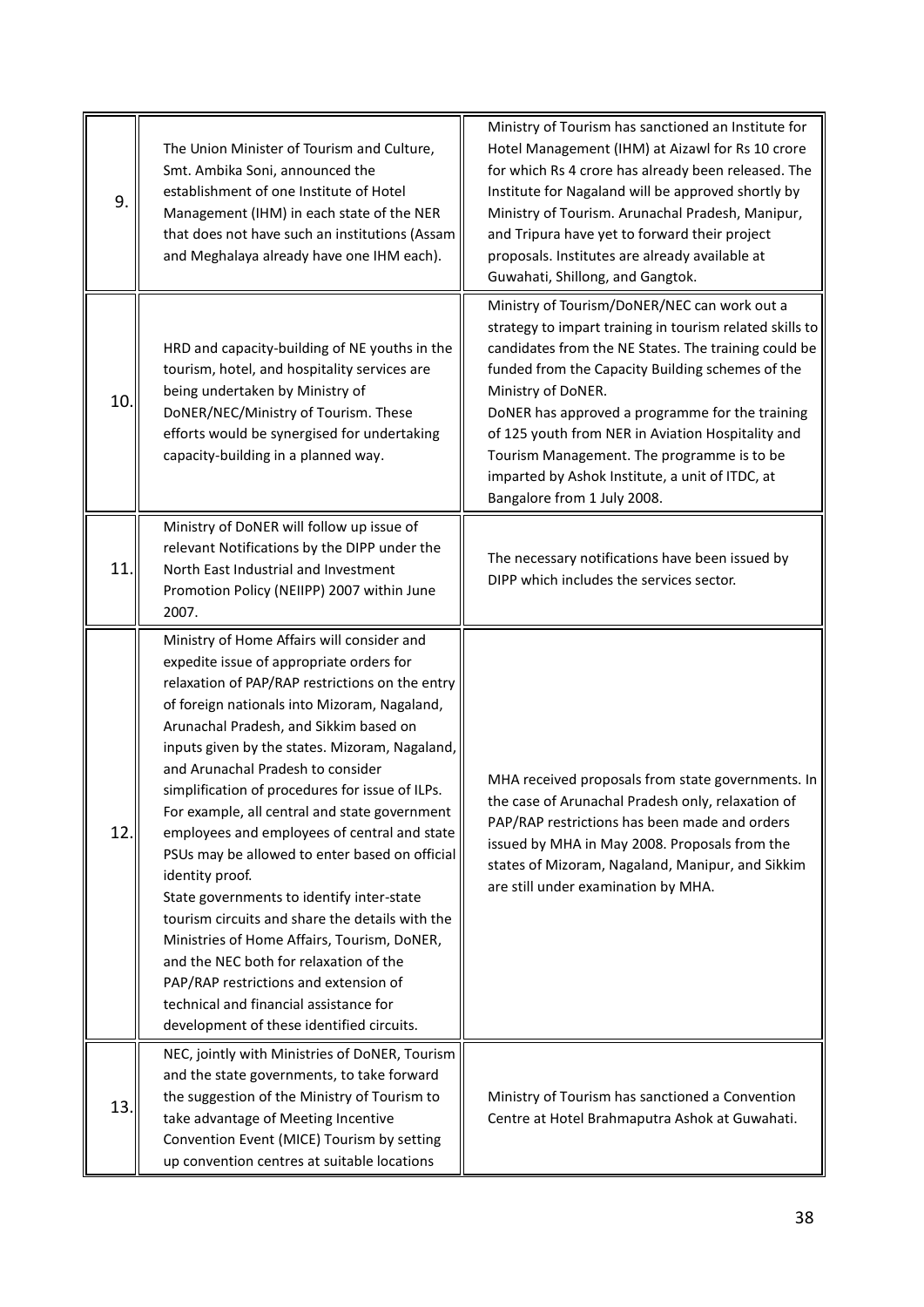|     | and with all required infrastructure with<br>assistance of the Ministry of Tourism.                                                                                                                                                     |                                                                                                                                                                          |
|-----|-----------------------------------------------------------------------------------------------------------------------------------------------------------------------------------------------------------------------------------------|--------------------------------------------------------------------------------------------------------------------------------------------------------------------------|
| 14. | NEC/Ministry of DoNER to organise a tourism<br>promotional event at Bangkok jointly with the<br>Ministry of Tourism and the Embassy of India<br>at Bangkok after the Thai Commerce<br>Minister's visit to the north-east in June, 2007. | Ministry of DoNER organised the 'North East India<br>Trade nd Investment Opportunities Week' at<br>Bangkok from 1-4 October 2007 with a session<br>dedicated to Tourism. |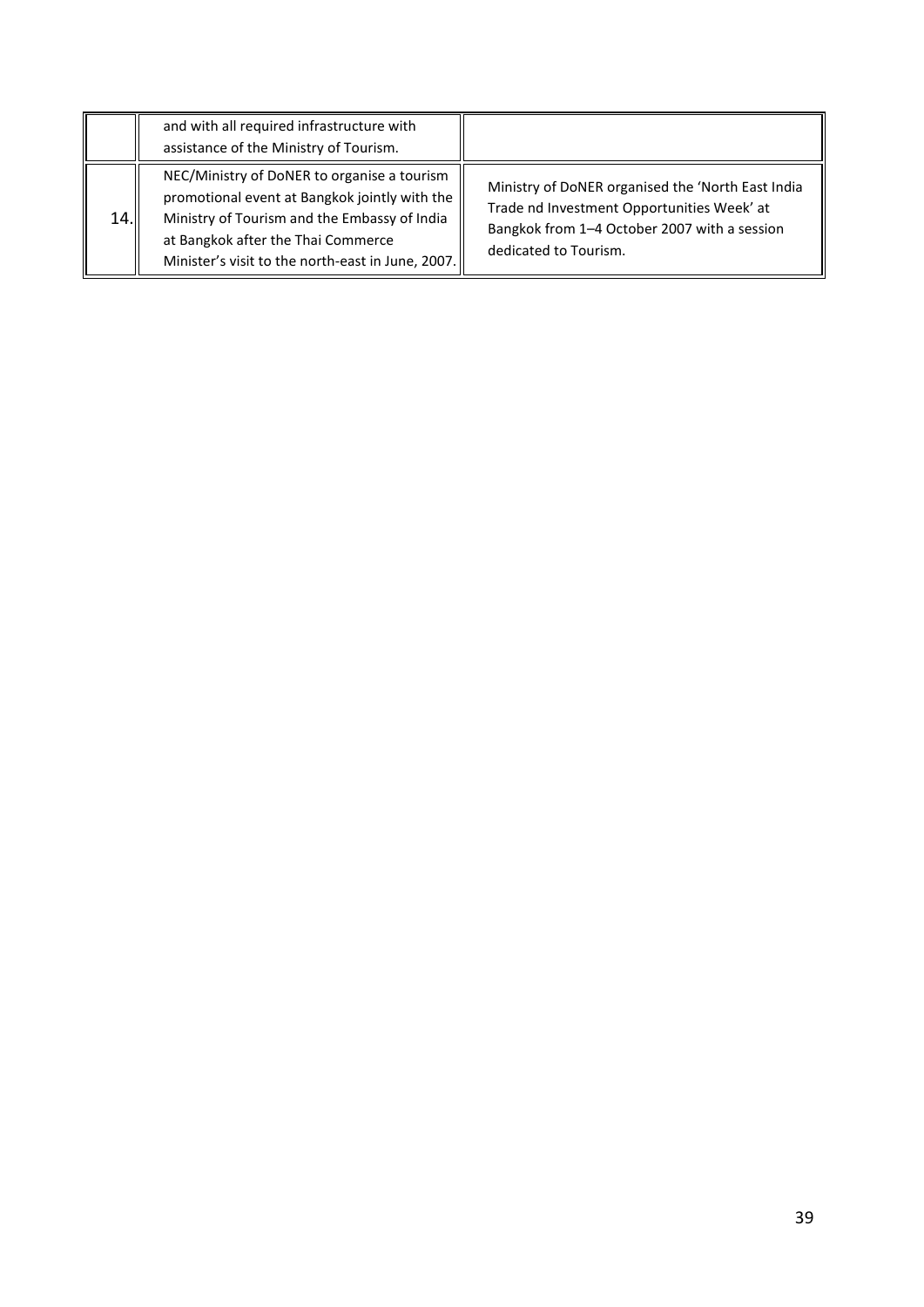### **Annexures to Chapter 6: Infrastructure**

### **Tables from the Infrastructure Index for the Northeast: Tables 6.A1 to 6.A6**

**Table 6.A1:** Growth Rates of Infrastructure, 1993–94 to 2006–07 (at constant base 1993–94)

(Per cent)

| <b>States</b> | <b>Growth Rate of Infrastructure</b> |
|---------------|--------------------------------------|
| Meghalaya     | 10.11                                |
| India         | 9.23                                 |

*Note:* 1 Owing to differences in methodology of compilation, data for different states/UTs are not strictly comparable.

2. Figures are calculated.

Source: *Central Statistical Organisation* (CSO) website as on 26 September 1999, or old series and as on 2 February 2006 for new series.

| <b>District</b>   | <b>Villages Electrified (%)</b> | Rank | <b>Households with Tap Water</b> | Rank |
|-------------------|---------------------------------|------|----------------------------------|------|
|                   |                                 |      | Connections (%)                  |      |
| East Khasi Hills  | 71.85                           | 57   | 62.60                            | 4    |
| Ri-Bhoi           | 74.22                           | 52   | 35.83                            | 11   |
| Jaintia Hills     | 74.73                           | 51   | 16.54                            | 43   |
| West Khasi Hills  | 54.00                           | 68   | 28.69                            | 17   |
| West Garo Hills   | 53.85                           | 69   | 17.42                            | 40   |
| South Garo        |                                 |      |                                  |      |
| <b>Hills</b>      | 44.20                           | 72   | 28.92                            | 16   |
| East Garo Hills   | 53.36                           | 70   | 21.26                            | 30   |
| <b>North-East</b> | 68.41                           |      | 15.04                            |      |

**Table 6.A2:** Meghalaya Districts: Electricity, Water Supply, and North-East Rank, 2009

*Source:* "District Infrastructure Index for the North Eastern Region", Ministry of DONER, September 200[9 http://mdoner.gov.in/index2.asp?sid=265](http://mdoner.gov.in/index2.asp?sid=265)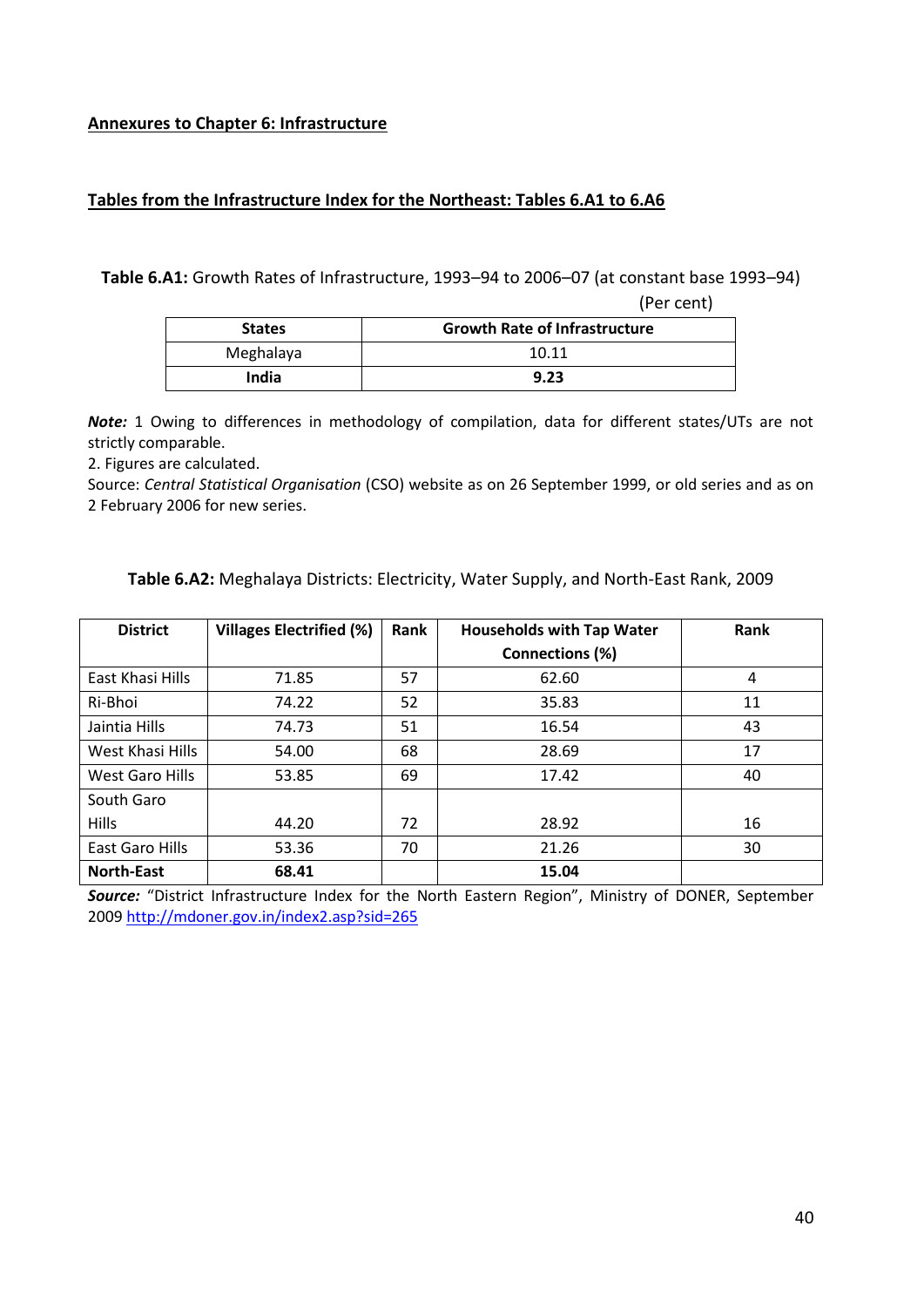| Table 6.A3: Meghalaya Districts: Education Infrastructure and North-east Rank, 2009 |  |  |
|-------------------------------------------------------------------------------------|--|--|
|-------------------------------------------------------------------------------------|--|--|

| <b>District</b>        | <b>Schools per</b> | Rank | <b>Schools per</b> | Rank |
|------------------------|--------------------|------|--------------------|------|
|                        | 1,000 People       |      | 100 sq. km         |      |
| East Khasi Hills       | 2.92               | 16   | 68.37              | 17   |
| Ri-Bhoi                | 4.11               | 8    | 33.38              | 34   |
| Jaintia Hills          | 3.59               | 10   | 28.15              | 36   |
| West Khasi Hills       | 5.83               | 2    | 32.88              | 35   |
| <b>West Garo Hills</b> | 3.90               | 10   | 54.45              | 22   |
| South Garo Hills       | 6.38               | 1    | 34.83              | 31   |
| East Garo Hills        | 4.77               | 6    | 45.95              | 24   |
| <b>North east</b>      | 1.84               |      |                    |      |

*Source:* "District Infrastructure Index for the North eastern Region", Ministry of DONER, September 2009<http://mdoner.gov.in/index2.asp?sid=265>

**Table 6.A4:** Meghalaya Districts: Communication Infrastructure and North-East Rank, 2009

| <b>District</b> | Post and<br>Telegraph<br><b>Offices</b><br>per<br>10,000 | Rank | Post and<br><b>Telegraph</b><br><b>Offices</b><br>per 100<br>sq. km | Rank | <b>Telephone</b><br><b>Exchanges</b><br>per 10,000<br>People | Rank | <b>Telephone</b><br><b>Exchanges</b><br>per 100<br>sq. km | Rank |
|-----------------|----------------------------------------------------------|------|---------------------------------------------------------------------|------|--------------------------------------------------------------|------|-----------------------------------------------------------|------|
|                 | People                                                   |      |                                                                     |      |                                                              |      |                                                           |      |
| East Khasi      |                                                          |      |                                                                     |      |                                                              |      |                                                           |      |
| <b>Hills</b>    | 2.04                                                     | 37   | 4.79                                                                | 21   | 0.51                                                         | 28   | 1.21                                                      | 9    |
| Ri-Bhoi         | 2.28                                                     | 33   | 1.85                                                                | 39   | 0.78                                                         | 18   | 0.63                                                      | 31   |
| Jaintia         |                                                          |      |                                                                     |      |                                                              |      |                                                           |      |
| <b>Hills</b>    | 2.67                                                     | 24   | 2.09                                                                | 37   | 0.8                                                          | 16   | 0.46                                                      | 43   |
| West            |                                                          |      |                                                                     |      |                                                              |      |                                                           |      |
| Khasi Hills     | 2.50                                                     | 25   | 1.41                                                                | 49   | 0.44                                                         | 31   | 0.25                                                      | 51   |
| West Garo       |                                                          |      |                                                                     |      |                                                              |      |                                                           |      |
| <b>Hills</b>    | 1.99                                                     | 40   | 2.77                                                                | 32   | 0.35                                                         | 40   | 0.48                                                      | 41   |
| South           |                                                          |      |                                                                     |      |                                                              |      |                                                           |      |
| Garo Hills      | 1.39                                                     | 55   | 0.76                                                                | 62   | 0.20                                                         | 62   | 0.11                                                      | 67   |
| East Garo       |                                                          |      |                                                                     |      |                                                              |      |                                                           |      |
| <b>Hills</b>    | 1.52                                                     | 51   | 1.46                                                                | 48   | 0.48                                                         | 29   | 0.46                                                      | 43   |
| North-          |                                                          |      |                                                                     |      |                                                              |      |                                                           |      |
| East            | 1.60                                                     |      | 2.39                                                                |      | 0.30                                                         |      | 0.44                                                      |      |

*Source:* "District Infrastructure Index for the North Eastern Region", Ministry of DONER, September 200[9 http://mdoner.gov.in/index2.asp?sid=265](http://mdoner.gov.in/index2.asp?sid=265)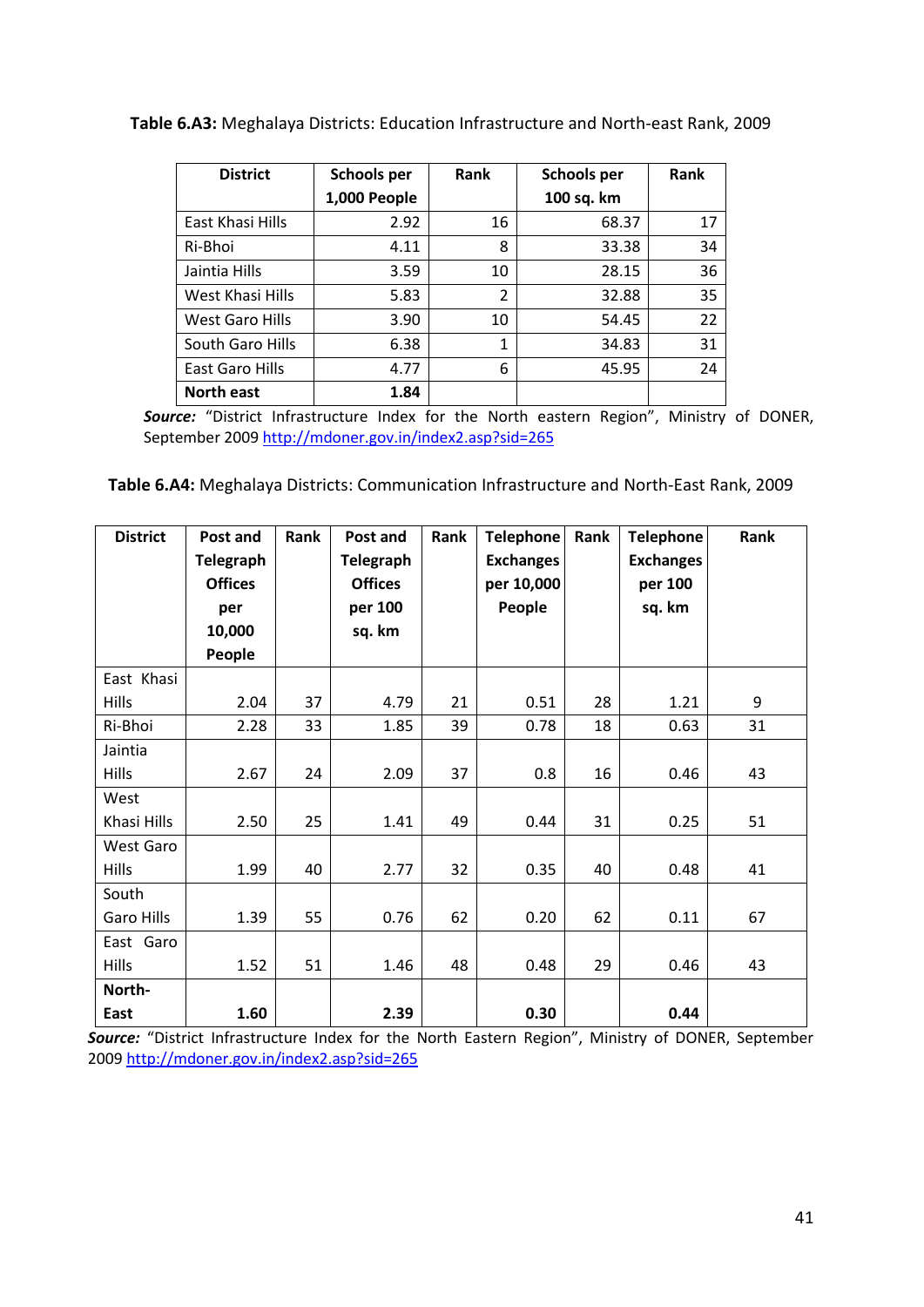| <b>District</b>   | <b>Hospital Beds</b> | Rank | <b>Hospital Beds</b> | Rank |
|-------------------|----------------------|------|----------------------|------|
|                   | per 10,00 People     |      | per 100 sq km        |      |
| East Khasi Hills  | 23.71                | 6    | 55.57                | 5    |
| Ri-Bhoi           | 14.00                | 23   | 11.36                | 33   |
| Jaintia Hills     | 13.71                | 27   | 10.74                | 34   |
| West Khasi Hills  | 12.84                | 30   | 7.24                 | 47   |
| West Garo Hills   | 10.22                | 35   | 14.27                | 19   |
| South Garo Hills  | 12.87                | 29   | 7.03                 | 48   |
| East Garo Hills   | 13.17                | 28   | 12.68                | 25   |
| <b>North-East</b> |                      |      | 10.59                |      |

**Table 6.A5:** Meghalaya Districts: Health Infrastructure and North-East Rank, 2009

*Source:* "District Infrastructure Index for the North Eastern Region", Ministry of DONER, September 2009<http://mdoner.gov.in/index2.asp?sid=265>

**Table 6.A6**: Meghalaya Districts: Banking Infrastructure and North-East Rank, 2009

| <b>District</b>   | <b>Bank Branches</b><br>Rank |    | <b>Bank Branches</b> | Rank |
|-------------------|------------------------------|----|----------------------|------|
|                   | per                          |    | per 100 sq km        |      |
|                   | 10,000 People                |    |                      |      |
| East Khasi Hills  | 1.5                          | 6  | 3.51                 | 5    |
| Ri-Bhoi           | 0.99                         | 17 | 0.8                  | 36   |
| Jaintia Hills     | 1.1                          | 13 | 0.86                 | 35   |
| West Khasi Hills  | 0.74                         | 27 | 0.42                 | 50   |
| West Garo Hills   | 0.73                         | 28 | 1.02                 | 34   |
| South Garo Hills  | 0.59                         | 42 | 0.32                 | 54   |
| East Garo Hills   | 0.72                         | 31 | 0.69                 | 41   |
| <b>North-East</b> | 0.57                         |    | 0.85                 |      |

*Source*: "District Infrastructure Index for the North Eastern Region", Ministry of DONER, September 2009<http://mdoner.gov.in/index2.asp?sid=265>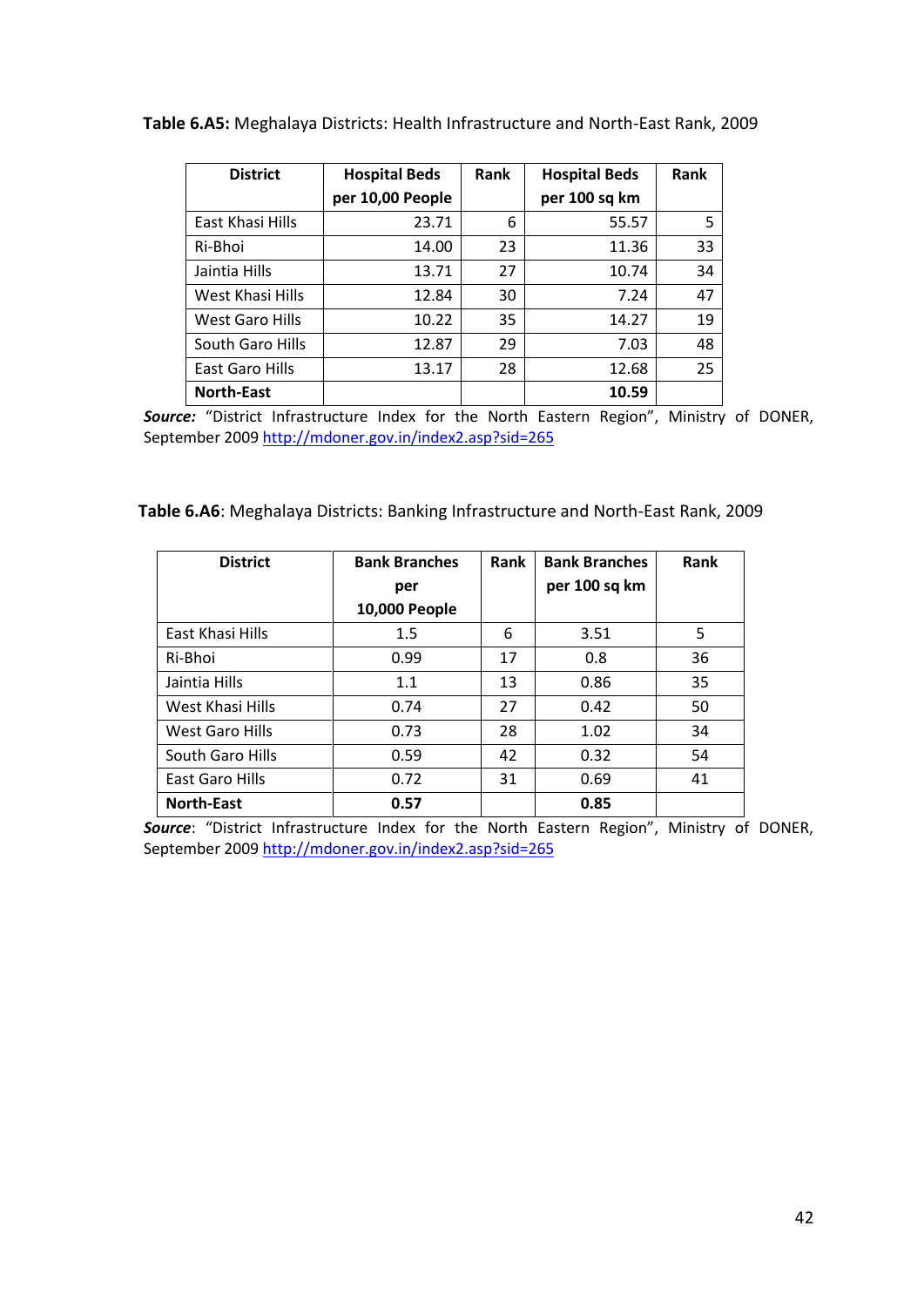|                         |             |               |              |       | וי כו ככוונ  |
|-------------------------|-------------|---------------|--------------|-------|--------------|
| <b>Districts</b>        | <b>Type</b> | <b>Trucks</b> | <b>Buses</b> | Cars  | <b>Jeeps</b> |
| <b>East Khasi Hills</b> | Govt        | 0.176         | 0.147        | 0.039 | 0.321        |
|                         | Private     | 0.824         | 0.853        | 0.961 | 0.679        |
| Ri-Bhoi                 | Govt        | 0.002         | 0.055        | 0.003 | 0.057        |
|                         | Private     | 0.998         | 0.945        | 0.997 | 0.943        |
| <b>West Khasi Hills</b> | Govt        | 0.000         | 0.000        | 0.005 | 0.102        |
|                         | Private     | 1.000         | 1.000        | 0.995 | 0.898        |
| Jaintia Hills           | Govt        | 0.006         | 0.054        | 0.004 | 0.081        |
|                         | Private     | 0.994         | 0.946        | 0.996 | 0.919        |
| <b>East Garo Hills</b>  | Govt        | 0.011         | 0.007        | 0.009 | 0.122        |
|                         | Private     | 0.989         | 0.993        | 0.991 | 0.878        |
| <b>West Garo Hills</b>  | Govt        | 0.031         | 0.007        | 0.012 | 0.073        |
|                         | Private     | 0.969         | 0.993        | 0.988 | 0.927        |
| <b>South Garo Hills</b> | Govt        | 0.011         | 0.000        | 0.007 | 0.250        |
|                         | Private     | 0.989         | 1.000        | 0.993 | 0.750        |
| Meghalaya               | Govt        | 0.092         | 0.088        | 0.030 | 0.243        |
|                         | Private     | 0.908         | 0.912        | 0.970 | 0.757        |

**Table 6.A7:** Ratios of Types of Vehicles to Total Number of Vehicles (2006–07) (Per cent)

*Source*: Statistical Abstract Meghalaya 2006

|  | Table 6.A8: Power: Installed Capacity in Meghalaya and NER |
|--|------------------------------------------------------------|
|--|------------------------------------------------------------|

|               |                |                |                  | (MW)     |
|---------------|----------------|----------------|------------------|----------|
| <b>States</b> | 1996-97        | 1999-00        | $2003 - 04$      | 2010-11  |
| Meghalaya     | 189 (98.94)    | 189 (98.94)    | 188 (98.93)      | 289.62   |
| <b>NER</b>    | 983 (27.87)    | 1,035 (24.02)  | 1,115 (25.56)    | 2,530.82 |
| India         | 87,595 (24.72) | 97,884 (28.97) | 1,12,684 (26.18) | 1,26,994 |

 *Note:* Figures in parenthesis show the percentage of hydel power in total.  *Source*: Statistical Abstract of India, various issues; \*\* NEC database

### **Table 6.A9:** Power in the NER — Installed Capacity: State, Central, and Private Sources, 2011

|                   |              |                |                | (MW)         |
|-------------------|--------------|----------------|----------------|--------------|
| <b>State</b>      | <b>State</b> | <b>Private</b> | <b>Central</b> | <b>Total</b> |
| Arunachal Pradesh | 94.71        | 0.03           | 118.62         | 213.36       |
| Assam             | 446.80       | 24.50          | 507.54         | 978.84       |
| Manipur           | 50.86        | 0.00           | 106.94         | 157.80       |
| Meghalaya         | 186.08       | 0.00           | 100.54         | 289.62       |
| Mizoram           | 88.33        | 0.00           | 50.59          | 138.92       |
| Nagaland          | 30.67        | 0.00           | 72.51          | 103.18       |
| Sikkim            | 52.11        | 0.00           | 149.37         | 201.48       |
| Tripura           | 169.36       | 0.00           | 95.71          | 265.07       |

Source: NEDFi Databank of NER databank<http://db.nedfi.com/user>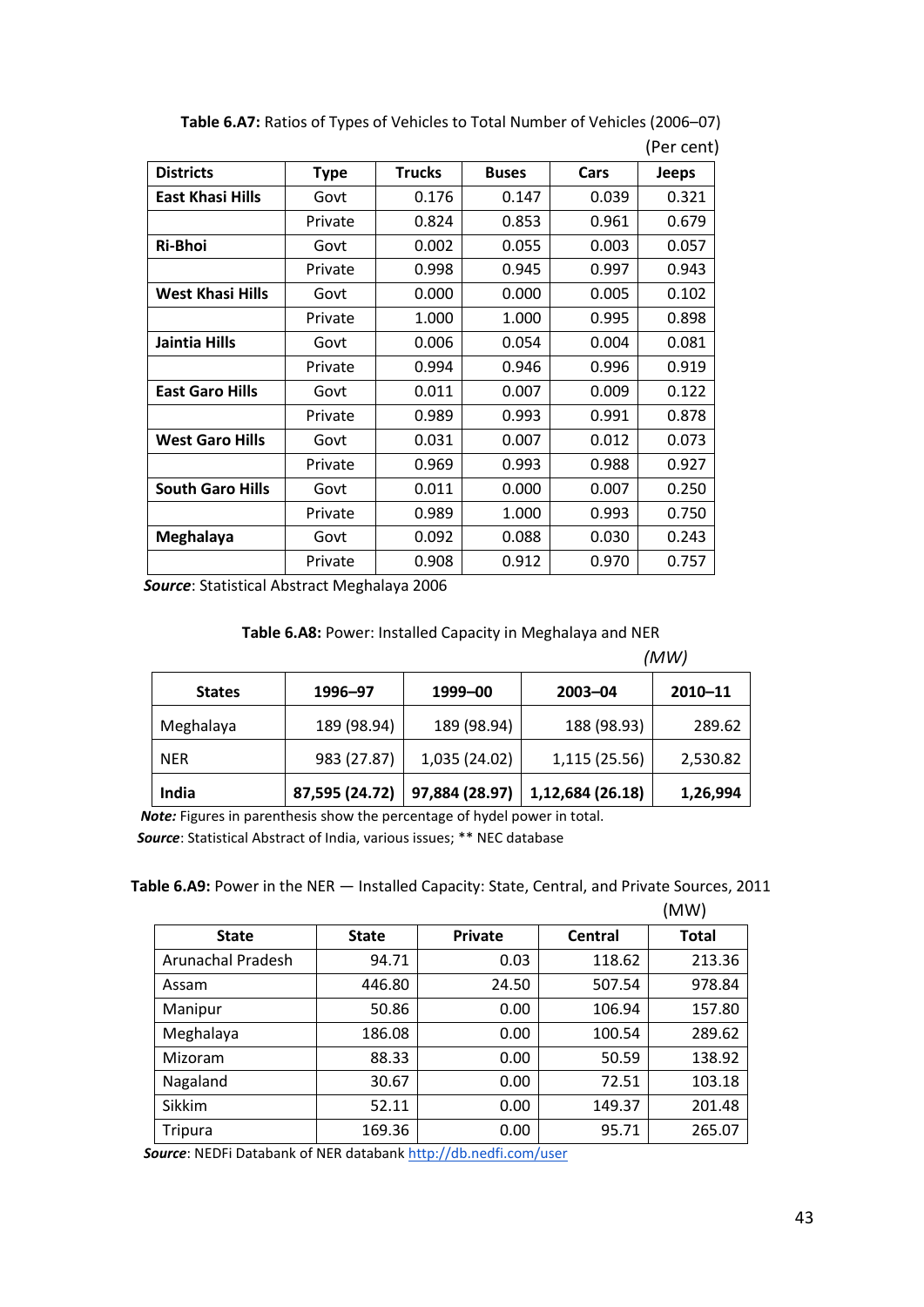| <b>State</b>             | FCI*   | $CWC**$ | SWC**  | Others*** | <b>Grand Total</b> |
|--------------------------|--------|---------|--------|-----------|--------------------|
| Andhra Pradesh           | 33.68  | 14.40   | 22.82  | 12.85     | 83.75              |
| Bihar                    | 4.91   | 0.97    | 2.03   | 5.49      | 13.40              |
| Gujarat                  | 5.70   | 6.23    | 2.27   | 2.25      | 16.45              |
| Haryana                  | 22.95  | 4.40    | 16.07  | 15.90     | 59.32              |
| Karnataka                | 6.30   | 4.54    | 8.98   | 4.31      | 24.13              |
| Kerala                   | 5.36   | 1.30    | 1.92   | 0.79      | 9.37               |
| Madhya Pradesh           | 5.46   | 6.75    | 11.38  | 5.25      | 28.84              |
| Maharashtra              | 15.71  | 15.64   | 12.20  | 13.69     | 57.24              |
| Orissa                   | 6.25   | 1.88    | 4.05   | 4.52      | 16.70              |
| Punjab                   | 77.81  | 7.74    | 60.12  | 60.67     | 206.34             |
| Rajasthan                | 9.09   | 3.75    | 7.19   | 0.03      | 20.06              |
| <b>Tamil Nadu</b>        | 7.67   | 8.02    | 6.36   | 24.33     | 46.38              |
| <b>Uttar Pradesh</b>     | 25.60  | 11.56   | 28.88  | 14.95     | 80.99              |
| <b>West Bengal</b>       | 10.62  | 6.86    | 2.27   | 1.31      | 21.06              |
| Jammu and Kashmir        | 1.03   | 0.21    | 0.00   | 1.49      | 2.73               |
| <b>Himachal Pradesh</b>  | 0.26   | 0.07    | 0.00   | 0.40      | 0.73               |
| Goa                      | 0.15   | 1.04    | 0.00   | 0.14      | 1.33               |
| Assam                    | 2.52   | 0.64    | 2.48   | 1.10      | 6.74               |
| <b>Arunachal Pradesh</b> | 0.18   | 0.00    | 0.00   | 0.05      | 0.23               |
| Manipur                  | 0.18   | 0.00    | 0.00   | 0.23      | 0.41               |
| <b>Meghalaya</b>         | 0.19   | 0.00    | 0.11   | 0.01      | 0.31               |
| Nagaland                 | 0.27   | 0.13    | 0.00   | 0.11      | 0.51               |
| <b>Sikkim</b>            | 0.11   | 0.00    | 0.00   | 0.07      | 0.18               |
| <b>Tripura</b>           | 0.34   | 0.24    | 0.00   | 0.31      | 0.89               |
| Mizoram                  | 0.18   | 0.00    | 0.00   | 0.00      | 0.18               |
| Jharkhand                | 1.11   | 0.36    | 0.00   | 0.35      | 1.82               |
| Uttranchal               | 2.11   | 0.75    | 0.00   | 0.00      | 2.86               |
| Chhatisgarh              | 9.27   | 2.37    | 6.07   | 0.00      | 17.71              |
| <b>Union Territories</b> | 5.30   | 2.05    | 0.00   | 0.00      | 7.35               |
| <b>Grand Total</b>       | 260.31 | 101.90  | 195.20 | 170.60    | 728.01             |

**Table 6.A10:** State-wise Storage Capacity with Different Storage Agencies, 2005

*Notes:* \* Storage capacity of FCI as on 1 April 2005

\*\* Storage capacity of CWC and SWCs as on 1 April 2005\*\*\*This information have been taken from the State Profiles prepared on the basis of the information obtained from various states in 1998–99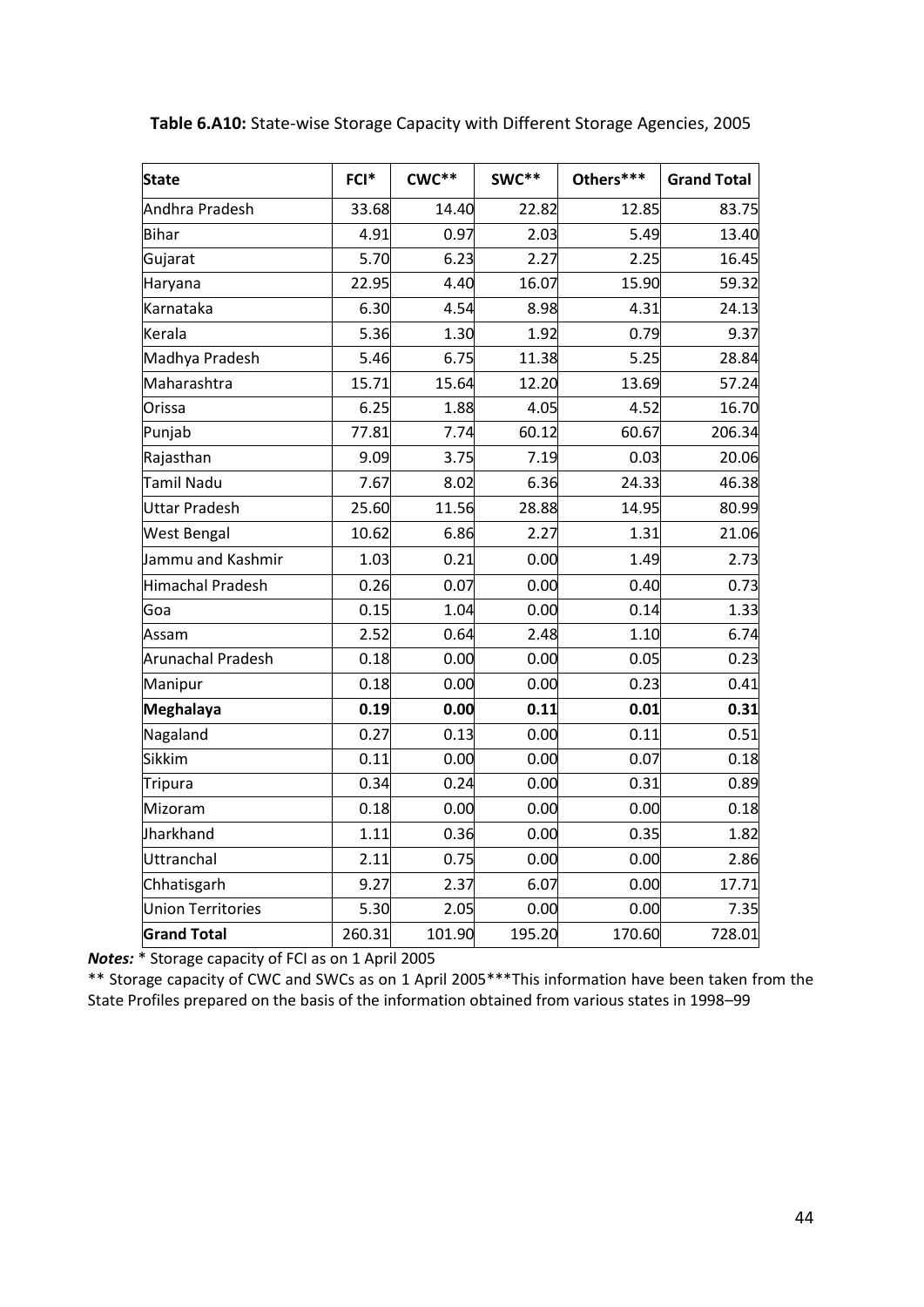# **6.1 Reports**

A number of new line and gauge conversion projects are in progress in the NE Region for development of rail infrastructure (see NER Vision 2020). The proposed new railway line between Dudhnoi to Depa in Meghalaya could not be started because land could not be made available.

The Ministry of Railways has sanctioned rupees one crore for construction of the Azra-Byrnihat railway line during 2007–08, which would be ultimately linked to Shillong as part of the Centre's ambitious drive to link all state capitals in the north-east with railhead.

The 30 km rail line was declared a national project and included in the current budget. The anticipated cost of the project would be about Rs 200 crore rupees, but it would increase manifold if extended up to Shillong, a railways official said. "Preliminary arrangements have been made to take up the work," the official said. Besides Azra-Byrnihat, the Railways Ministry had sanctioned Dudhnoi-Depa railway line way back in 1992–93. At present, only Guwahati has a railhead, and Agartala is going to be linked up with rail line from Kumarghat soon.

The 15.5 km Dudhnoi-Depa line was supposed to be completed at a cost of Rs 22.33 crore, but non-availability of land has forced the ministry to plan the railway line from Dudhnoi to Mendhipathar, and ultimately passing through the West Garo Hills, East Khasi Hills, and Jaintia Hills districts, the official said. The Ministry has taken up final location survey for this alignment. The ambitious project will start from Jogighopa in Assam.

Construction of railways in NER is costly due to the terrain, and the operations are likely to be economically unviable. However, for the development of NER as well as from strategic considerations, it is necessary that a policy for expanding the railway network in the NER is adopted through declaring the projects as National Projects where funds are provided additionally, over and above the normal Gross Budgetary Support for Railways.

The study commissioned by the North Eastern Council had suggested the following rail links for major development of NER. The details of these rail links, with updated status, are as follows:

| <b>S. No.</b> | Name of       | <b>Remarks</b>       | <b>Status</b>                                          |  |
|---------------|---------------|----------------------|--------------------------------------------------------|--|
|               | project       |                      |                                                        |  |
| 6             | Dudhnoi-Depa: | This will bring      | The state government is unable to provide land due to  |  |
|               | 15.5 Kms      | Meghalaya            | stiff local resistance and has proposed an alternative |  |
|               |               | the<br>railway<br>on | route from Depa to Mendhipathar.<br>Railways have      |  |
|               |               | map.                 | been advised to carry out a final location survey for  |  |
|               |               |                      | this alignment.                                        |  |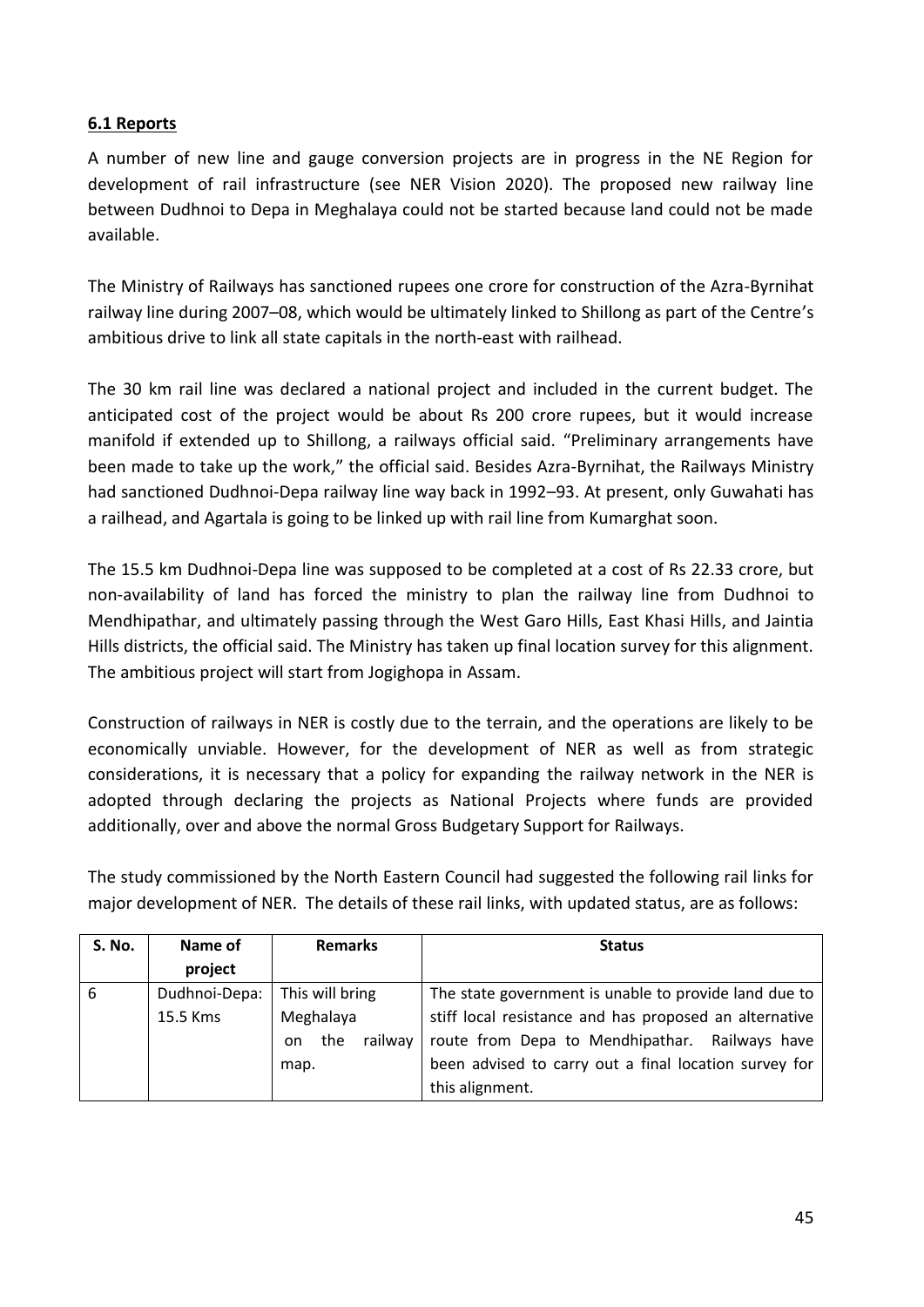Major development/modernisation works planned/in progress at non-metro airports (as on 01 December 2006):

| S.No. | Airport/State         | <b>Scheme</b>                                                                | <b>Estimated</b><br>Cost<br>(Rupees<br>crore) | <b>Present status</b>                                                                                                   |
|-------|-----------------------|------------------------------------------------------------------------------|-----------------------------------------------|-------------------------------------------------------------------------------------------------------------------------|
| 5     | Shillong,<br>Barapani | of<br>Construction<br>new<br>terminal building complex<br>for 150 passengers | 30.00                                         | Drawings have been finalised<br>estimated<br>under<br>and<br>preparation. Work likely to<br>be taken up during 2006-07. |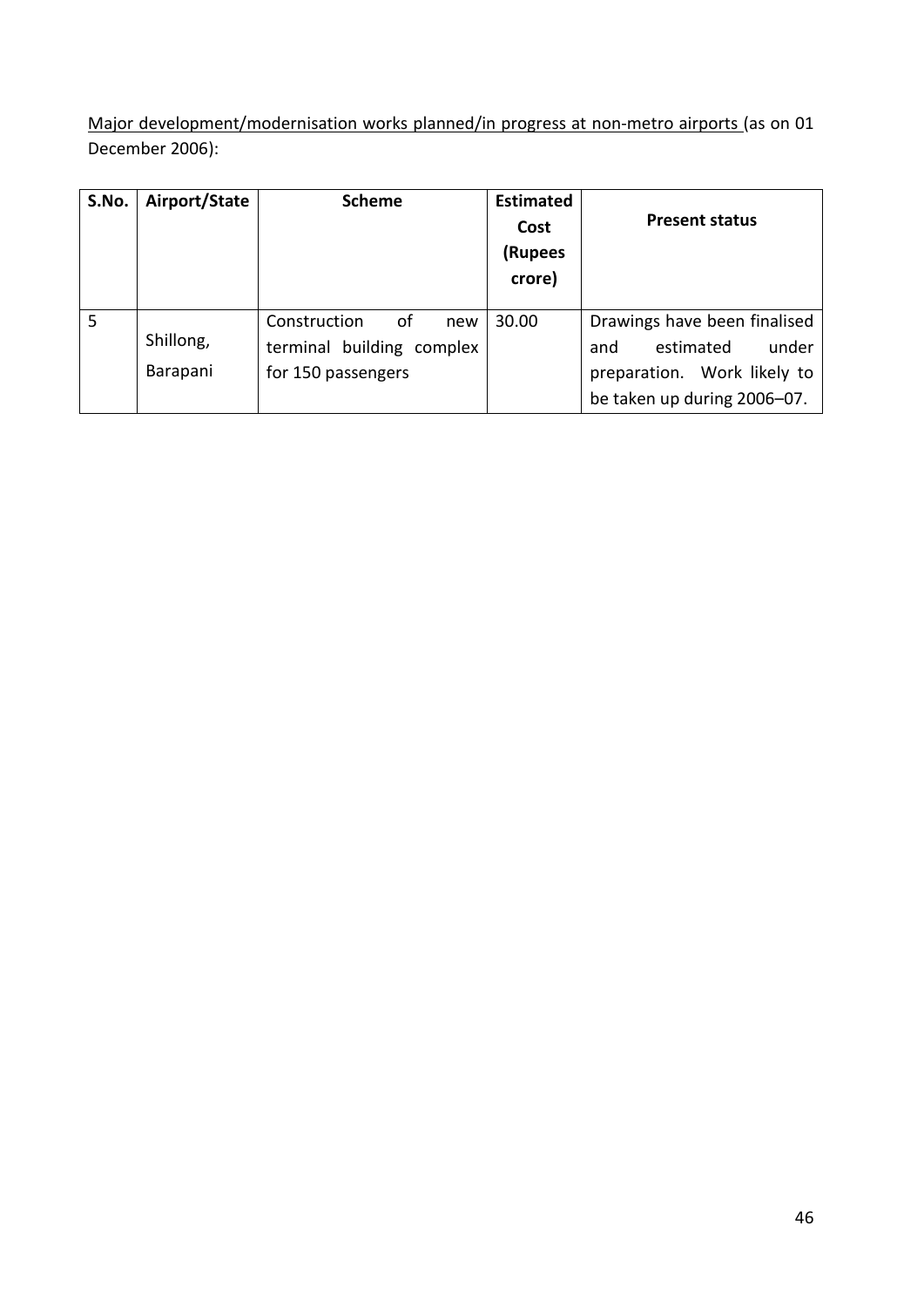# **Annexures to Chapter 7: Trade and Regional Cooperation**

| <b>Land Customs Station</b> | <b>Commodity</b>     | Quantity    | Value           |
|-----------------------------|----------------------|-------------|-----------------|
|                             |                      | (Mt)        | (Rs)            |
| Dawki                       | Coal                 | 2,92,313.6  | 47,62,11,782.00 |
| <b>Borsora</b>              |                      | 4,61,026.0  | 82,89,59,408.00 |
| Mahendraganj                |                      | 5,176.0     | 99,79,032.00    |
| Ghasuapara                  |                      | 1,18,080.8  | 23,36,16,121.00 |
| Dalu                        |                      | 46,399.0    | 11,42,63,305.00 |
| Dawki                       | Lime stone           | 552.0       | 1,40,637.00     |
| <b>Borsora</b>              |                      | 29,475.3    | 1,73,71,971.00  |
| Shella Bazar                |                      | 1,10,491.0  | 2,81,44,829.00  |
| Bholaganj                   |                      | 2,21,643.5  | 7,46,20,658.00  |
| Dalu                        |                      | 504.7       | 1,32,980.00     |
| Shella Bazar                | <b>Boulder stone</b> | 8,200.0     | 20,60,455.20    |
| Mahendraganj                | Crushed stone        | 5,023.0     | 30,88,745.00    |
| Mahendraganj                | Ginger               | 617.0       | 41,45,566.00    |
| Dawki                       | Orange (nos.)        | 22,46,980.0 | 21,45,691.00    |
| Dalu                        |                      | 20.0        | 1,88,580.00     |

# **Table 7.A1:** Commodity Exports through LCS, 2005–06

 *Source:* Meghalaya State Development Report 2008–09

### **Table 7.A2:** Commodity Exports through LCS, 2006–07

| <b>Land Customs</b> | Commodity            | Quantity   | Value           |
|---------------------|----------------------|------------|-----------------|
| <b>Station</b>      |                      | (Mt)       | (Rs.)           |
| Dawki               | Coal                 | 2,39,138.6 | 47,18,34,816.00 |
| <b>Borsora</b>      |                      | 4,73,528.9 | 92,42,23,201.00 |
| Mahenderaganj       |                      | 3,309.0    | 68,22,234.00    |
| Ghasuapara          |                      | 2,31,499.4 | 47,26,83,846.00 |
| Dalu                |                      | 53,363.4   | 10,81,07,840.00 |
| Baghmara            |                      | 2,055.5    | 36,78,777.00    |
| Dawki               | Lime stone           | 6,322.4    | 16,35,279.00    |
| <b>Borsora</b>      |                      | 1,25,408.7 | 3,26,70,466.00  |
| Shella Bazar        |                      | 6,00,975.0 | 17,05,51,740.00 |
| Bholaganj           |                      | 4,02,961.0 | 11,29,58,849.00 |
| Dalu                |                      | 235.5      | 63,466.00       |
| Dawki               | <b>Boulder stone</b> | 531.9      | 1,93,507.00     |
| Bholaganj           |                      | 530.0      | 1,13,585.00     |
| Mahendraganj        |                      | 2,000.0    | 8,67,583.00     |
| Dalu                |                      | 200.0      | 71,840.00       |
| Mahendraganj        | Crushed stone        | 1,472.0    | 10,02,849.00    |
| Mahendraganj        | Ginger               | 415.0      | 29,17,209.00    |
| Gasuapara           |                      | 21.2       | 1,58,202.00     |
| Dawki               | Tomato               | 600 kg.    | 78,000.00       |
| Dawki               | Raw hides and        | 57.0       | 10,29,360.00    |
|                     | skins                |            |                 |

 *Source*: Meghalaya State Development Report 2008–09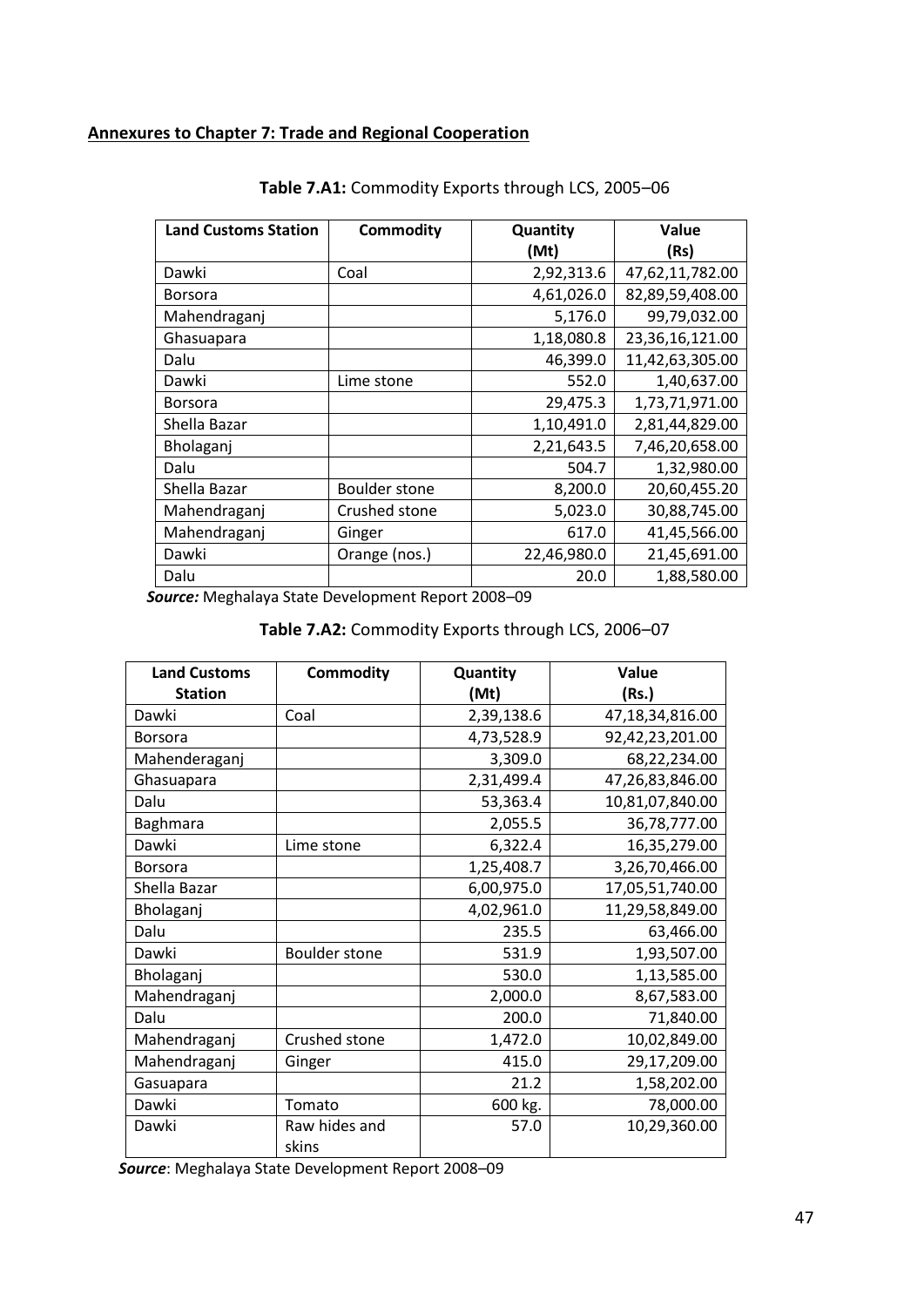### **Annexures to Chapter 9: Public Finances**

### **9.1 Externally Aided Projects**

### **9.1.1 International Fund for Agricultural Development (IFAD)**

IFAD and the government of Meghalaya have been exploring options for reducing poverty in this state. Among these was a Sustainable Livelihoods Approach (SLA) analysis that IFAD organised to gain an understanding of the views of poor people regarding their own situation. The objective of the SLA analysis was to interact with rural poor people to help IFAD and the central and state governments understand their strengths**,** the obstacles they face, and the vision they have of their future.

### **Relevant Points for Project Design**

The SLA analysis recommended two major actions for reducing poverty in Meghalaya:

- **Supporting the poor to use and improve existing village institutions in ways they choose:** Capacity building of village institutions and individuals (such as the headman, durbar, or village council) was recommended to address people's needs, especially access to resources. Capacity building of government institutions outside the villages was also recommended so they would be more supportive and responsive to poor people's institutions. Capacity building across these levels is essential to create bridges between those who make decisions and those whose lives are affected by the decisions made.
- **Promoting agricultural growth:** Agricultural growth needs to be promoted by helping poor people access new goods, knowledge, power, and information. The idea is not to provide technical inputs directly but to ensure that the demand that develops as a result of the first action is supplied in a free and fair way. (Many interventions are needed on the supply side as well as on the market institutions themselves.)

The analysis highlighted that these actions would have a significant impact on reducing poverty and food insecurity. Moreover, they are easy to implement. The analysis also emphasised that these actions  $-$  whether at the village, state or national level  $-$  would succeed only if they were steered by the poor people.

### **Impact of the SLA Analysis on Project Design**

The recommended actions in the SLA analysis were included as the first components of the project proposal in its Inception Report. These components are summarised below. The primary objective of this component is to facilitate community level decision-making and to strengthen the capability of communities to take responsibility for managing their own development. The specific objectives include:

- Establishing and strengthening village institutions to promote community self-reliance
- Further integrating women into community decision-making
- Reorienting the local power structure so that it reflects the interests of marginalised groups
- Helping government service organisations and NGOs focus their efforts on developing alternative livelihood activities for community members

### **Livelihood Enhancement Activities**

The overarching goal of this component is to provide viable opportunities for the poorest people to increase their incomes. All of the activities will be based on the following criteria to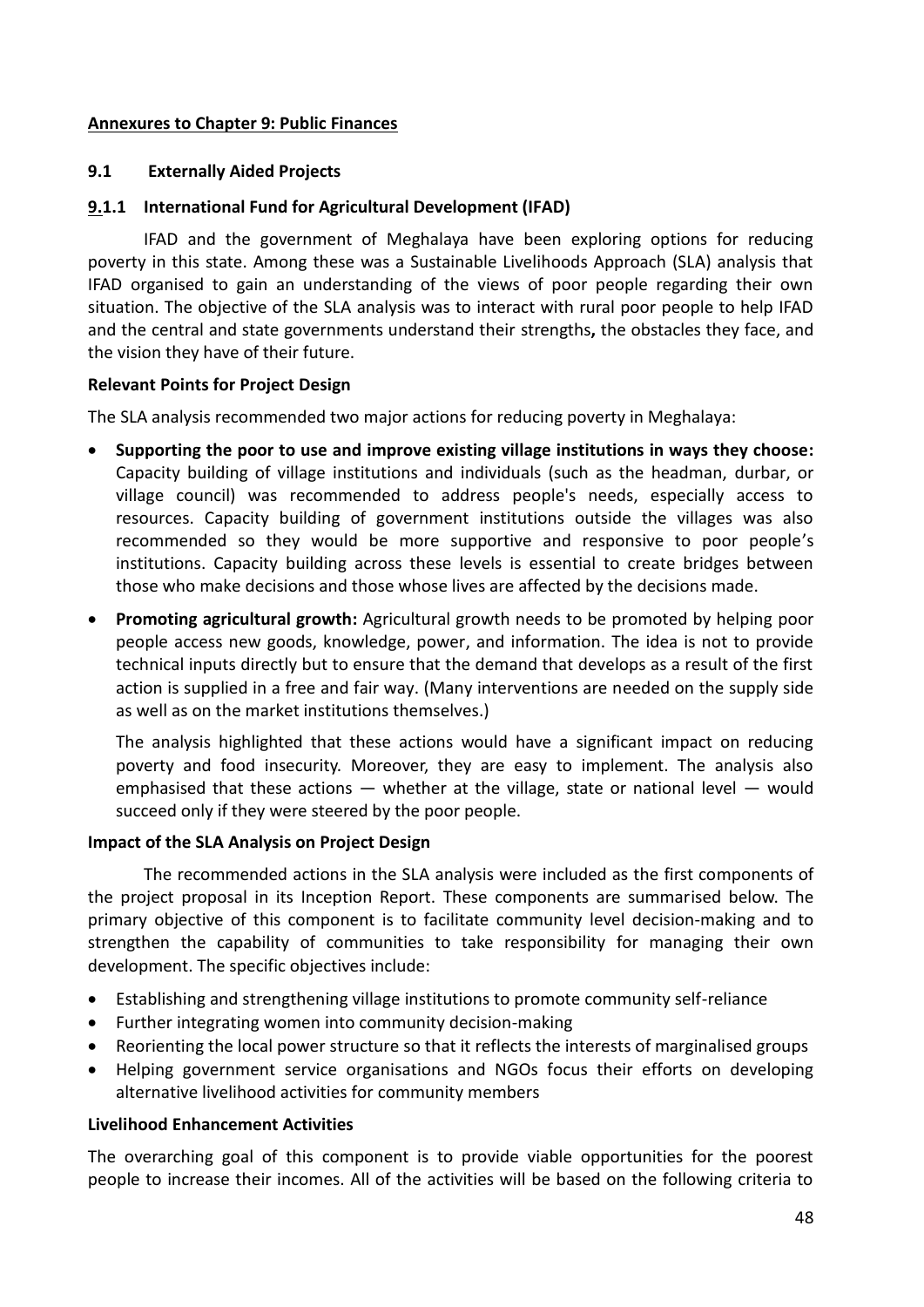ensure that they provide viable and realistic opportunities. The activities must:

- Have an established market for goods and services they generate
- Provide adequate remuneration to participants
- Be substantially directed toward women and serve as substitutes for less remunerative and more labour intensive work
- Incorporate local knowledge
- Make use of existing skills or provide training
- Be environmentally sound

The SLA analysis, along with the other studies, workshops, and field visits conducted with experts from many economic sectors and government departments, resulted in a much broader livelihood agenda. They clearly demonstrated that there are multiple opportunities for poor households in Meghalaya to improve their economic security. The sub-sectors go beyond the traditional paddy cultivation, and include organic agriculture, horticulture, livestock, aquaculture, and forestry-related activities (timber and non-timber forest products). At the same time, the actual selection of activities will be made by the poor households.

The SLA analysis brought to light the need to explore the issue of access to land. Any livelihood strategy would be compromised if some solutions to tenure security and access to land were not developed alongside the livelihood enhancement activities. The project proposes to include a Land Bank pilot initiative that promotes long-term tenure arrangements through purchase or long-term lease of productive land. The pilot will work with individual households, self-help groups and village and district institutions. The underlying objective is to increase the motivation of the cultivators for making greater investments of their time, labour, and capital.

### **9.1.2 Asian Development Bank (ADB)**

The proposed North-Eastern States Roads Investment Programme (NESRIP), a centrally sponsored scheme of the Ministry of Development of North-Eastern Region with assistance from the Asian Development Bank (ADB) is included in the 2009—10 pipeline. The total cost of the project in the first investment programme is USD 298.6 million and the target date for ADB approval for the Tranche 1 loan (USD 94.8 million) is February 2010.

A total length of 522.6 km of roads and bridges covering six north-east states, excluding Arunachal Pradesh and Nagaland, is proposed to be taken up for construction/upgradation during Tranche 1 and Tranche 2 over five years. The project also includes in Meghalaya construction of 93.4 km of road from Garobadha to Dalu (NH51) costing Rs 154.91 crore and expected to be completed by 2015.

### **9.1.3 The World Bank**

In the north-eastern states which face significant capacity constraints, the World Bank engages in capacity building, analytical work, and possibly lending in selected priority sectors, and dialogue on regional issues. The World Bank has contributed to the implementation of various schemes in sectors such as education and health, and Meghalaya should also take advantage of such contributions.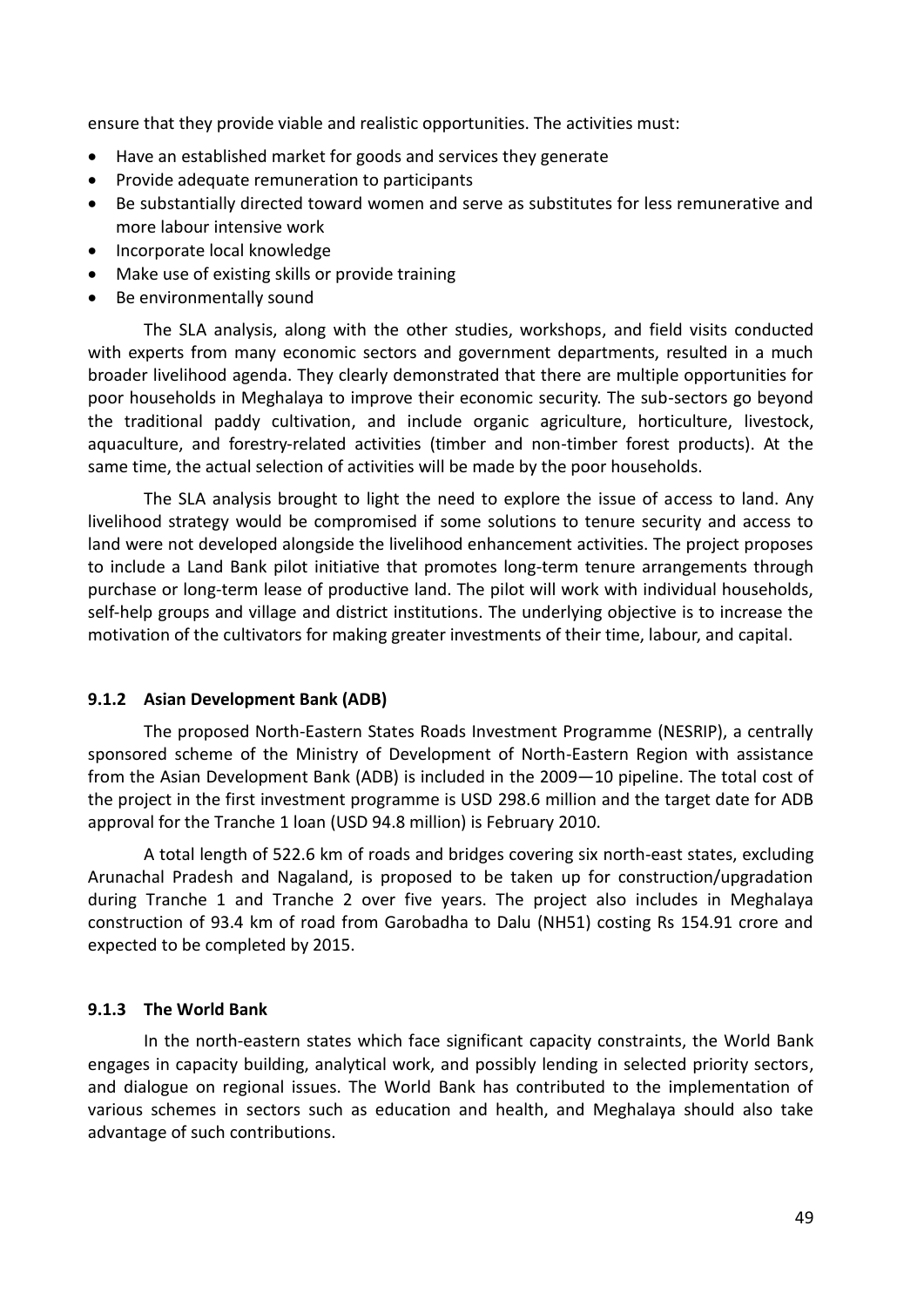### **Annexures to Chapter 10: Building Capacities of People and Institutions**

| <b>State</b>            | <b>HDI</b> | <b>HDI</b> | Rank           | Rank           |
|-------------------------|------------|------------|----------------|----------------|
|                         | 1999-2000  | 2007-08    | 1999-2000      | 2007-08        |
| Kerala                  | 0.677      | 0.79       | $\overline{2}$ | 1              |
| Delhi                   | 0.783      | 0.75       | $\mathbf{1}$   | $\overline{2}$ |
| <b>Himachal Pradesh</b> | 0.581      | 0.652      | 4              | 3              |
| Goa                     | 0.595      | 0.617      | 3              | 4              |
| Punjab                  | 0.543      | 0.605      | 5              | 5              |
| NE (excluding Assam)    | 0.473      | 0.573      | 9              | 6              |
| Maharashtra             | 0.501      | 0.572      | 6              | $\overline{7}$ |
| <b>Tamil Nadu</b>       | 0.48       | 0.57       | 8              | 8              |
| Haryana                 | 0.501      | 0.552      | $\overline{7}$ | 9              |
| Jammu and Kashmir       | 0.465      | 0.529      | 11             | 10             |
| Gujarat                 | 0.466      | 0.527      | 10             | 11             |
| Karnataka               | 0.432      | 0.519      | 12             | 12             |
| <b>West Bengal</b>      | 0.422      | 0.492      | 13             | 13             |
| Uttarakhand             | 0.339      | 0.49       | 16             | 14             |
| Andhra Pradesh          | 0.368      | 0.473      | 15             | 15             |
| Assam                   | 0.336      | 0.444      | 17             | 16             |
| Rajasthan               | 0.387      | 0.434      | 14             | 17             |
| <b>Uttar Pradesh</b>    | 0.316      | 0.38       | 18             | 18             |
| Jharkhand               | 0.268      | 0.376      | 23             | 19             |
| Madhya Pradesh          | 0.285      | 0.375      | 20             | 20             |
| <b>Bihar</b>            | 0.292      | 0.367      | 19             | 21             |
| Orissa                  | 0.275      | 0.362      | 22             | 22             |
| Chhattisgarh            | 0.278      | 0.358      | 21             | 23             |
| <b>All India</b>        | 0.387      | 0.467      |                |                |

**Table 10.A1:** Human Development Index of Indian States, 2005

*Source:* Santosh Mehrotra's own computations, India Human Development Report 2011: Towards Social Inclusion by Santosh Mehrotra

### **Table 10.A2:** Population by Age Group, 2001, and Projected, 2031

(Per cent)

|              | 2001     |           |           |       |          | 2031 Projected |       |
|--------------|----------|-----------|-----------|-------|----------|----------------|-------|
| <b>State</b> | $0 - 14$ | $15 - 29$ | $15 - 65$ | $65+$ | $0 - 14$ | $15 - 65$      | $65+$ |
| Arunachal    | 39.8     | 26.37     | 57.8      | 2.4   |          |                |       |
| Pradesh      |          |           |           |       | 25.6     | 67.8           | 6.6   |
| Assam        | 36.6     | 27.17     | 59.6      | 3.8   | 26.0     | 67.1           | 6.9   |
| Manipur      | 31.8     | 30.20     | 63.6      | 4.6   | 21.5     | 67.9           | 10.6  |
| Meghalaya    | 41.6     | 27.13     | 55.5      | 2.9   | 26.0     | 68.1           | 5.9   |
| Mizoram      | 34.6     | 30.56     | 61.6      | 3.8   | 22.7     | 68.1           | 9.2   |
| Nagaland     | 35.1     | 32.13     | 61.8      | 3.1   | 23.0     | 69.0           | 8.0   |
| Sikkim       | 33.6     | 30.72     | 62.9      | 3.5   | 22.8     | 68.9           | 8.3   |
| Tripura      | 31.7     | 27.90     | 63.2      | 5.1   | 21.9     | 68.7           | 9.4   |
| India        | 34.3     | 26.58     | 60.9      | 4.8   | 25.7     | 66.4           | 7.9   |

*Source*: Census of India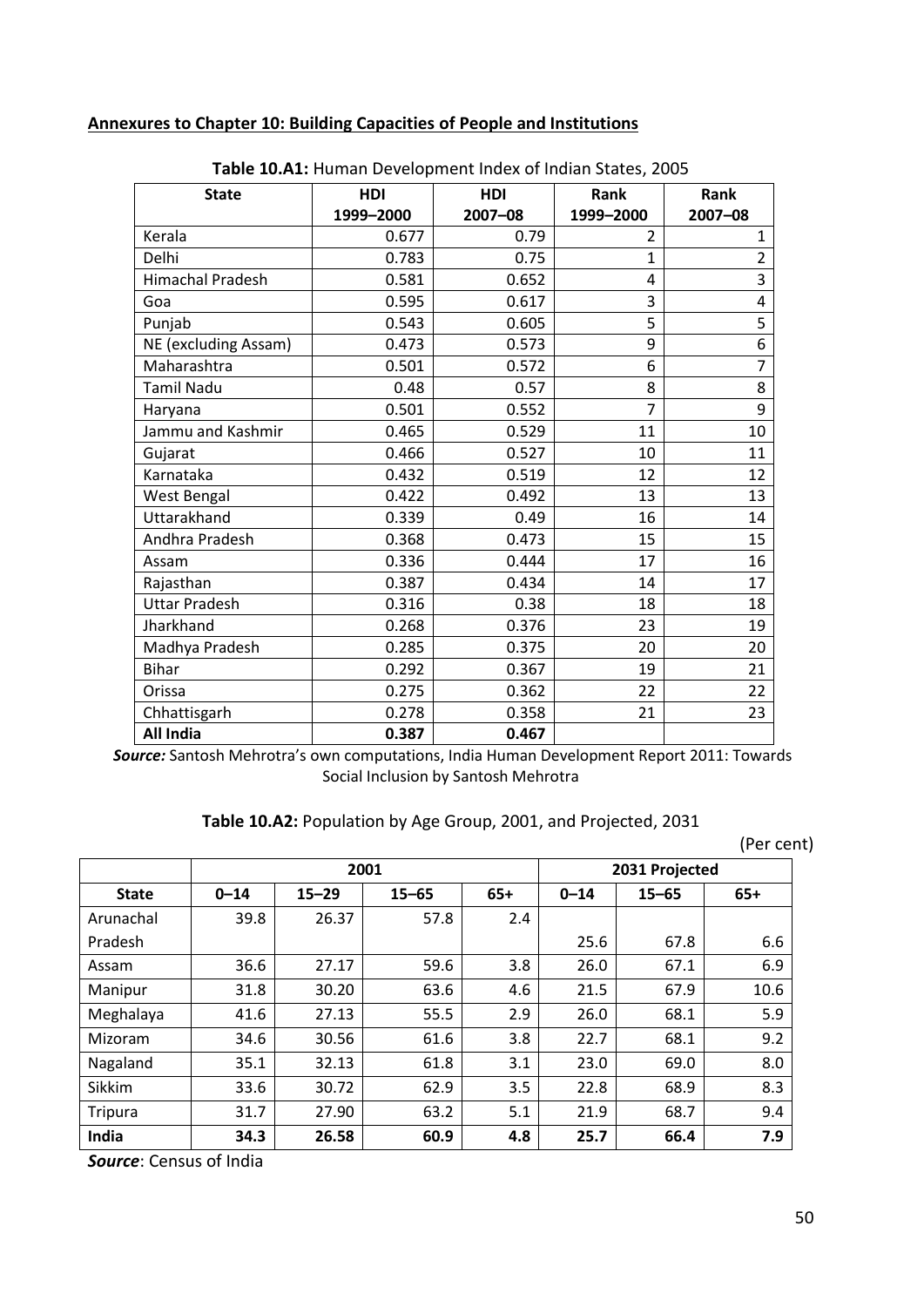|           |                                     |                                |                                    |                                                    | (Per cent)    |  |  |
|-----------|-------------------------------------|--------------------------------|------------------------------------|----------------------------------------------------|---------------|--|--|
|           | Government                          | Local                          | <b>Private</b>                     | <b>Private</b>                                     | Total         |  |  |
|           |                                     | <b>Bodies</b>                  | Aided                              | Unaided                                            | <b>Number</b> |  |  |
|           |                                     |                                |                                    | Pre-Degree/Junior College/Higher Secondary Schools |               |  |  |
| Meghalaya | 21.43                               | 0.00                           | 43.88                              | 34.69                                              | 98            |  |  |
| India     | 32.23                               | 1.12                           | 30.05                              | 36.60                                              |               |  |  |
|           |                                     | <b>High/Post Basic Schools</b> |                                    |                                                    |               |  |  |
| Meghalaya | 2.07                                | 0.00                           | 67.75                              | 30.18                                              | 676           |  |  |
| India     | 30.62                               | 8.70                           | 27.15                              | 33.53                                              |               |  |  |
|           |                                     |                                | <b>Middle/Senior Basic Schools</b> |                                                    |               |  |  |
| Meghalaya | 2.48                                | 0.00                           | 43.38                              | 54.14                                              | 2,259         |  |  |
| India     | 44.83                               | 25.71                          | 6.75                               | 22.72                                              |               |  |  |
|           | <b>Primary/Junior Basic Schools</b> |                                |                                    |                                                    |               |  |  |
| Meghalaya | 39.98                               | 0.00                           | 38.97                              | 21.05                                              | 6,351         |  |  |
| India     | 46.01                               | 43.39                          | 3.19                               | 7.42                                               |               |  |  |

# **Table 10.A3:** Educational Institutions by Management

 *Source:* DISE (various years)

# **Table 10.A4:** Distribution of Schools in Meghalaya by Distance from Habitations

|                   |                   | <b>Primary Stage</b> |                   | <b>Upper Primary Stage</b> |                   |                   |  |
|-------------------|-------------------|----------------------|-------------------|----------------------------|-------------------|-------------------|--|
|                   | <b>Within the</b> | <b>Within One</b>    | <b>Beyond</b>     | <b>Within the</b>          | <b>Within One</b> | <b>Beyond</b>     |  |
| <b>Districts</b>  | <b>Habitation</b> | km but Not           | One km of         | <b>Habitation</b>          | km but Not        | One km of         |  |
|                   |                   | <b>Within the</b>    | <b>Habitation</b> |                            | Within the        | <b>Habitation</b> |  |
|                   |                   | <b>Habitation</b>    |                   |                            | <b>Habitation</b> |                   |  |
| Jaintia Hills     | 75.3              | 11.48                | 13.22             | 18.56                      | 32.84             | 48.6              |  |
| <b>East Khasi</b> |                   |                      |                   |                            |                   |                   |  |
| <b>Hills</b>      | 69.55             | 19.96                | 10.49             | 21.45                      | 43.45             | 35.1              |  |
| <b>West Khasi</b> |                   |                      |                   |                            |                   |                   |  |
| <b>Hills</b>      | 77.47             | 12.5                 | 10.03             | 15.97                      | 38.19             | 45.83             |  |
| <b>East Garo</b>  |                   |                      |                   |                            |                   |                   |  |
| <b>Hills</b>      | 74.68             | 12.07                | 13.25             | 11.68                      | 45.14             | 43.18             |  |
| <b>West Garo</b>  |                   |                      |                   |                            |                   |                   |  |
| <b>Hills</b>      | 70.29             | 17.17                | 12.54             | 15.57                      | 49.85             | 34.58             |  |
| <b>South Garo</b> |                   |                      |                   |                            |                   |                   |  |
| <b>Hills</b>      | 53.14             | 20.74                | 26.12             | 7.81                       | 56.47             | 35.72             |  |
| Ri-Bhoi           | 52.38             | 22.92                | 24.7              | 14.43                      | 38.99             | 46.58             |  |
| Meghalaya         | 69.09             | 16.37                | 14.54             | 15.34                      | 44.13             | 40.54             |  |

*Source*: MHDR, 2008, Government of Meghalaya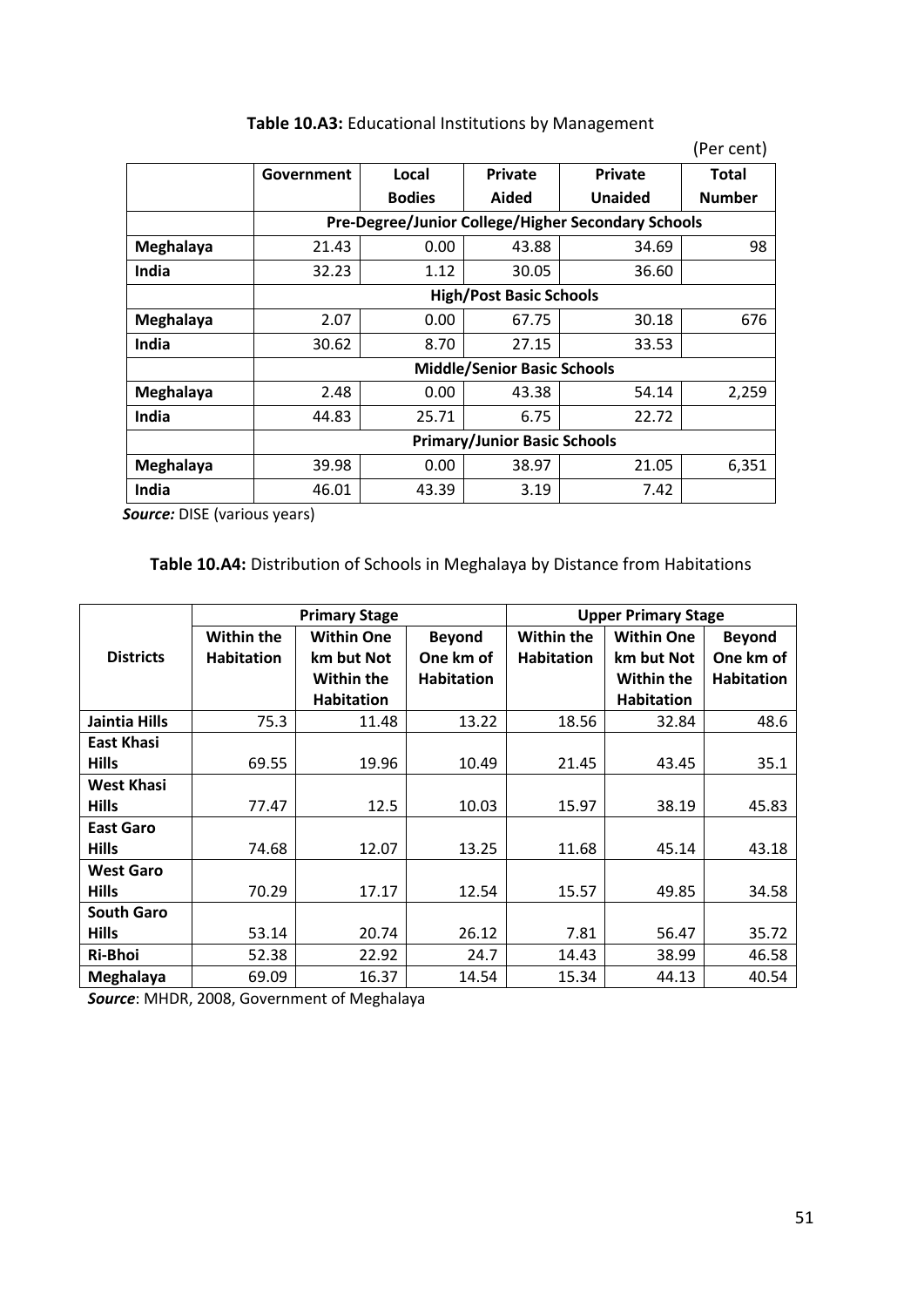|                         |              | 1981      |              | 1991  |           |              |              | 2001  |              | 2011         |       |              |
|-------------------------|--------------|-----------|--------------|-------|-----------|--------------|--------------|-------|--------------|--------------|-------|--------------|
| <b>Districts</b>        | <b>Rural</b> | Urban     | <b>Total</b> | Rural | Urban     | <b>Total</b> | <b>Rural</b> | Urban | <b>Total</b> | <b>Rural</b> | Urban | <b>Total</b> |
| <b>West Garo Hills</b>  | 21.69        | 61.25     | 25.91        | 34.34 | 78.29     | 39.32        | 46.09        | 85.17 | 50.78        | 65.06        | 92.58 | 68.38        |
| <b>East Garo Hills</b>  | 33.05        | 47.41     | 33.51        | 46.99 | 68.79     | 48.38        | 57.97        | 82.15 | 61.57        | 72.71        | 91.84 | 75.51        |
| <b>South Garo Hills</b> | <b>NA</b>    | <b>NA</b> | <b>NA</b>    | NA    | NA        | <b>NA</b>    | 62.66        | 77.10 | 63.67        | 70.41        | 91.52 | 72.39        |
| <b>West Khasi Hills</b> | 31.47        | 52.35     | 31.97        | 49.06 | 71.82     | 50.52        | 63.13        | 83.83 | 65.50        | 78.01        | 89.36 | 79.30        |
| Ri-Bhoi                 | <b>NA</b>    | <b>NA</b> | <b>NA</b>    | NA    | <b>NA</b> | <b>NA</b>    | 52.28        | 83.96 | 55.21        | 76.26        | 85.71 | 77.22        |
| <b>East Khasi Hills</b> | 31.95        | 65.25     | 43.73        | 46.36 | 83.68     | 60.04        | 63.72        | 88.65 | 74.74        | 78.64        | 91.55 | 84.70        |
| Jaintia Hills           | 20.77        | 66.01     | 24.51        | 30.35 | 81.37     | 35.32        | 48.97        | 91.14 | 52.79        | 60.75        | 91.78 | 63.26        |
| Meghalaya               | 27.45        | 64.12     | 34.08        | 41.05 | 81.74     | 49.10        | 57.00        | 87.12 | 63.31        | 71.15        | 91.33 | 75.48        |
| All India               | 29.65        | 57.40     | 36.23        | 44.70 | 73.10     | 52.20        | 59.40        | 80.30 | 65.38        | 68.91        | 84.98 | 74.04        |

**Table 10.A5a:** District-wise Literacy Rates in Meghalaya: Urban-Rural

 *Source*: Census of India, 1981, 1991, 2001, and 2011 (The South Garo Hills and Ri-Bhoi districts were only created in 1992. Hence, data is NA for prior census years.)

| <b>Districts</b>        |       | 1981   |         | 1991        |           | 2001           |             |        | 2011           |             |        |                |
|-------------------------|-------|--------|---------|-------------|-----------|----------------|-------------|--------|----------------|-------------|--------|----------------|
|                         | Male  | Female | Persons | <b>Male</b> | Female    | <b>Persons</b> | <b>Male</b> | Female | <b>Persons</b> | <b>Male</b> | Female | <b>Persons</b> |
| <b>West Garo Hills</b>  | 32.04 | 19.55  | 25.91   | 46.93       | 31.32     | 39.32          | 57.51       | 44.51  | 51.03          | 73.38       | 63.34  | 68.38          |
| <b>East Garo Hills</b>  | 39.01 | 27.66  | 33.51   | 54.7        | 41.7      | 48.38          | 67.39       | 55.74  | 61.7           | 79.56       | 71.32  | 75.51          |
| <b>South GaroHills</b>  | NA    | NA.    | NA      | NA          | <b>NA</b> | <b>NA</b>      | 62.6        | 48.61  | 55.82          | 76.77       | 67.72  | 72.39          |
| <b>West Khasi</b>       |       |        |         |             |           |                |             |        |                |             |        |                |
| <b>Hills</b>            | 34.08 | 29.75  | 31.97   | 52.98       | 47.94     | 50.52          | 67.02       | 64.21  | 65.64          | 80.29       | 78.30  | 79.30          |
| <b>Ri-Bhoi</b>          | NA    | NA     | NA      | <b>NA</b>   | <b>NA</b> | <b>NA</b>      | 69.22       | 62.67  | 66.07          | 78.52       | 75.85  | 77.22          |
| <b>East Khasi Hills</b> | 46.96 | 40.3   | 43.73   | 62.86       | 57.04     | 60.04          | 78.12       | 75.82  | 76.98          | 85.26       | 84.15  | 84.70          |
| Jaintia Hills           | 24.63 | 24.38  | 24.51   | 34.37       | 36.31     | 35.32          | 50.52       | 55.54  | 53             | 59.75       | 66.71  | 63.26          |
| Meghalaya               | 37.89 | 30.08  | 34.08   | 53.12       | 44.88     | 49.1           | 66.14       | 60.41  | 63.31          | 77.17       | 73.78  | 75.48          |
| All India               | 46.89 | 24.82  | 36.23   | 64.13       | 39.29     | 52.21          | 75.85       | 54.16  | 65.38          | 82.14       | 65.46  | 74.04          |

## **Table 10.A5b:** District-wise Literacy Rates in Meghalaya; Male-Female

*Source*: Census of India, 1981, 1991, 2001, and 2011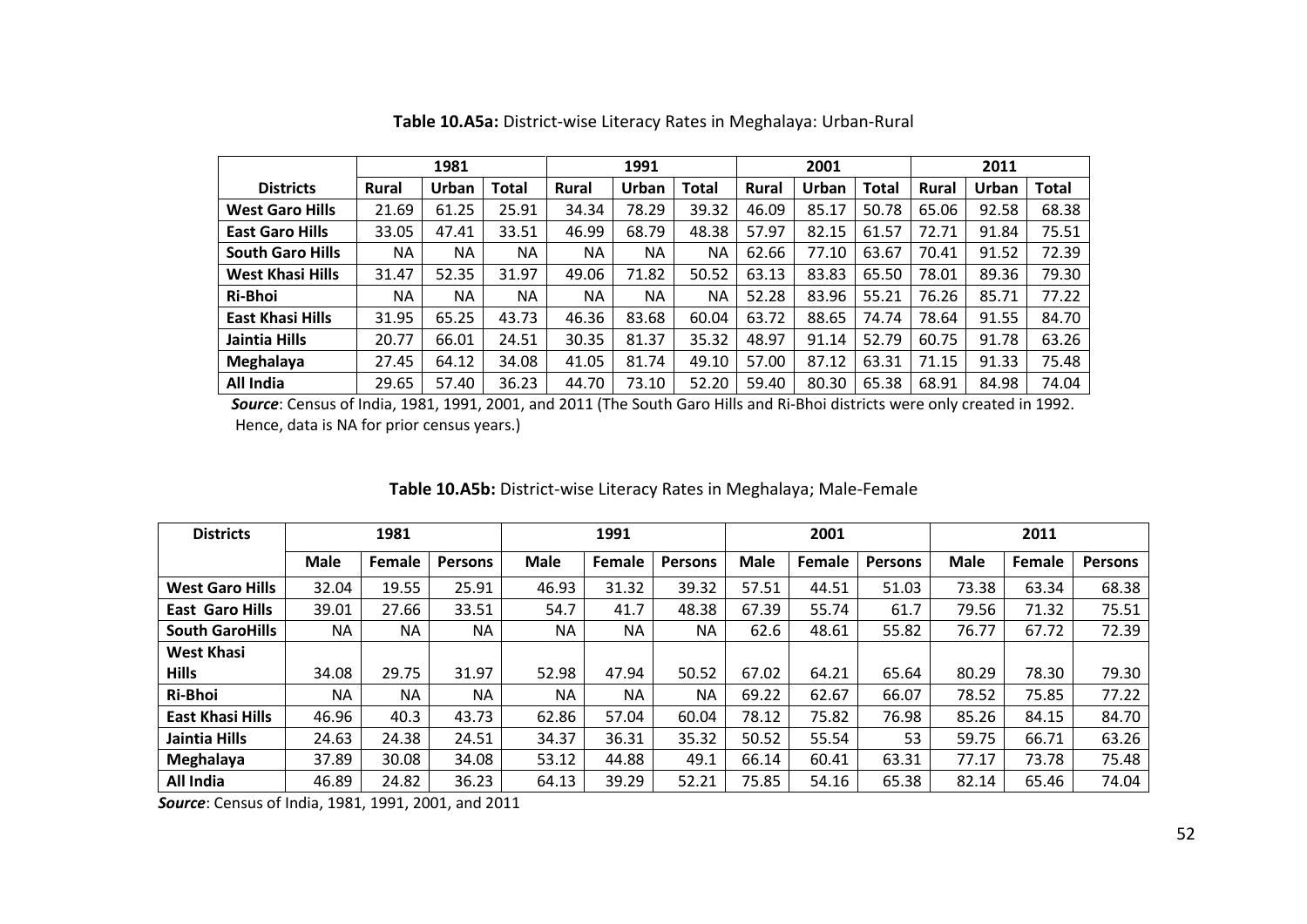|                  |                     |                     |            |                | (Per cent to total) |
|------------------|---------------------|---------------------|------------|----------------|---------------------|
| <b>Districts</b> | <b>Primary only</b> | <b>Primary + UP</b> | P+Sec/HSec | <b>UP only</b> | $UP + Sec$          |
| East Khasi Hills | 72.99               | 2.88                | 2.52       | 19.57          | 2.04                |
| West Khasi Hills | 64.66               | 7.35                | 7.75       | 13.60          | 6.64                |
| Jaintia Hills    | 71.18               | 5.58                | 4.52       | 13.41          | 5.31                |
| Ri-Bhoi          | 60.57               | 15.24               | 6.91       | 13.01          | 4.27                |
| East Garo Hills  | 80.35               | 2.65                | 0.88       | 14.87          | 1.24                |
| West Garo Hills  | 70.76               | 2.16                | 3.07       | 19.11          | 4.89                |
| South Garo Hills | 75.10               | 4.72                | 1.67       | 14.67          | 3.84                |

# **Table 10.A6a:** Schools with Drinking Water, 2008–09

*Source*: DISE, 2008–09

### **Table 10.A6b:** Schools with Blackboards, 2008–09

|                  |                     |              |            |                | (Per cent to total) |
|------------------|---------------------|--------------|------------|----------------|---------------------|
| <b>Districts</b> | <b>Primary only</b> | Primary + UP | P+Sec/HSec | <b>UP only</b> | $UP + Sec$          |
| East Khasi Hills | 76.33               | 2.25         | 1.71       | 18.14          | 1.57                |
| West Khasi Hills | 68.36               | 7.28         | 5.86       | 13.86          | 4.64                |
| Jaintia Hills    | 73.15               | 5.22         | 3.46       | 14.58          | 3.59                |
| Ri-Bhoi          | 65.67               | 14.17        | 4.90       | 12.53          | 2.72                |
| East Garo Hills  | 80.64               | 1.79         | 0.77       | 15.64          | 1.15                |
| West Garo Hills  | 76.38               | 1.57         | 1.32       | 17.11          | 3.62                |
| South Garo Hills | 77.55               | 4.09         | 1.32       | 14.04          | 3.01                |

*Source*: DISE, 2008–09

#### **Table 10.A7:** Drop-out Rates — All Classes: Meghalaya and India

|              | Classes I-V |       |       | <b>Classes I-VIII</b> |       |              | Classes I-X |       |              |
|--------------|-------------|-------|-------|-----------------------|-------|--------------|-------------|-------|--------------|
| <b>State</b> | <b>Boys</b> | Girls | Total | <b>Boys</b>           | Girls | <b>Total</b> | <b>Boys</b> | Girls | <b>Total</b> |
| Meghalaya    | 37.2        | 35.51 | 36.36 | 62.51                 | 58.34 | 60.43        | 76.78       | 75.5  | 76.14        |
| India        | 25.7        | 24.41 | 25.09 | 43.72                 | 41.34 | 42.68        | 56.55       | 57.33 | 56.71        |

Source: Selected Educational Statistics 2007–08

#### **Table 10.A8:** Meghalaya: Trained Teachers 2006–07

|                  | (Per cent to total) |       |                     |                           |                     |                      |                      |            |              |                     |  |
|------------------|---------------------|-------|---------------------|---------------------------|---------------------|----------------------|----------------------|------------|--------------|---------------------|--|
| <b>Districts</b> | Primary             |       | <b>Primary with</b> |                           | <b>Primary with</b> |                      | <b>Upper Primary</b> |            | <b>Upper</b> |                     |  |
|                  |                     |       |                     | Upper                     |                     | <b>Upper Primary</b> |                      | Only       |              | <b>Primary with</b> |  |
|                  |                     |       |                     | Sec/Higher Sec<br>primary |                     |                      |                      |            | Sec/Higher   |                     |  |
|                  |                     |       |                     |                           |                     |                      |                      | <b>Sec</b> |              |                     |  |
|                  | М                   | F     | М                   | F                         | М                   | F                    | М                    | F          | М            | F                   |  |
| East Garo Hills  | 70.27               | 85.33 | 0.54                | 1.33                      | 0.54                | 0.00                 | 28.11                | 13.33      | 0.54         | 0.00                |  |
| East Khasi Hills | 53.59               | 61.90 | 12.93               | 12.17                     | 7.76                | 7.50                 | 19.68                | 15.30      | 6.03         | 3.14                |  |
| Jaintia Hills    | 58.32               | 70.70 | 8.22                | 7.51                      | 3.21                | 4.32                 | 25.85                | 15.12      | 4.41         | 2.35                |  |
| Ri-Bhoi          | 60.61               | 57.80 | 12.63               | 16.06                     | 5.05                | 4.13                 | 20.20                | 19.27      | 1.52         | 2.75                |  |
| South Garo       |                     |       |                     |                           |                     |                      |                      |            |              |                     |  |
| <b>Hills</b>     | 81.87               | 89.86 | 0.00                | 1.45                      | 0.52                | 0.00                 | 17.62                | 8.70       | 0.00         | 0.00                |  |
| West Garo        |                     |       |                     |                           |                     |                      |                      |            |              |                     |  |
| <b>Hills</b>     | 61.85               | 69.71 | 0.29                | 0.68                      | 0.07                | 0.34                 | 36.90                | 29.10      | 0.88         | 0.17                |  |
| West Khasi       |                     |       |                     |                           |                     |                      |                      |            |              |                     |  |
| <b>Hills</b>     | 62.40               | 66.88 | 4.00                | 7.64                      | 4.80                | 1.27                 | 23.20                | 15.92      | 5.60         | 8.28                |  |

*Source:* DISE 2008–09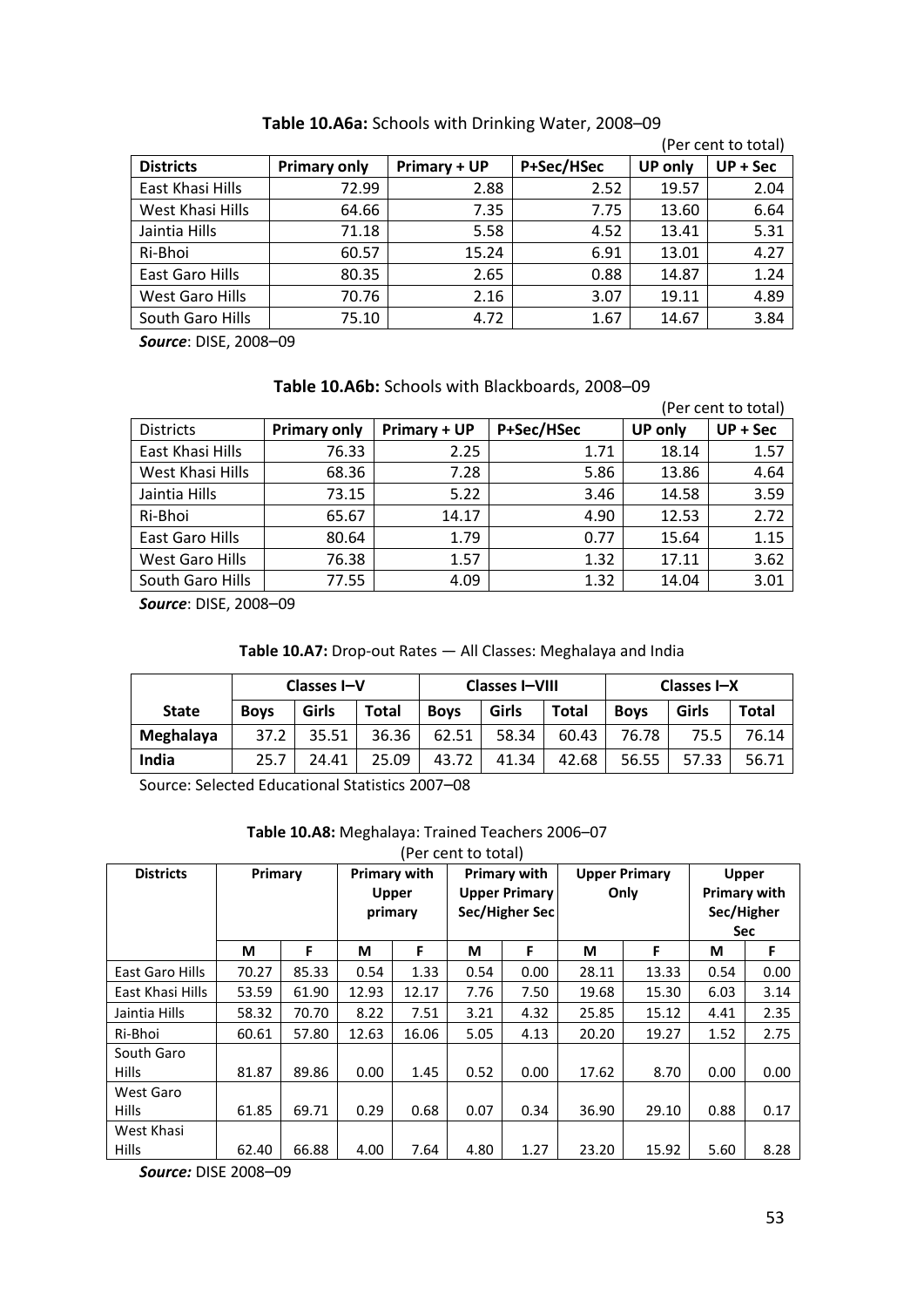|                |                   |      |                   |      |      |                                                              | (Per cent) |  |  |
|----------------|-------------------|------|-------------------|------|------|--------------------------------------------------------------|------------|--|--|
| <b>States</b>  | Percentage        |      |                   |      |      | Reasons for not generally using government health facilities |            |  |  |
|                | οf                |      |                   |      |      | among households that do not generally use government        |            |  |  |
|                | households        |      | health facilities |      |      |                                                              |            |  |  |
|                | that do not       |      |                   |      |      |                                                              |            |  |  |
|                | generally         |      |                   |      |      |                                                              |            |  |  |
|                | use               |      |                   |      |      |                                                              |            |  |  |
|                | government        |      |                   |      |      |                                                              |            |  |  |
|                | health            |      |                   |      |      |                                                              |            |  |  |
|                | <b>facilities</b> |      |                   |      |      |                                                              |            |  |  |
| Arunachal      | 17.5              | 50.1 | 24.4              | 7.0  | 18.3 | 36.7                                                         | 6.5        |  |  |
| Pradesh        |                   |      |                   |      |      |                                                              |            |  |  |
| Assam          | 34.8              | 48.9 | 6.6               | 6.1  | 11.2 | 39.4                                                         | 7.3        |  |  |
| <b>Manipur</b> | 21.0              | 29.8 | 20.2              | 11.2 | 19.4 | 46.4                                                         | 10.6       |  |  |
| Meghalaya      | 35.2              | 33.4 | 17.2              | 14.1 | 21.7 | 33.3                                                         | 8.6        |  |  |
| <b>Mizoram</b> | 9.4               | 26.4 | 7.2               | 2.2  | 23.2 | 42.5                                                         | 8.6        |  |  |
| Nagaland       | 47.9              | 54.1 | 14.7              | 8.3  | 14.6 | 29.8                                                         | 8.3        |  |  |
| <b>Sikkim</b>  | 8.2               | 8.4  | 22.0              | 4.7  | 50.7 | 47.7                                                         | 5.5        |  |  |
| <b>Tripura</b> | 20.1              | 29.4 | 20.4              | 6.6  | 23.8 | 47.1                                                         | 9.0        |  |  |

**Table 10.A9:** Use of Public Health Facilities in North-East States, 2005–06

*Source:* Central Bureau of Health Intelligence

#### **Table 10.A10:** Infant Mortality Rates: Meghalaya and India

**(**Per cent)

|           | NFHS-3 | NFHS-2 | NFHS-1 |
|-----------|--------|--------|--------|
| Meghalaya |        | 89     | 64     |
| India     | 44     |        | 36     |

*Source:* NFHS-3

*Note*: NFHS-1 was conducted in 1992–93; NFHS-2 in 1998–99; and NFHS-3 in 2005– 06

#### **Table 10.A11:** Trends in Vaccination Coverage

*(Percentage of children aged 12*–*-23 months who have received all recommended* 

*vaccines)*

|               | Meghalaya | India |
|---------------|-----------|-------|
| NFHS-1        | 10        | 36    |
| <b>NFHS-2</b> | 14        | 42    |
| NFHS-3        | 33        | 44    |

*Source*: NFHS-3

*Note:* NFHS-1 was conducted in 1992–93; NFHS-2 in 1998–99; and NFHS-3 in 2005–06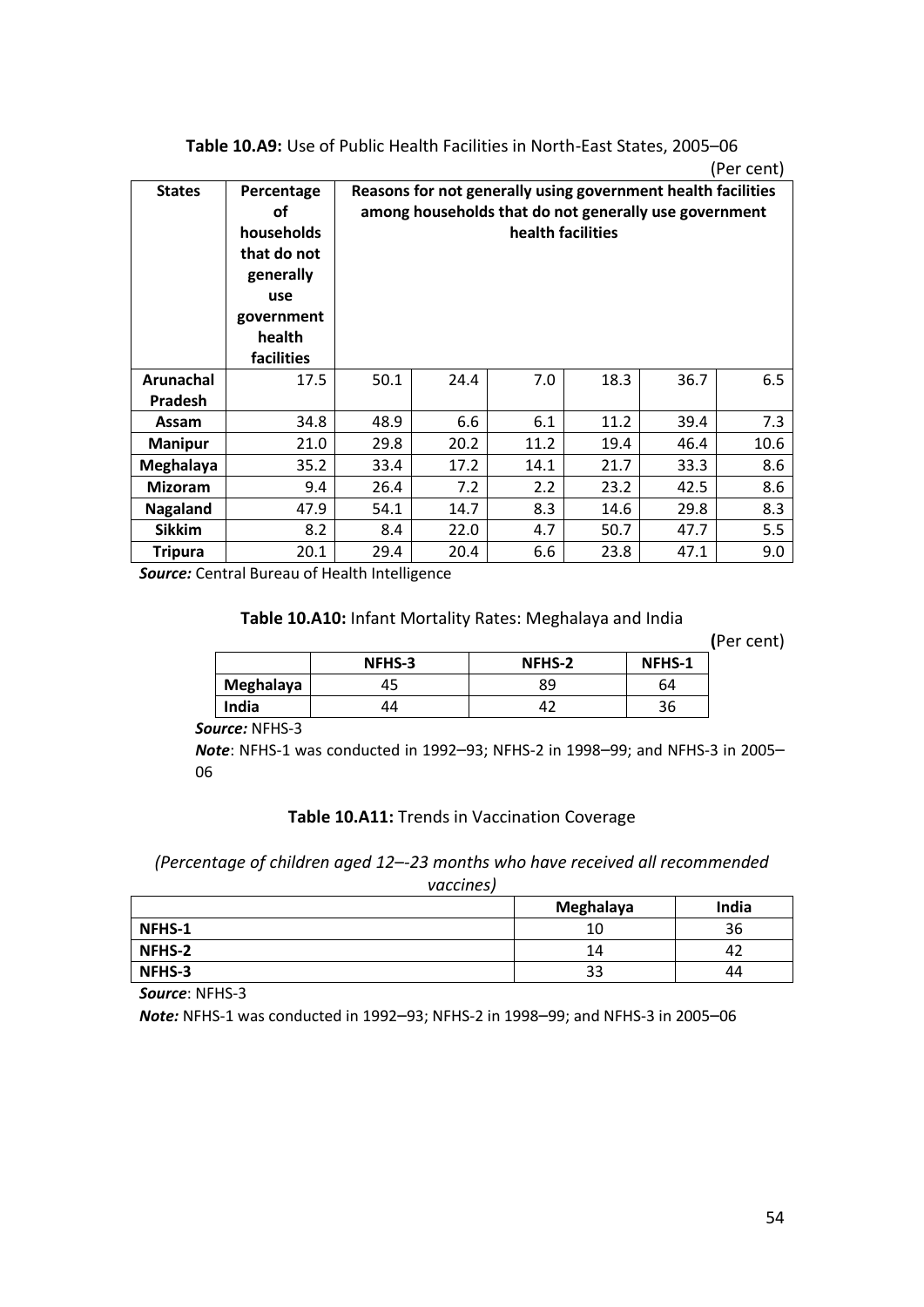| <b>State</b>          | Women with Any Contact with a Health |  |  |  |  |
|-----------------------|--------------------------------------|--|--|--|--|
|                       | Worker (Per cent)                    |  |  |  |  |
|                       |                                      |  |  |  |  |
| India                 | 17.3                                 |  |  |  |  |
|                       | <b>North</b>                         |  |  |  |  |
| <b>Delhi</b>          | 2.9                                  |  |  |  |  |
| Haryana               | 11.2                                 |  |  |  |  |
| <b>Himachal</b>       | 9.1                                  |  |  |  |  |
| <b>Pradesh</b>        |                                      |  |  |  |  |
| Jammu and             | 4.1                                  |  |  |  |  |
| <b>Kashmir</b>        |                                      |  |  |  |  |
| Punjab                | 11.9                                 |  |  |  |  |
| Rajasthan             | 11.7                                 |  |  |  |  |
| <b>Uttaranchal</b>    | 18.7                                 |  |  |  |  |
|                       | <b>Central</b>                       |  |  |  |  |
| Chhattisgarh          | 19.4                                 |  |  |  |  |
| Madhya                | 16.9                                 |  |  |  |  |
| <b>Pradesh</b>        |                                      |  |  |  |  |
| <b>Uttar Pradesh</b>  | 19.8                                 |  |  |  |  |
|                       | <b>East</b>                          |  |  |  |  |
| <b>Bihar</b>          | 19.2                                 |  |  |  |  |
| <b>Jharkhand</b>      | 14.7                                 |  |  |  |  |
| <b>Orissa</b>         | 22.6                                 |  |  |  |  |
| <b>West Bengal</b>    | 23.3                                 |  |  |  |  |
|                       | <b>North-East</b>                    |  |  |  |  |
| <b>Arunachal</b>      | 9.6                                  |  |  |  |  |
| <b>Pradesh</b>        |                                      |  |  |  |  |
| Assam                 | 8.9                                  |  |  |  |  |
| <b>Manipur</b>        | 4.6                                  |  |  |  |  |
| Meghalaya             | 7.6                                  |  |  |  |  |
| <b>Mizoram</b>        | 6.2                                  |  |  |  |  |
| Nagaland              | 4.5                                  |  |  |  |  |
| <b>Sikkim</b>         | 13.2                                 |  |  |  |  |
| <b>Tripura</b>        | 14.4                                 |  |  |  |  |
|                       | West                                 |  |  |  |  |
| Goa                   | 14.5                                 |  |  |  |  |
| Gujarat               | 27.3                                 |  |  |  |  |
| Maharashtra           | 16.5                                 |  |  |  |  |
|                       | South                                |  |  |  |  |
| <b>Andhra Pradesh</b> | 9.0                                  |  |  |  |  |
| Karnataka             | 19.9                                 |  |  |  |  |
| <b>Kerala</b>         | 22.6                                 |  |  |  |  |
| <b>Tamil Nadu</b>     | 15.2                                 |  |  |  |  |

# **Table 10.A12:** Quality of Healthcare for Women

*Source*: NFHS 3